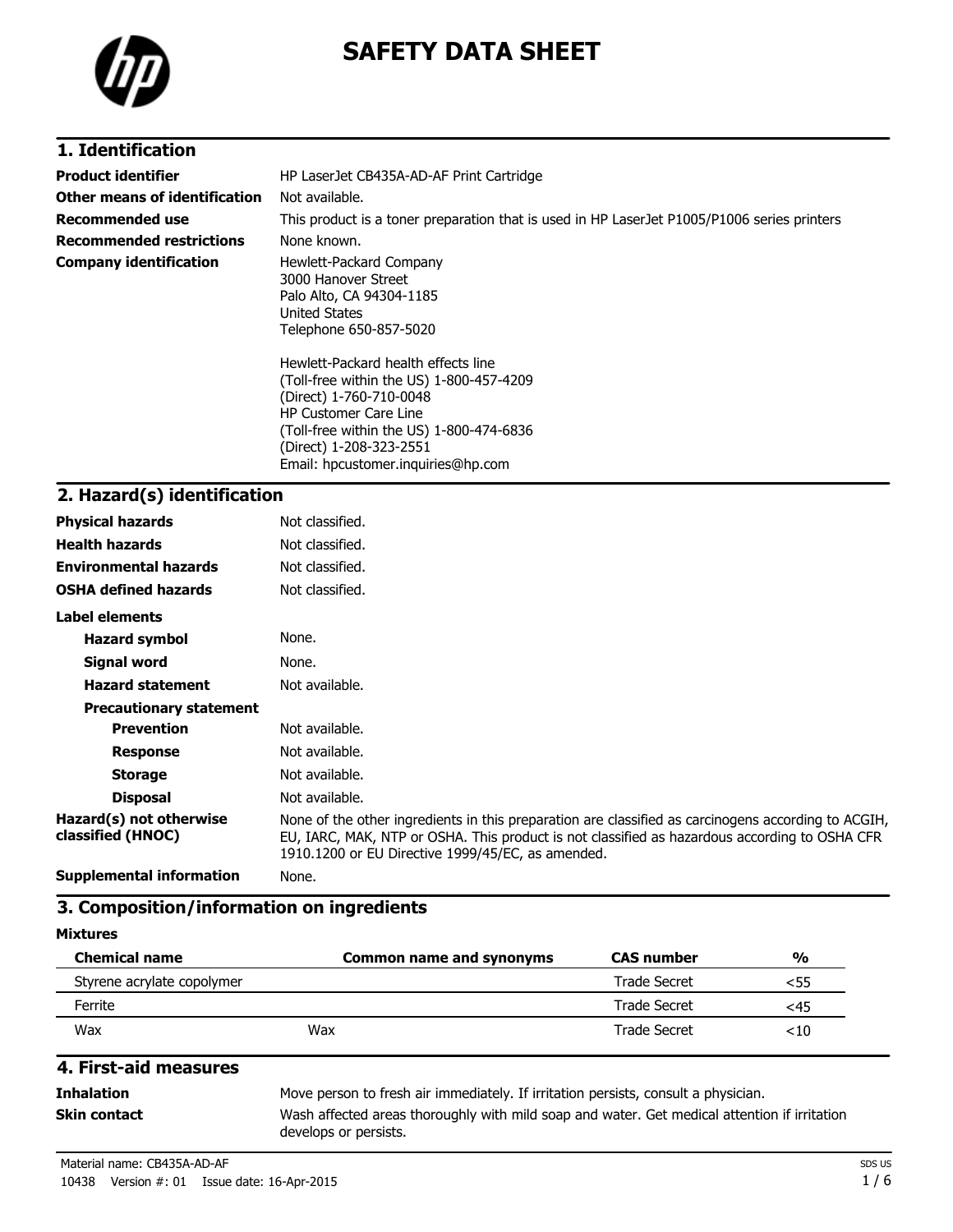| Eye contact                                                                      | Do not rub eyes. Immediately flush with large amounts of clean, warm water (low pressure) for at<br>least 15 minutes or until particles are removed. If irritation persists, consult a physician. |  |
|----------------------------------------------------------------------------------|---------------------------------------------------------------------------------------------------------------------------------------------------------------------------------------------------|--|
| <b>Ingestion</b>                                                                 | Rinse mouth out with water. Drink one to two glasses of water. If symptoms occur, consult a<br>physician.                                                                                         |  |
| <b>Most important</b><br>symptoms/effects, acute and<br>delayed                  | Not available.                                                                                                                                                                                    |  |
| 5. Fire-fighting measures                                                        |                                                                                                                                                                                                   |  |
| Suitable extinguishing media                                                     | CO2, water, or dry chemical                                                                                                                                                                       |  |
| <b>Unsuitable extinguishing</b><br>media                                         | None known.                                                                                                                                                                                       |  |
| <b>Specific hazards arising from</b><br>the chemical                             | Not applicable.                                                                                                                                                                                   |  |
| <b>Special protective equipment</b><br>and precautions for<br>firefighters       | Not available.                                                                                                                                                                                    |  |
| <b>Fire-fighting</b><br>equipment/instructions                                   | If fire occurs in the printer, treat as an electrical fire.                                                                                                                                       |  |
| <b>Specific methods</b>                                                          | None established.                                                                                                                                                                                 |  |
| 6. Accidental release measures                                                   |                                                                                                                                                                                                   |  |
| <b>Personal precautions,</b><br>protective equipment and<br>emergency procedures | Minimize dust generation and accumulation.                                                                                                                                                        |  |
| <b>Methods and materials for</b><br>containment and cleaning up                  | Not available.                                                                                                                                                                                    |  |
| <b>Environmental precautions</b>                                                 | Do not flush into surface water or sanitary sewer system. See also section 13 Disposal<br>considerations.                                                                                         |  |
| 7. Handling and storage                                                          |                                                                                                                                                                                                   |  |

#### **Precautions for safe handling** Keep out of the reach of children. Avoid inhalation of dust and contact with skin and eyes. Use with adequate ventilation. Keep away from excessive heat, sparks, and open flames. **Conditions for safe storage, including any incompatibilities** Keep out of the reach of children. Keep tightly closed and dry. Store at room temperature. Store away from strong oxidizers.

## **8. Exposure controls/personal protection**

| <b>Occupational exposure limits</b><br><b>Biological limit values</b><br><b>Exposure guidelines</b> | No exposure limits noted for ingredient(s).<br>No biological exposure limits noted for the ingredient(s).<br>USA OSHA (TWA/PEL): 15 mg/m3 (Total Dust), 5 mg/m3 (Respirable Fraction) |
|-----------------------------------------------------------------------------------------------------|---------------------------------------------------------------------------------------------------------------------------------------------------------------------------------------|
|                                                                                                     | ACGIH (TWA/TLV): 10 mg/m3 (Inhalable Particulate), 3 mg/m3 (Respirable Particulate)                                                                                                   |
|                                                                                                     | TRGS 900 (Luftgrenzwert) - 10 mg/m3 (Einatembare partikel), 3 mg/m3 (Alveolengängige fraktion)                                                                                        |
| <b>Appropriate engineering</b><br>controls                                                          | UK WEL: 10 mg/m3 (Respirable Dust), 5 mg/m3 (Inhalable Dust)<br>Use in a well ventilated area.                                                                                        |
|                                                                                                     | Individual protection measures, such as personal protective equipment                                                                                                                 |
| Eye/face protection                                                                                 | Not available.                                                                                                                                                                        |
| <b>Skin protection</b>                                                                              |                                                                                                                                                                                       |
| <b>Hand protection</b>                                                                              | Not available.                                                                                                                                                                        |
| <b>Other</b>                                                                                        | Not available.                                                                                                                                                                        |
| <b>Respiratory protection</b>                                                                       | Not available.                                                                                                                                                                        |
| <b>Thermal hazards</b>                                                                              | Not available.                                                                                                                                                                        |

## **9. Physical and chemical properties**

Appearance Fine powder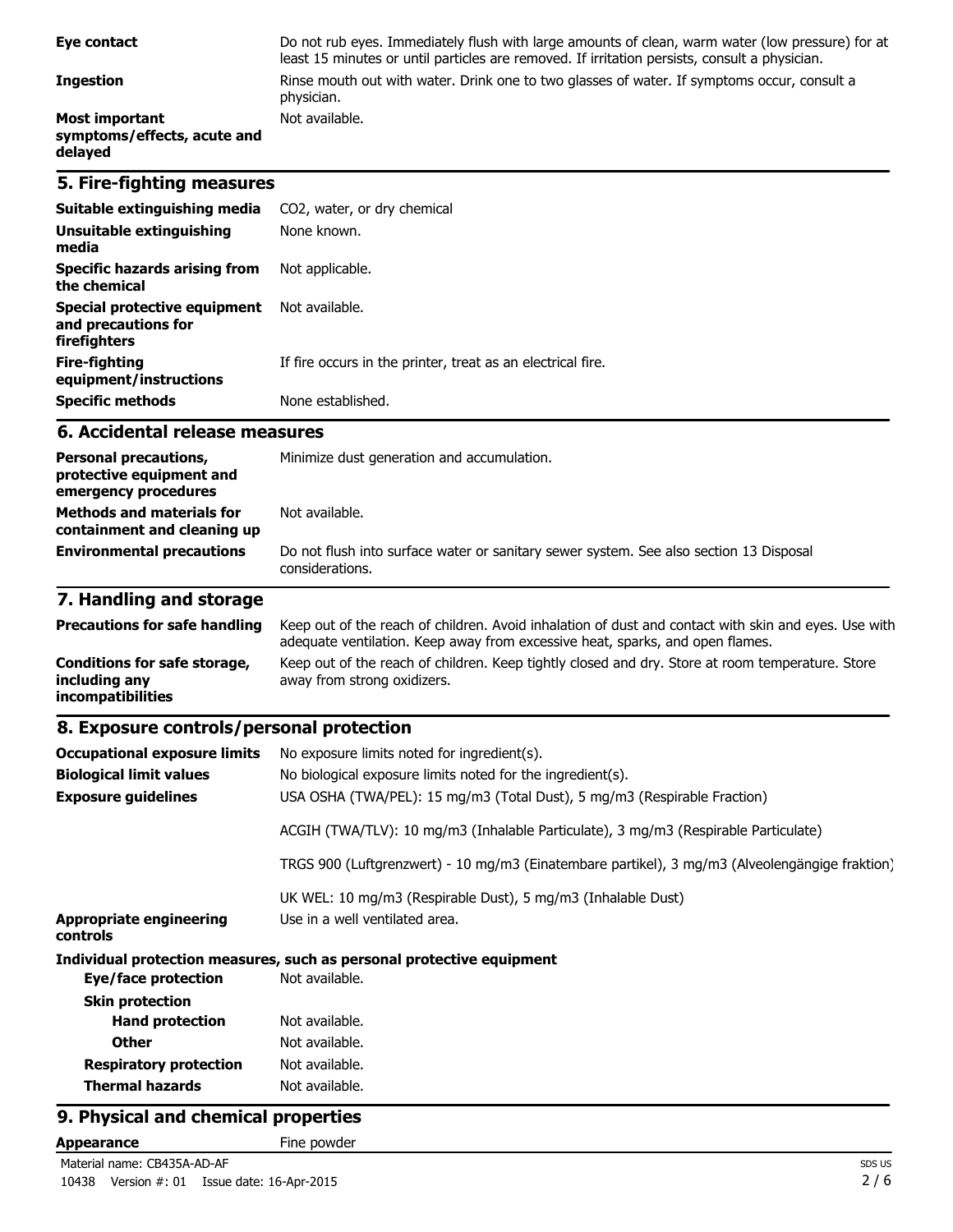| <b>Physical state</b>                               | Solid.                                                        |
|-----------------------------------------------------|---------------------------------------------------------------|
| Color                                               | Black.                                                        |
| Odor                                                | Slight plastic odor                                           |
| <b>Odor threshold</b>                               | Not available.                                                |
| рH                                                  | Not applicable                                                |
| <b>Melting point/freezing point</b>                 | Not available.                                                |
| <b>Initial boiling point and</b><br>boiling range   | Not applicable                                                |
| <b>Flash point</b>                                  | Not applicable                                                |
| <b>Evaporation rate</b>                             | Not applicable                                                |
| <b>Flammability (solid, gas)</b>                    | Not available.                                                |
| <b>Upper/lower flammability or explosive limits</b> |                                                               |
| <b>Flammability limit - lower</b><br>(%)            | Not flammable                                                 |
| <b>Flammability limit -</b><br>upper $(% )$         | Not available.                                                |
| <b>Explosive limit - lower</b><br>(9/6)             | Not available.                                                |
| <b>Explosive limit - upper</b><br>(9/6)             | Not available.                                                |
| <b>Vapor pressure</b>                               | Not applicable                                                |
| Solubility(ies)                                     |                                                               |
| <b>Solubility (water)</b>                           | Negligible in water. Partially soluble in toluene and xylene. |
| <b>Partition coefficient</b><br>(n-octanol/water)   | Not available.                                                |
| <b>Auto-ignition temperature</b>                    | Not applicable                                                |
| <b>Decomposition temperature</b>                    | Not available.                                                |
| <b>Viscosity</b>                                    | Not applicable                                                |
| <b>Other information</b>                            |                                                               |
| <b>Percent volatile</b>                             | 0 % estimated                                                 |
| <b>Softening point</b>                              | 212 - 302 °F (100 - 150 °C)<br>212 - 302 °F (100 - 150 °C)    |

# **10. Stability and reactivity**

| <b>Reactivity</b>                            | Not available.                          |
|----------------------------------------------|-----------------------------------------|
| <b>Chemical stability</b>                    | Stable under normal storage conditions. |
| <b>Possibility of hazardous</b><br>reactions | Will not occur.                         |
| <b>Conditions to avoid</b>                   | Imaging Drum: Exposure to light         |
| Incompatible materials                       | Strong oxidizers                        |
| <b>Hazardous decomposition</b><br>products   | Carbon monoxide and carbon dioxide.     |

## **11. Toxicological information**

| Symptoms related to the<br>physical, chemical and<br>toxicological characteristics | Not available.                                                                                                                   |  |  |
|------------------------------------------------------------------------------------|----------------------------------------------------------------------------------------------------------------------------------|--|--|
| <b>Information on toxicological effects</b>                                        |                                                                                                                                  |  |  |
| <b>Acute toxicity</b>                                                              | Not available.                                                                                                                   |  |  |
| <b>Skin corrosion/irritation</b>                                                   | Not available.                                                                                                                   |  |  |
| Serious eye damage/eye<br>irritation                                               | Not classified as irritant, according to OSHA Hazard Communication Standard (HCS) and EU<br>Directive 67/548/EEC and as amended. |  |  |
| <b>Respiratory or skin sensitization</b>                                           |                                                                                                                                  |  |  |
| <b>Respiratory sensitization</b>                                                   | Not available.                                                                                                                   |  |  |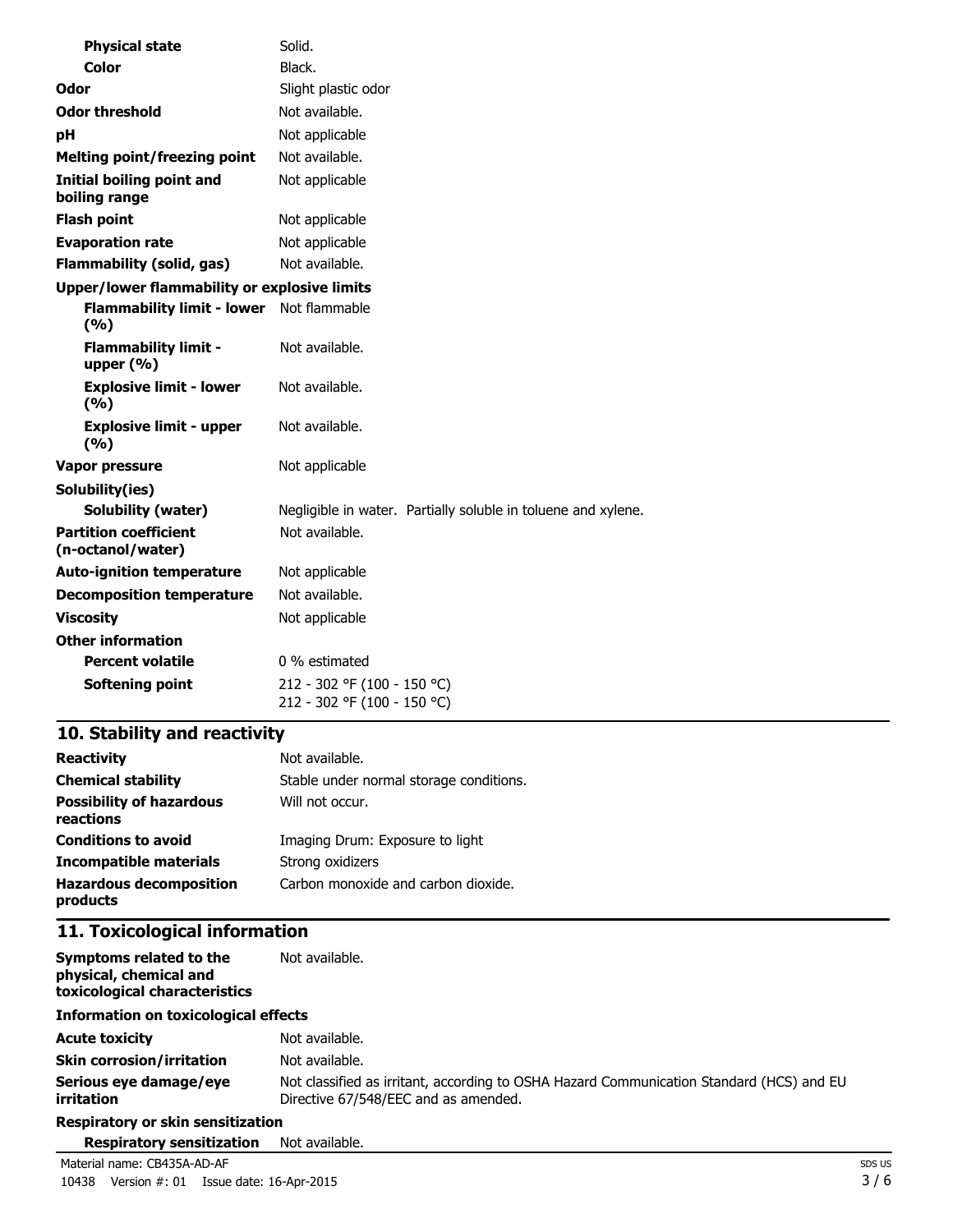| <b>Skin sensitization</b>                             | Not classified as irritant, according to OSHA Hazard Communication Standard (HCS) and EU<br>Directive 67/548/EEC and as amended.                                |
|-------------------------------------------------------|-----------------------------------------------------------------------------------------------------------------------------------------------------------------|
| <b>Germ cell mutagenicity</b>                         | Negative, does not indicate mutagenic potential (Ames Test: Salmonella typhimurium)                                                                             |
| Carcinogenicity                                       | None of the other ingredients in this preparation are classified as carcinogens according to ACGIH,<br>EU, IARC, MAK, NTP or OSHA.                              |
| <b>Reproductive toxicity</b>                          | Not classified as toxic according to EU Directive 67/548/EEC and as amended, California Prop. 65,<br>and DFG (Germany).                                         |
| Specific target organ toxicity<br>- single exposure   | Not available.                                                                                                                                                  |
| Specific target organ toxicity<br>- repeated exposure | Not available.                                                                                                                                                  |
| <b>Aspiration hazard</b>                              | Not available.                                                                                                                                                  |
| <b>Chronic effects</b>                                | No information available.                                                                                                                                       |
| <b>Further information</b>                            | Complete toxicity data are not available for this specific formulation<br>Refer to Section 2 for potential health effects and Section 4 for first aid measures. |

#### **12. Ecological information**

| <b>Ecotoxicity</b>                   |                |                |                         |  |
|--------------------------------------|----------------|----------------|-------------------------|--|
| <b>Product</b>                       |                | <b>Species</b> | <b>Test Results</b>     |  |
| CB435A-AD-AF                         |                |                |                         |  |
| <b>Aquatic</b>                       |                |                |                         |  |
| <b>Fish</b>                          | LL50           | Rainbow Trout  | $> 1000$ mg/l, 96 Hours |  |
| <b>Persistence and degradability</b> | Not available. |                |                         |  |
| <b>Bioaccumulative potential</b>     | Not available. |                |                         |  |
| <b>Mobility in soil</b>              | Not available. |                |                         |  |
| Other adverse effects                | Not available. |                |                         |  |

#### **13. Disposal considerations**

**Disposal instructions** Do not shred toner cartridge, unless dust-explosion prevention measures are taken. Finely dispersed particles may form explosive mixtures in air. Dispose of in compliance with federal, state, and local regulations.

> HP's Planet Partners (trademark) supplies recycling program enables simple, convenient recycling of HP original inkjet and LaserJet supplies. For more information and to determine if this service is available in your location, please visit http://www.hp.com/recycle.

#### **14. Transport information**

#### **DOT**

Not regulated as dangerous goods.

#### **IATA**

| <b>UN number</b>               | UN2807                     |
|--------------------------------|----------------------------|
| <b>UN proper shipping name</b> | <b>Magnetized Material</b> |
| Transport hazard class(es)     |                            |
| <b>Class</b>                   | Not available.             |
| Subsidiary risk                |                            |
| <b>Packing group</b>           | Not applicable.            |
| <b>Environmental hazards</b>   | No.                        |
| <b>Special precautions for</b> | Not available.             |
| user                           |                            |
|                                |                            |

#### **IMDG**

Not regulated as dangerous goods.

#### **ADR**

Not regulated as dangerous goods.

**Further information** 105 or more of these cartridges shipped together in a single package (e.g., box, container), by air, are regulated as a magnetized material. These requirements do not apply to single or dual pack cartridges contained in an original HP package and shrink wrapped on a pallet for shipment by air.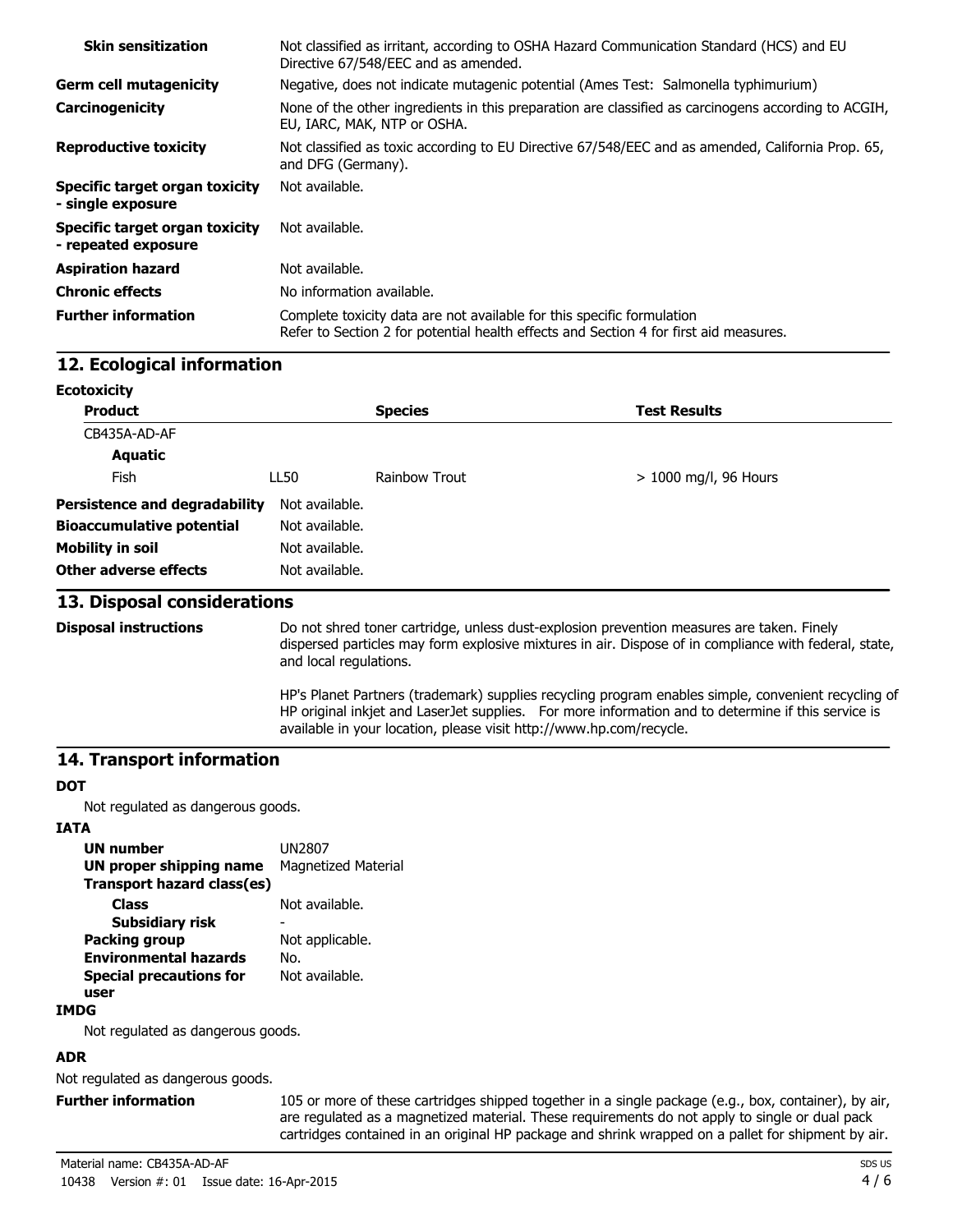## **15. Regulatory information**

| 15. REYUIALUI Y IIIIUI IIIALIUII                                     |                                                                                                                                                                                                                                                                                                                                                                                                                                                                                                                                                                |
|----------------------------------------------------------------------|----------------------------------------------------------------------------------------------------------------------------------------------------------------------------------------------------------------------------------------------------------------------------------------------------------------------------------------------------------------------------------------------------------------------------------------------------------------------------------------------------------------------------------------------------------------|
| <b>US federal regulations</b>                                        | US EPA TSCA Inventory: All chemical substances in this product comply with all rules or orders<br>under TSCA.                                                                                                                                                                                                                                                                                                                                                                                                                                                  |
|                                                                      | TSCA Section 12(b) Export Notification (40 CFR 707, Subpt. D)                                                                                                                                                                                                                                                                                                                                                                                                                                                                                                  |
| Not regulated.                                                       |                                                                                                                                                                                                                                                                                                                                                                                                                                                                                                                                                                |
| <b>CERCLA Hazardous Substance List (40 CFR 302.4)</b><br>Not listed. |                                                                                                                                                                                                                                                                                                                                                                                                                                                                                                                                                                |
| <b>SARA 304 Emergency release notification</b>                       |                                                                                                                                                                                                                                                                                                                                                                                                                                                                                                                                                                |
| Not regulated.                                                       |                                                                                                                                                                                                                                                                                                                                                                                                                                                                                                                                                                |
|                                                                      | OSHA Specifically Regulated Substances (29 CFR 1910.1001-1050)                                                                                                                                                                                                                                                                                                                                                                                                                                                                                                 |
| Not listed.                                                          |                                                                                                                                                                                                                                                                                                                                                                                                                                                                                                                                                                |
|                                                                      | <b>Superfund Amendments and Reauthorization Act of 1986 (SARA)</b>                                                                                                                                                                                                                                                                                                                                                                                                                                                                                             |
| <b>Hazard categories</b>                                             | Immediate Hazard - No<br>Delayed Hazard - No<br>Fire Hazard - No<br>Pressure Hazard - No                                                                                                                                                                                                                                                                                                                                                                                                                                                                       |
| <b>SARA 302 Extremely hazardous substance</b>                        | Reactivity Hazard - No                                                                                                                                                                                                                                                                                                                                                                                                                                                                                                                                         |
| Not listed.                                                          |                                                                                                                                                                                                                                                                                                                                                                                                                                                                                                                                                                |
| <b>SARA 311/312</b>                                                  | No                                                                                                                                                                                                                                                                                                                                                                                                                                                                                                                                                             |
| <b>Hazardous chemical</b>                                            |                                                                                                                                                                                                                                                                                                                                                                                                                                                                                                                                                                |
| <b>Other federal regulations</b>                                     |                                                                                                                                                                                                                                                                                                                                                                                                                                                                                                                                                                |
| <b>Safe Drinking Water Act</b><br>(SDWA)                             | Not regulated.                                                                                                                                                                                                                                                                                                                                                                                                                                                                                                                                                 |
| <b>US state regulations</b>                                          | Not applicable.                                                                                                                                                                                                                                                                                                                                                                                                                                                                                                                                                |
| <b>US. Massachusetts RTK - Substance List</b>                        |                                                                                                                                                                                                                                                                                                                                                                                                                                                                                                                                                                |
| Not regulated.                                                       |                                                                                                                                                                                                                                                                                                                                                                                                                                                                                                                                                                |
| Not listed.                                                          | US. New Jersey Worker and Community Right-to-Know Act                                                                                                                                                                                                                                                                                                                                                                                                                                                                                                          |
|                                                                      | US. Pennsylvania Worker and Community Right-to-Know Law                                                                                                                                                                                                                                                                                                                                                                                                                                                                                                        |
| Not listed.                                                          |                                                                                                                                                                                                                                                                                                                                                                                                                                                                                                                                                                |
| <b>US. Rhode Island RTK</b>                                          |                                                                                                                                                                                                                                                                                                                                                                                                                                                                                                                                                                |
| Not regulated.                                                       |                                                                                                                                                                                                                                                                                                                                                                                                                                                                                                                                                                |
| <b>US. California Proposition 65</b><br>Not Listed.                  |                                                                                                                                                                                                                                                                                                                                                                                                                                                                                                                                                                |
| <b>Regulatory information</b>                                        | All chemical substances in this HP product have been notified or are exempt from notification under<br>chemical substances notification laws in the following countries: US (TSCA), EU (EINECS/ELINCS),<br>Switzerland, Canada (DSL/NDSL), Australia, Japan, Philippines, South Korea, New Zealand, and<br>China.                                                                                                                                                                                                                                              |
|                                                                      | 16. Other information, including date of preparation or last revision                                                                                                                                                                                                                                                                                                                                                                                                                                                                                          |
| <b>Issue date</b>                                                    | 16-Apr-2015                                                                                                                                                                                                                                                                                                                                                                                                                                                                                                                                                    |
| <b>Version #</b>                                                     | 01                                                                                                                                                                                                                                                                                                                                                                                                                                                                                                                                                             |
| <b>Disclaimer</b>                                                    | This Safety Data Sheet document is provided without charge to customers of Hewlett-Packard<br>Company. Data is the most current known to Hewlett-Packard Company at the time of preparation<br>of this document and is believed to be accurate. It should not be construed as guaranteeing<br>specific properties of the products as described or suitability for a particular application. This<br>document was prepared to the requirements of the jurisdiction specified in Section 1 above and<br>may not meet regulatory requirements in other countries. |
| <b>Revision Information</b>                                          | 1. Product and Company Identification: Physical States<br>Composition / Information on Ingredients: Ingredients<br>Physical & Chemical Properties: Multiple Properties<br>Ecological Information: Ecotoxicity<br>Transport Information: Agency Name, Packaging Type, and Transport Mode Selection                                                                                                                                                                                                                                                              |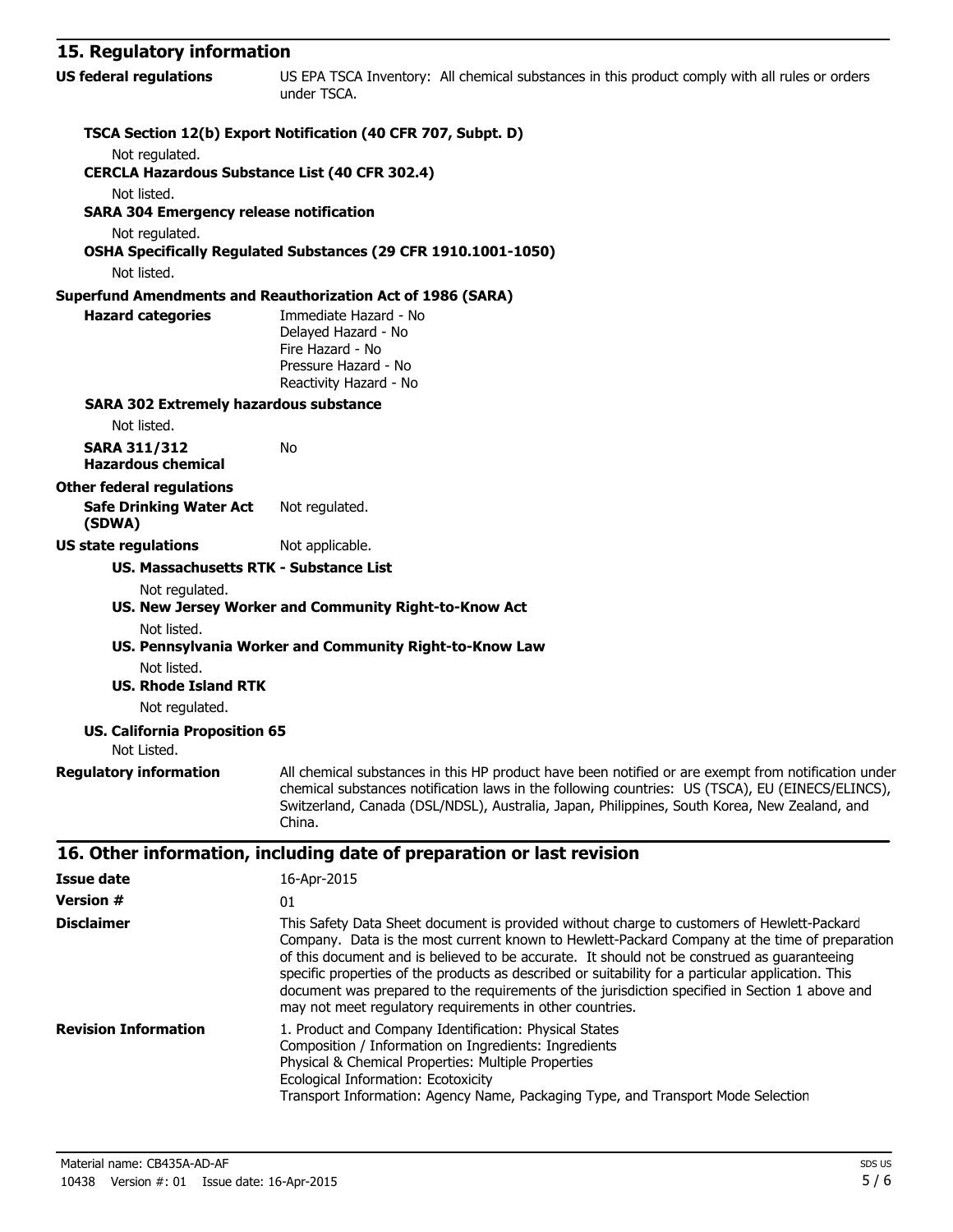| <b>Manufacturer information</b> | Hewlett-Packard Company                  |
|---------------------------------|------------------------------------------|
|                                 | 11311 Chinden Boulevard                  |
|                                 | Boise, ID 83714 USA                      |
|                                 | (Direct) 1-503-494-7199                  |
|                                 | (Toll-free within the US) 1-800-457-4209 |

## **Explanation of abbreviations**

| American Conference of Governmental Industrial Hygienists           |  |
|---------------------------------------------------------------------|--|
| <b>Chemical Abstracts Service</b>                                   |  |
| Comprehensive Environmental Response Compensation and Liability Act |  |
| Code of Federal Regulations                                         |  |
| Cleveland Open Cup                                                  |  |
| Department of Transportation                                        |  |
| Emergency Planning and Community Right-to-Know Act (aka SARA)       |  |
| International Agency for Research on Cancer                         |  |
| National Institute for Occupational Safety and Health               |  |
| National Toxicology Program                                         |  |
| Occupational Safety and Health Administration                       |  |
| Permissible Exposure Limit                                          |  |
| Resource Conservation and Recovery Act                              |  |
| Recommended                                                         |  |
| Recommended Exposure Limit                                          |  |
| Superfund Amendments and Reauthorization Act of 1986                |  |
| Short-Term Exposure Limit                                           |  |
| Toxicity Characteristics Leaching Procedure                         |  |
| <b>Threshold Limit Value</b>                                        |  |
| Toxic Substances Control Act                                        |  |
| Volatile Organic Compounds                                          |  |
|                                                                     |  |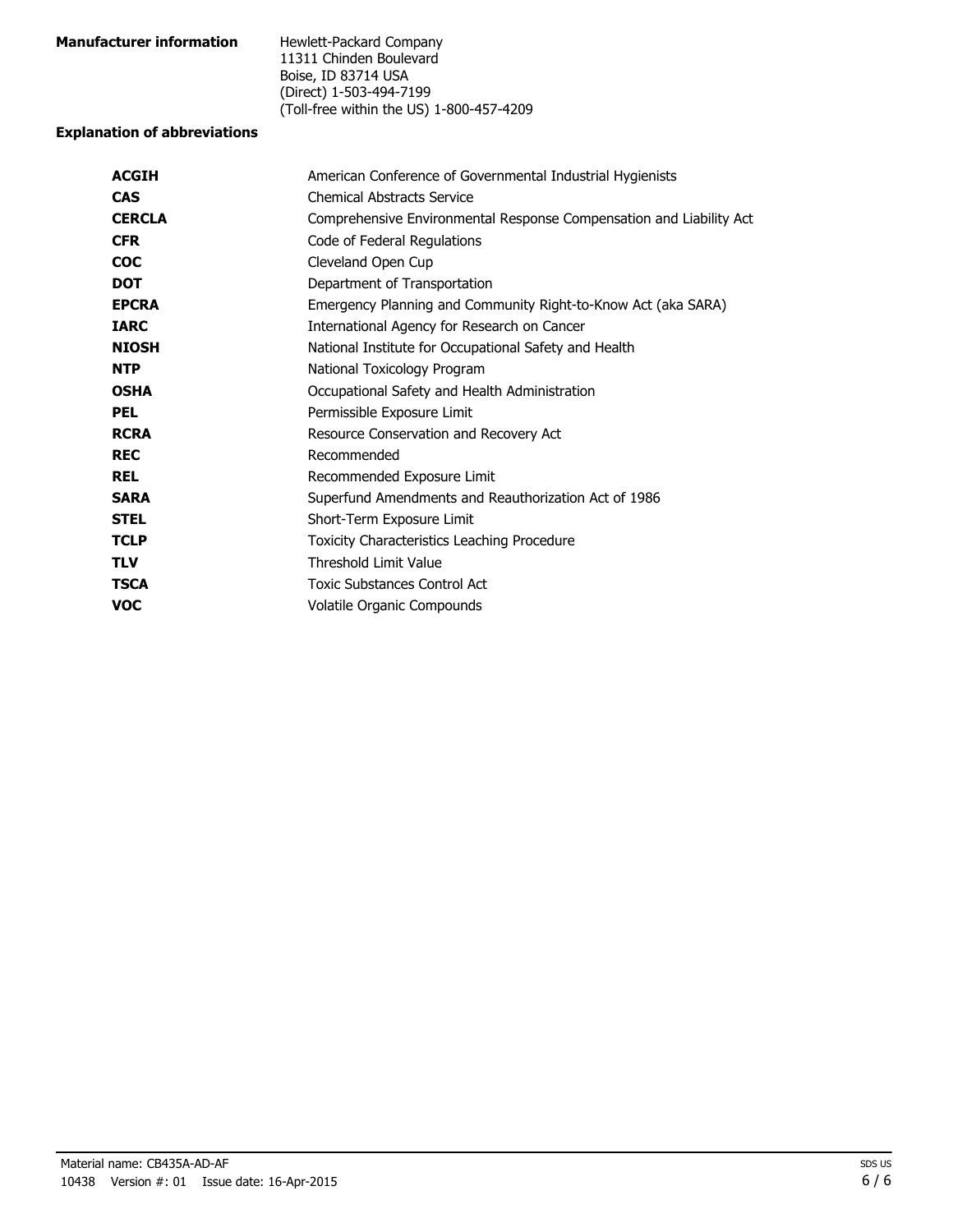

# **SAFETY DATA SHEET**

## **1. Identification**

| <b>Product identifier</b>       | HP LaserJet CB436A-AC-AD-AF Print Cartridge                                                                                                                                                                                                                                                                                                                                      |  |
|---------------------------------|----------------------------------------------------------------------------------------------------------------------------------------------------------------------------------------------------------------------------------------------------------------------------------------------------------------------------------------------------------------------------------|--|
| Other means of identification   | Not available.                                                                                                                                                                                                                                                                                                                                                                   |  |
| <b>Recommended use</b>          | This product is a toner preparation that is used in HP LaserJet P1505/M1120mfp/M1522mfp series<br>printers.                                                                                                                                                                                                                                                                      |  |
| <b>Recommended restrictions</b> | None known.                                                                                                                                                                                                                                                                                                                                                                      |  |
| <b>Company identification</b>   | Hewlett-Packard Company<br>3000 Hanover Street<br>Palo Alto, CA 94304-1185<br>United States<br>Telephone 650-857-5020<br>Hewlett-Packard health effects line<br>(Toll-free within the US) 1-800-457-4209<br>(Direct) 1-760-710-0048<br><b>HP Customer Care Line</b><br>(Toll-free within the US) 1-800-474-6836<br>(Direct) 1-208-323-2551<br>Email: hpcustomer.inguiries@hp.com |  |

# **2. Hazard(s) identification**

| <b>Physical hazards</b>                      | Not classified.                                                                                                                                                                                                                                           |
|----------------------------------------------|-----------------------------------------------------------------------------------------------------------------------------------------------------------------------------------------------------------------------------------------------------------|
| <b>Health hazards</b>                        | Not classified.                                                                                                                                                                                                                                           |
| <b>Environmental hazards</b>                 | Not classified.                                                                                                                                                                                                                                           |
| <b>OSHA defined hazards</b>                  | Not classified.                                                                                                                                                                                                                                           |
| Label elements                               |                                                                                                                                                                                                                                                           |
| <b>Hazard symbol</b>                         | None.                                                                                                                                                                                                                                                     |
| Signal word                                  | None.                                                                                                                                                                                                                                                     |
| <b>Hazard statement</b>                      | Not available.                                                                                                                                                                                                                                            |
| <b>Precautionary statement</b>               |                                                                                                                                                                                                                                                           |
| <b>Prevention</b>                            | Not available.                                                                                                                                                                                                                                            |
| <b>Response</b>                              | Not available.                                                                                                                                                                                                                                            |
| <b>Storage</b>                               | Not available.                                                                                                                                                                                                                                            |
| <b>Disposal</b>                              | Not available.                                                                                                                                                                                                                                            |
| Hazard(s) not otherwise<br>classified (HNOC) | None of the other ingredients in this preparation are classified as carcinogens according to ACGIH,<br>EU, IARC, MAK, NTP or OSHA. This product is not classified as hazardous according to OSHA CFR<br>1910.1200 or EU Directive 1999/45/EC, as amended. |
| <b>Supplemental information</b>              | None.                                                                                                                                                                                                                                                     |

## **3. Composition/information on ingredients**

### **Mixtures**

| <b>Chemical name</b>       | Common name and synonyms | <b>CAS number</b>   | $\frac{0}{0}$ |
|----------------------------|--------------------------|---------------------|---------------|
| Styrene acrylate copolymer |                          | <b>Trade Secret</b> | <55           |
| Ferrite                    |                          | <b>Trade Secret</b> | <45           |
| Wax                        | Wax                      | Trade Secret        | <10           |

### **4. First-aid measures**

**Inhalation** Move person to fresh air immediately. If irritation persists, consult a physician.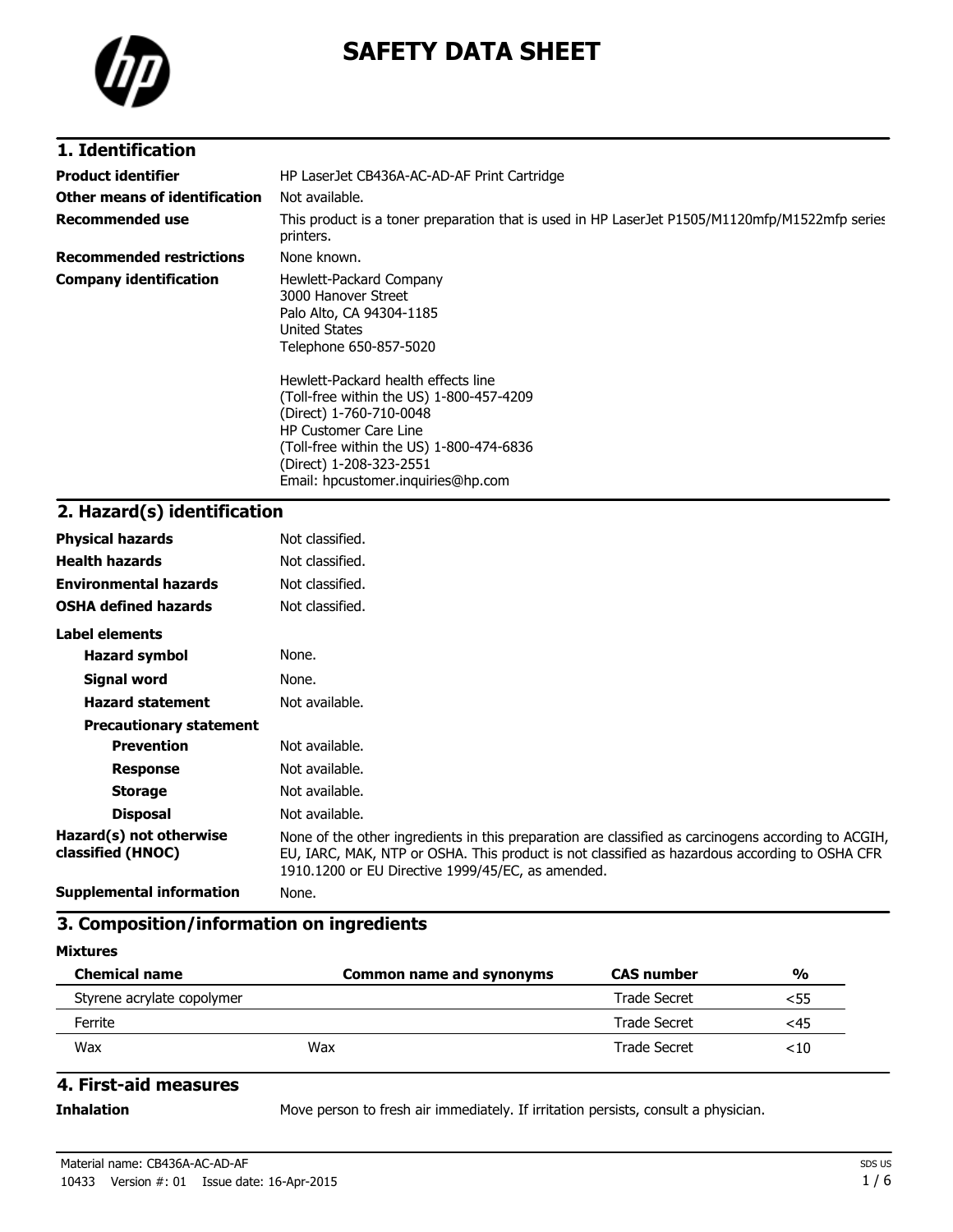| <b>Skin contact</b>                                             | Wash affected areas thoroughly with mild soap and water. Get medical attention if irritation<br>develops or persists.                                                                             |
|-----------------------------------------------------------------|---------------------------------------------------------------------------------------------------------------------------------------------------------------------------------------------------|
| Eye contact                                                     | Do not rub eyes. Immediately flush with large amounts of clean, warm water (low pressure) for at<br>least 15 minutes or until particles are removed. If irritation persists, consult a physician. |
| <b>Ingestion</b>                                                | Rinse mouth out with water. Drink one to two glasses of water. If symptoms occur, consult a<br>physician.                                                                                         |
| <b>Most important</b><br>symptoms/effects, acute and<br>delayed | Not available.                                                                                                                                                                                    |

## **5. Fire-fighting measures**

| Suitable extinguishing media                                        | CO2, water, or dry chemical                                 |
|---------------------------------------------------------------------|-------------------------------------------------------------|
| Unsuitable extinguishing<br>media                                   | None known.                                                 |
| Specific hazards arising from<br>the chemical                       | Not applicable.                                             |
| Special protective equipment<br>and precautions for<br>firefighters | Not available.                                              |
| Fire-fighting<br>equipment/instructions                             | If fire occurs in the printer, treat as an electrical fire. |
| <b>Specific methods</b>                                             | None established.                                           |

#### **6. Accidental release measures**

| <b>Personal precautions,</b><br>protective equipment and<br>emergency procedures<br><b>Methods and materials for</b> | Minimize dust generation and accumulation.<br>Not available.                                              |  |
|----------------------------------------------------------------------------------------------------------------------|-----------------------------------------------------------------------------------------------------------|--|
| containment and cleaning up                                                                                          |                                                                                                           |  |
| <b>Environmental precautions</b>                                                                                     | Do not flush into surface water or sanitary sewer system. See also section 13 Disposal<br>considerations. |  |

# **7. Handling and storage**

| <b>Precautions for safe handling</b>                               | Keep out of the reach of children. Avoid inhalation of dust and contact with skin and eyes. Use with<br>adequate ventilation. Keep away from excessive heat, sparks, and open flames. |
|--------------------------------------------------------------------|---------------------------------------------------------------------------------------------------------------------------------------------------------------------------------------|
| Conditions for safe storage,<br>including any<br>incompatibilities | Keep out of the reach of children. Keep tightly closed and dry. Store at room temperature. Store<br>away from strong oxidizers.                                                       |

## **8. Exposure controls/personal protection**

| <b>Occupational exposure limits</b>        | No exposure limits noted for ingredient(s).                                                    |  |
|--------------------------------------------|------------------------------------------------------------------------------------------------|--|
| <b>Biological limit values</b>             | No biological exposure limits noted for the ingredient(s).                                     |  |
| <b>Exposure guidelines</b>                 | USA OSHA (TWA/PEL): 15 mg/m3 (Total Dust), 5 mg/m3 (Respirable Fraction)                       |  |
|                                            | ACGIH (TWA/TLV): 10 mg/m3 (Inhalable Particulate), 3 mg/m3 (Respirable Particulate)            |  |
|                                            | TRGS 900 (Luftgrenzwert) - 10 mg/m3 (Einatembare partikel), 3 mg/m3 (Alveolengängige fraktion) |  |
|                                            | UK WEL: 10 mg/m3 (Respirable Dust), 5 mg/m3 (Inhalable Dust)                                   |  |
| <b>Appropriate engineering</b><br>controls | Use in a well ventilated area.                                                                 |  |
|                                            | Individual protection measures, such as personal protective equipment                          |  |
| Eye/face protection                        | Not available.                                                                                 |  |
| <b>Skin protection</b>                     |                                                                                                |  |
| <b>Hand protection</b>                     | Not available.                                                                                 |  |
| <b>Other</b>                               | Not available.                                                                                 |  |
| <b>Respiratory protection</b>              | Not available.                                                                                 |  |
| Thermal hazards                            | Not available.                                                                                 |  |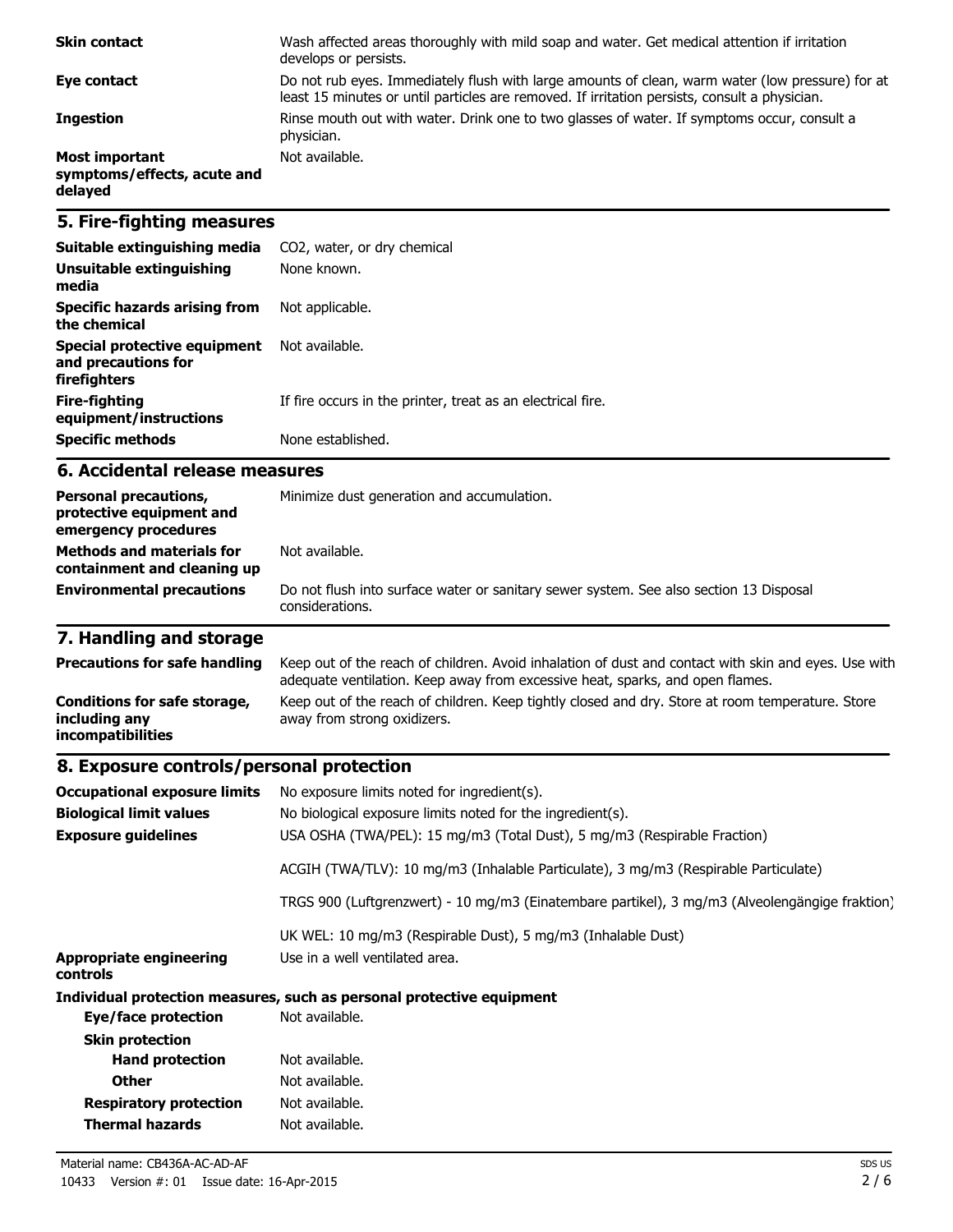# **9. Physical and chemical properties**

| <b>Appearance</b>                                   | Fine powder                                                   |
|-----------------------------------------------------|---------------------------------------------------------------|
| <b>Physical state</b>                               | Solid.                                                        |
| Color                                               | Black.                                                        |
| <b>Odor</b>                                         | Slight plastic odor                                           |
| <b>Odor threshold</b>                               | Not available.                                                |
| рH                                                  | Not applicable                                                |
| <b>Melting point/freezing point</b>                 | Not available.                                                |
| <b>Initial boiling point and</b><br>boiling range   | Not applicable                                                |
| <b>Flash point</b>                                  | Not applicable                                                |
| <b>Evaporation rate</b>                             | Not applicable                                                |
| <b>Flammability (solid, gas)</b>                    | Not available.                                                |
| <b>Upper/lower flammability or explosive limits</b> |                                                               |
| Flammability limit - lower Not flammable<br>(%)     |                                                               |
| <b>Flammability limit -</b><br>upper $(% )$         | Not available.                                                |
| <b>Explosive limit - lower</b><br>(%)               | Not available.                                                |
| <b>Explosive limit - upper</b><br>(%)               | Not available.                                                |
| <b>Vapor pressure</b>                               | Not applicable                                                |
| Solubility(ies)                                     |                                                               |
| <b>Solubility (water)</b>                           | Negligible in water. Partially soluble in toluene and xylene. |
| <b>Partition coefficient</b><br>(n-octanol/water)   | Not available.                                                |
| <b>Auto-ignition temperature</b>                    | Not applicable                                                |
| <b>Decomposition temperature</b>                    | > 392 °F (> 200 °C)                                           |
| <b>Viscosity</b>                                    | Not applicable                                                |
| <b>Other information</b>                            |                                                               |
| <b>Percent volatile</b>                             | 0 % estimated                                                 |
| <b>Softening point</b>                              | 212 - 302 °F (100 - 150 °C)                                   |
| <b>Specific gravity</b>                             | $1.4 - 1.8$                                                   |

## **10. Stability and reactivity**

| <b>Reactivity</b>                            | Not available.                          |
|----------------------------------------------|-----------------------------------------|
| <b>Chemical stability</b>                    | Stable under normal storage conditions. |
| <b>Possibility of hazardous</b><br>reactions | Will not occur.                         |
| <b>Conditions to avoid</b>                   | Imaging Drum: Exposure to light         |
| <b>Incompatible materials</b>                | Strong oxidizers                        |
| <b>Hazardous decomposition</b><br>products   | Carbon monoxide and carbon dioxide.     |

# **11. Toxicological information**

| Symptoms related to the<br>physical, chemical and<br>toxicological characteristics | Not available.                                                                                                                                |
|------------------------------------------------------------------------------------|-----------------------------------------------------------------------------------------------------------------------------------------------|
| <b>Information on toxicological effects</b>                                        |                                                                                                                                               |
| Acute toxicity                                                                     | LD50/oral/rat >2000 mg/kg; (OECD 401); Not harmful.<br>Not classified for acute toxicity according to EU Directive 67/548/EEC and 1999/45/EC. |
| Skin corrosion/irritation                                                          | Not available.                                                                                                                                |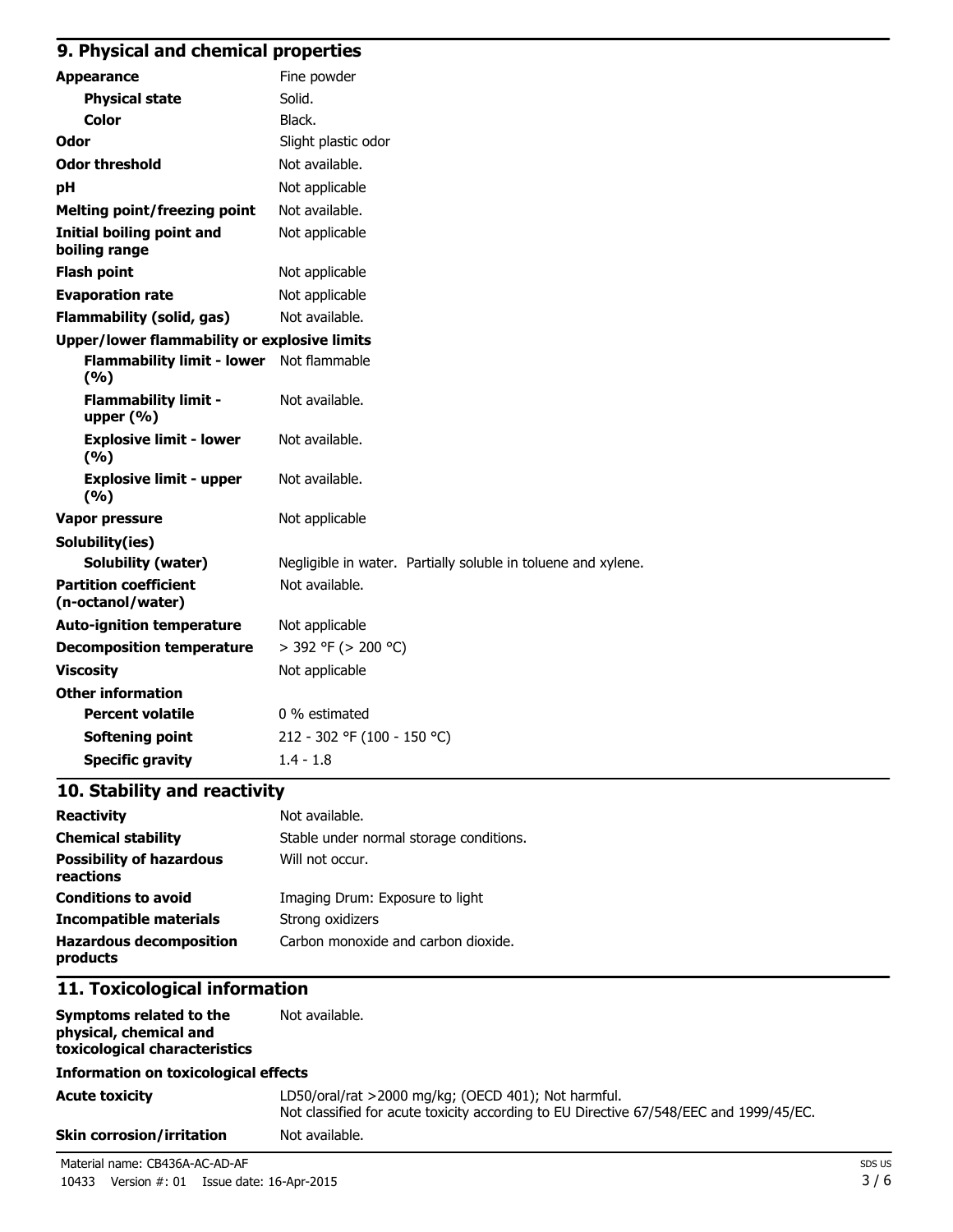| Serious eye damage/eye<br>irritation                  | Not classified as irritant, according to OSHA Hazard Communication Standard (HCS) and EU<br>Directive 67/548/EEC and as amended.                                |
|-------------------------------------------------------|-----------------------------------------------------------------------------------------------------------------------------------------------------------------|
| Respiratory or skin sensitization                     |                                                                                                                                                                 |
| <b>Respiratory sensitization</b>                      | Not available.                                                                                                                                                  |
| <b>Skin sensitization</b>                             | Not classified as irritant, according to OSHA Hazard Communication Standard (HCS) and EU<br>Directive 67/548/EEC and as amended.                                |
| <b>Germ cell mutagenicity</b>                         | Negative, does not indicate mutagenic potential (Ames Test: Salmonella typhimurium)                                                                             |
| Carcinogenicity                                       | None of the other ingredients in this preparation are classified as carcinogens according to ACGIH,<br>EU, IARC, MAK, NTP or OSHA.                              |
| <b>Reproductive toxicity</b>                          | Not classified as toxic according to EU Directive 67/548/EEC and as amended, California Prop. 65,<br>and DFG (Germany).                                         |
| Specific target organ toxicity<br>- single exposure   | Not available.                                                                                                                                                  |
| Specific target organ toxicity<br>- repeated exposure | Not available.                                                                                                                                                  |
| <b>Aspiration hazard</b>                              | Not available.                                                                                                                                                  |
| <b>Chronic effects</b>                                | No information available.                                                                                                                                       |
| <b>Further information</b>                            | Complete toxicity data are not available for this specific formulation<br>Refer to Section 2 for potential health effects and Section 4 for first aid measures. |

### **12. Ecological information**

| <b>Ecotoxicity</b> |  |  |
|--------------------|--|--|
|--------------------|--|--|

| <b>Product</b>                       |                | <b>Species</b> | <b>Test Results</b>     |
|--------------------------------------|----------------|----------------|-------------------------|
| CB436A-AC-AD-AF                      |                |                |                         |
| Aquatic                              |                |                |                         |
| <b>Fish</b>                          | LL50           | Rainbow Trout  | $> 1000$ mg/l, 96 Hours |
| <b>Persistence and degradability</b> | Not available. |                |                         |
| <b>Bioaccumulative potential</b>     | Not available. |                |                         |
| <b>Mobility in soil</b>              | Not available. |                |                         |
| <b>Other adverse effects</b>         | Not available. |                |                         |

### **13. Disposal considerations**

**Disposal instructions** Do not shred toner cartridge, unless dust-explosion prevention measures are taken. Finely dispersed particles may form explosive mixtures in air. Dispose of in compliance with federal, state, and local regulations.

> HP's Planet Partners (trademark) supplies recycling program enables simple, convenient recycling of HP original inkjet and LaserJet supplies. For more information and to determine if this service is available in your location, please visit http://www.hp.com/recycle.

## **14. Transport information**

#### **DOT**

Not regulated as dangerous goods.

#### **IATA**

| <b>UN number</b>               | UN2807                     |
|--------------------------------|----------------------------|
| <b>UN proper shipping name</b> | <b>Magentized Material</b> |
| Transport hazard class(es)     |                            |
| Class                          | Not available.             |
| <b>Subsidiary risk</b>         |                            |
| <b>Packing group</b>           | Not applicable.            |
| <b>Environmental hazards</b>   | No.                        |
| <b>Special precautions for</b> | Not available.             |
| user                           |                            |

#### **IMDG**

Not regulated as dangerous goods.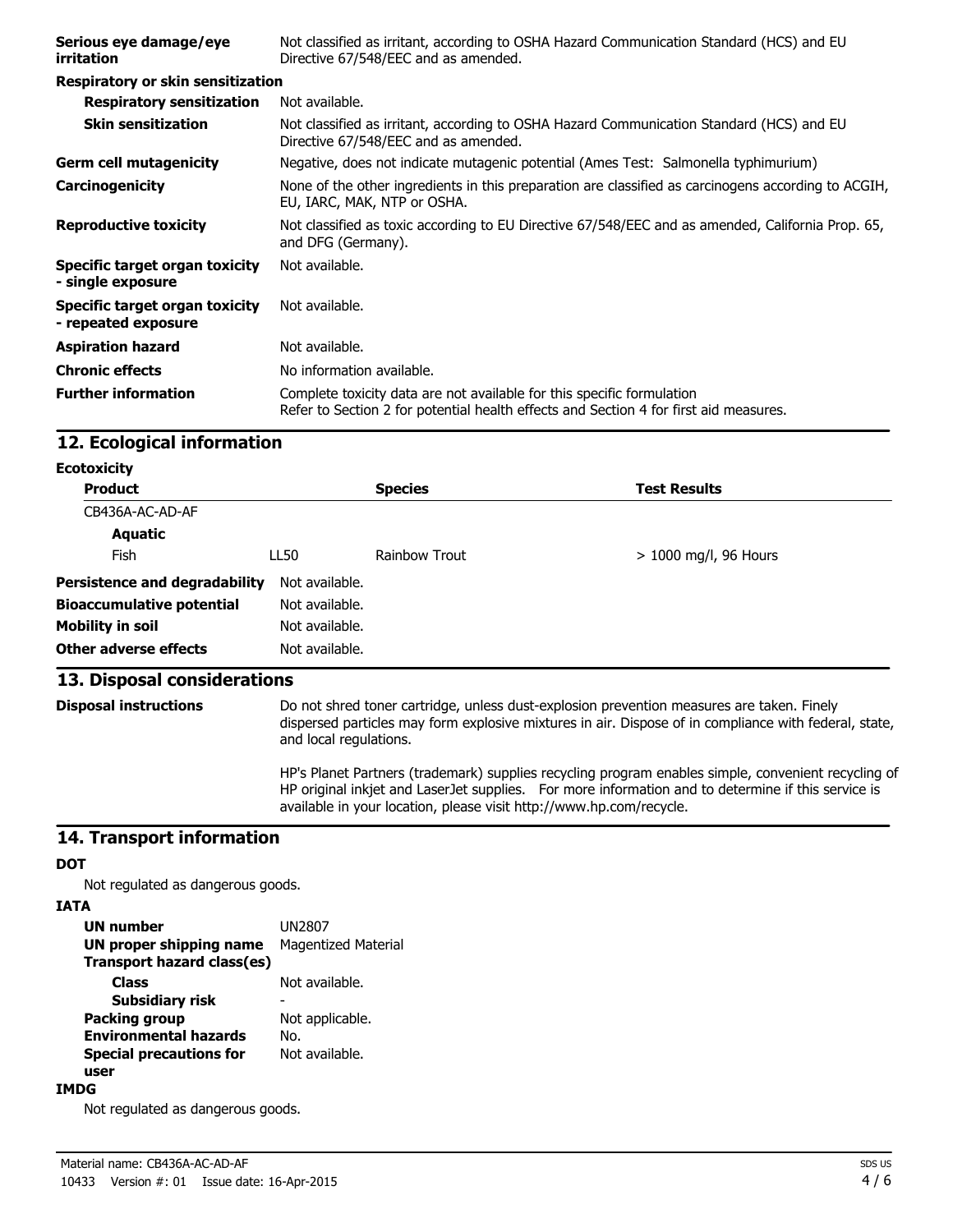Not regulated as dangerous goods.

**Further information** 105 or more of these cartridges shipped together in a single package (e.g., box, container), by air, are regulated as a magnetized material. These requirements do not apply to single or dual pack cartridges contained in an original HP package and shrink wrapped on a pallet for shipment by air.

#### **15. Regulatory information**

**US federal regulations** US EPA TSCA Inventory: All chemical substances in this product comply with all rules or orders under TSCA.

document was prepared to the requirements of the jurisdiction specified in Section 1 above and

may not meet regulatory requirements in other countries.

#### **TSCA Section 12(b) Export Notification (40 CFR 707, Subpt. D)** Not regulated. **CERCLA Hazardous Substance List (40 CFR 302.4)** Not listed. **SARA 304 Emergency release notification** Not regulated. **OSHA Specifically Regulated Substances (29 CFR 1910.1001-1050)** Not listed. **Superfund Amendments and Reauthorization Act of 1986 (SARA) Hazard categories** Immediate Hazard - No Delayed Hazard - No Fire Hazard - No Pressure Hazard - No Reactivity Hazard - No **SARA 302 Extremely hazardous substance** Not listed. **SARA 311/312 Hazardous chemical** No **Other federal regulations Safe Drinking Water Act (SDWA)** Not regulated. **US state regulations** Not applicable. **US. Massachusetts RTK - Substance List** Not regulated. **US. New Jersey Worker and Community Right-to-Know Act** Not listed. **US. Pennsylvania Worker and Community Right-to-Know Law** Not listed. **US. Rhode Island RTK** Not regulated. **US. California Proposition 65** Not Listed. **Requiatory information** All chemical substances in this HP product have been notified or are exempt from notification under chemical substances notification laws in the following countries: US (TSCA), EU (EINECS/ELINCS), Switzerland, Canada (DSL/NDSL), Australia, Japan, Philippines, South Korea, New Zealand, and China. **16. Other information, including date of preparation or last revision Issue date** 16-Apr-2015 **Version #** 01 **Disclaimer** This Safety Data Sheet document is provided without charge to customers of Hewlett-Packard Company. Data is the most current known to Hewlett-Packard Company at the time of preparation of this document and is believed to be accurate. It should not be construed as guaranteeing specific properties of the products as described or suitability for a particular application. This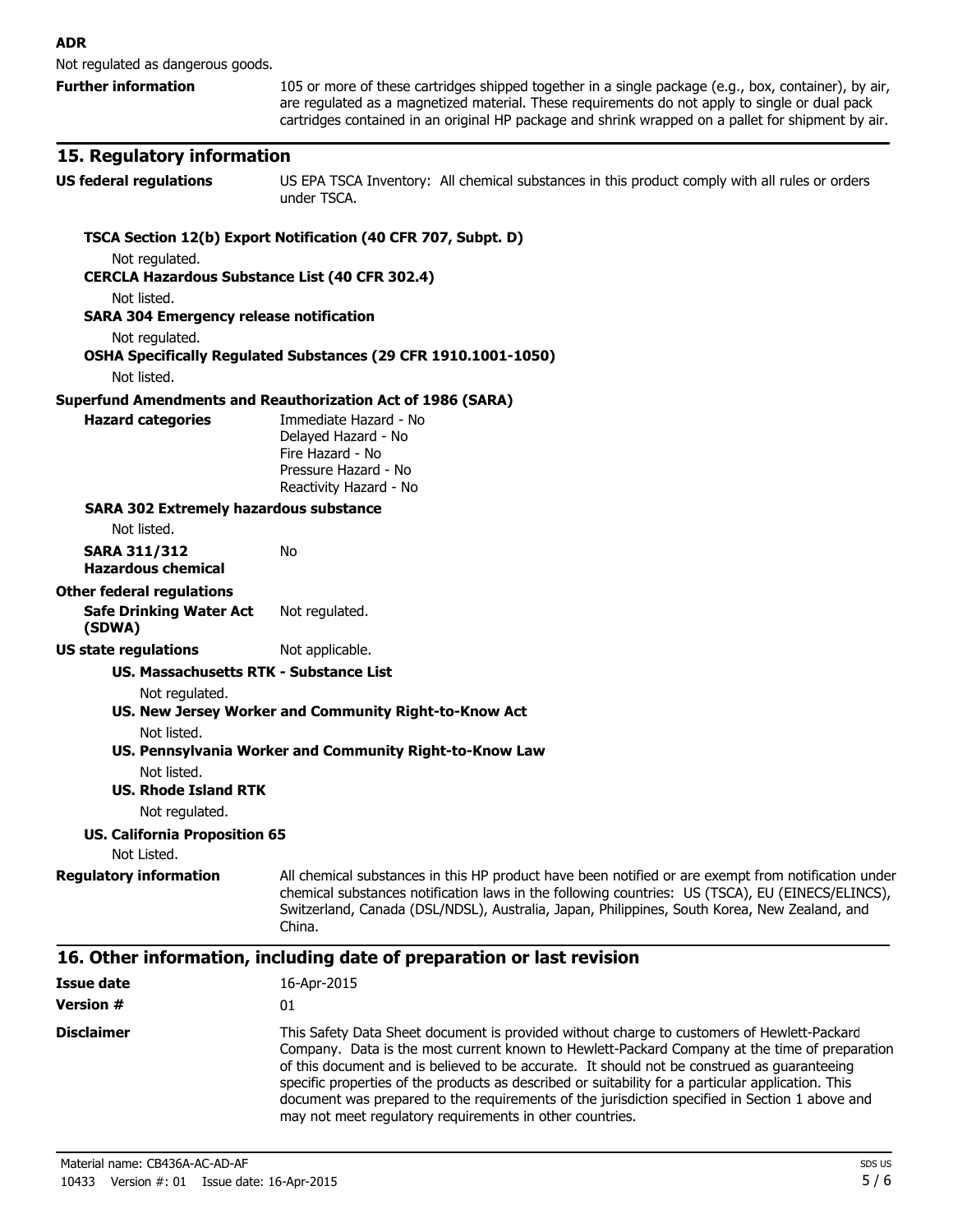| <b>Revision Information</b>     | 1. Product and Company Identification: Physical States<br>Composition / Information on Ingredients: Ingredients<br>Physical & Chemical Properties: Multiple Properties<br>Ecological Information: Ecotoxicity<br>Transport Information: Agency Name, Packaging Type, and Transport Mode Selection |
|---------------------------------|---------------------------------------------------------------------------------------------------------------------------------------------------------------------------------------------------------------------------------------------------------------------------------------------------|
| <b>Manufacturer information</b> | Hewlett-Packard Company<br>11311 Chinden Boulevard<br>Boise, ID 83714 USA<br>(Direct) 1-503-494-7199<br>(Toll-free within the US) 1-800-457-4209                                                                                                                                                  |

## **Explanation of abbreviations**

| <b>ACGIH</b>  | American Conference of Governmental Industrial Hygienists           |
|---------------|---------------------------------------------------------------------|
| <b>CAS</b>    | <b>Chemical Abstracts Service</b>                                   |
| <b>CERCLA</b> | Comprehensive Environmental Response Compensation and Liability Act |
| <b>CFR</b>    | Code of Federal Regulations                                         |
| <b>COC</b>    | Cleveland Open Cup                                                  |
| <b>DOT</b>    | Department of Transportation                                        |
| <b>EPCRA</b>  | Emergency Planning and Community Right-to-Know Act (aka SARA)       |
| <b>IARC</b>   | International Agency for Research on Cancer                         |
| <b>NIOSH</b>  | National Institute for Occupational Safety and Health               |
| <b>NTP</b>    | National Toxicology Program                                         |
| <b>OSHA</b>   | Occupational Safety and Health Administration                       |
| <b>PEL</b>    | Permissible Exposure Limit                                          |
| <b>RCRA</b>   | Resource Conservation and Recovery Act                              |
| <b>REC</b>    | Recommended                                                         |
| <b>REL</b>    | Recommended Exposure Limit                                          |
| <b>SARA</b>   | Superfund Amendments and Reauthorization Act of 1986                |
| <b>STEL</b>   | Short-Term Exposure Limit                                           |
| <b>TCLP</b>   | Toxicity Characteristics Leaching Procedure                         |
| <b>TLV</b>    | Threshold Limit Value                                               |
| <b>TSCA</b>   | Toxic Substances Control Act                                        |
| <b>VOC</b>    | Volatile Organic Compounds                                          |
|               |                                                                     |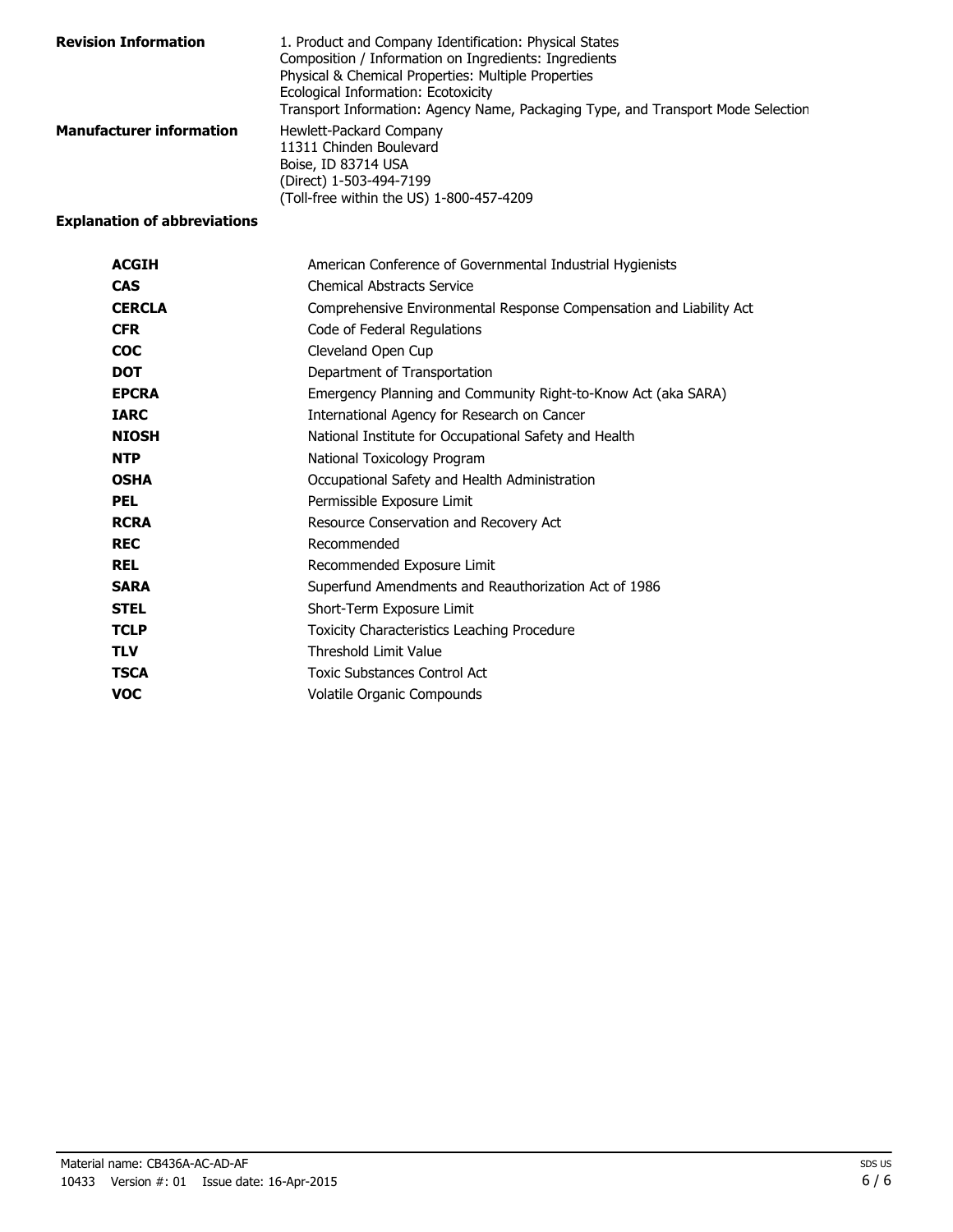

# **SAFETY DATA SHEET**

## **1. Identification**

| <b>Product identifier</b>       | HP LaserJet CC388A-AC-AD Print Cartridge                                                                                                                                                                                                                                                                                                                                         |
|---------------------------------|----------------------------------------------------------------------------------------------------------------------------------------------------------------------------------------------------------------------------------------------------------------------------------------------------------------------------------------------------------------------------------|
| Other means of identification   | Not available.                                                                                                                                                                                                                                                                                                                                                                   |
| <b>Recommended use</b>          | This product is a toner preparation that is used in HP LaserJet P1007/P1008 and HP LaserJet Prc<br>M1136/M1213/M1216 mfp series printers.                                                                                                                                                                                                                                        |
| <b>Recommended restrictions</b> | None known.                                                                                                                                                                                                                                                                                                                                                                      |
| <b>Company identification</b>   | Hewlett-Packard Company<br>3000 Hanover Street<br>Palo Alto, CA 94304-1185<br>United States<br>Telephone 650-857-5020<br>Hewlett-Packard health effects line<br>(Toll-free within the US) 1-800-457-4209<br>(Direct) 1-760-710-0048<br><b>HP Customer Care Line</b><br>(Toll-free within the US) 1-800-474-6836<br>(Direct) 1-208-323-2551<br>Email: hpcustomer.inguiries@hp.com |

## **2. Hazard(s) identification**

| <b>Physical hazards</b>                      | Not classified.                                                                                                                                                                                                                                           |
|----------------------------------------------|-----------------------------------------------------------------------------------------------------------------------------------------------------------------------------------------------------------------------------------------------------------|
| <b>Health hazards</b>                        | Not classified.                                                                                                                                                                                                                                           |
| <b>Environmental hazards</b>                 | Not classified.                                                                                                                                                                                                                                           |
| <b>OSHA defined hazards</b>                  | Not classified.                                                                                                                                                                                                                                           |
| Label elements                               |                                                                                                                                                                                                                                                           |
| <b>Hazard symbol</b>                         | None.                                                                                                                                                                                                                                                     |
| Signal word                                  | None.                                                                                                                                                                                                                                                     |
| <b>Hazard statement</b>                      | Not available.                                                                                                                                                                                                                                            |
| <b>Precautionary statement</b>               |                                                                                                                                                                                                                                                           |
| <b>Prevention</b>                            | Not available.                                                                                                                                                                                                                                            |
| <b>Response</b>                              | Not available.                                                                                                                                                                                                                                            |
| <b>Storage</b>                               | Not available.                                                                                                                                                                                                                                            |
| <b>Disposal</b>                              | Not available.                                                                                                                                                                                                                                            |
| Hazard(s) not otherwise<br>classified (HNOC) | None of the other ingredients in this preparation are classified as carcinogens according to ACGIH,<br>EU, IARC, MAK, NTP or OSHA. This product is not classified as hazardous according to OSHA CFR<br>1910.1200 or EU Directive 1999/45/EC, as amended. |
| <b>Supplemental information</b>              | None.                                                                                                                                                                                                                                                     |

## **3. Composition/information on ingredients**

### **Mixtures**

| <b>Chemical name</b>       | <b>Common name and synonyms</b> | <b>CAS number</b>   | $\frac{0}{0}$ |
|----------------------------|---------------------------------|---------------------|---------------|
| Styrene acrylate copolymer |                                 | <b>Trade Secret</b> | <55           |
| Ferrite                    |                                 | <b>Trade Secret</b> | <45           |
| Wax                        | Wax                             | Trade Secret        | <10           |

### **4. First-aid measures**

**Inhalation** Move person to fresh air immediately. If irritation persists, consult a physician.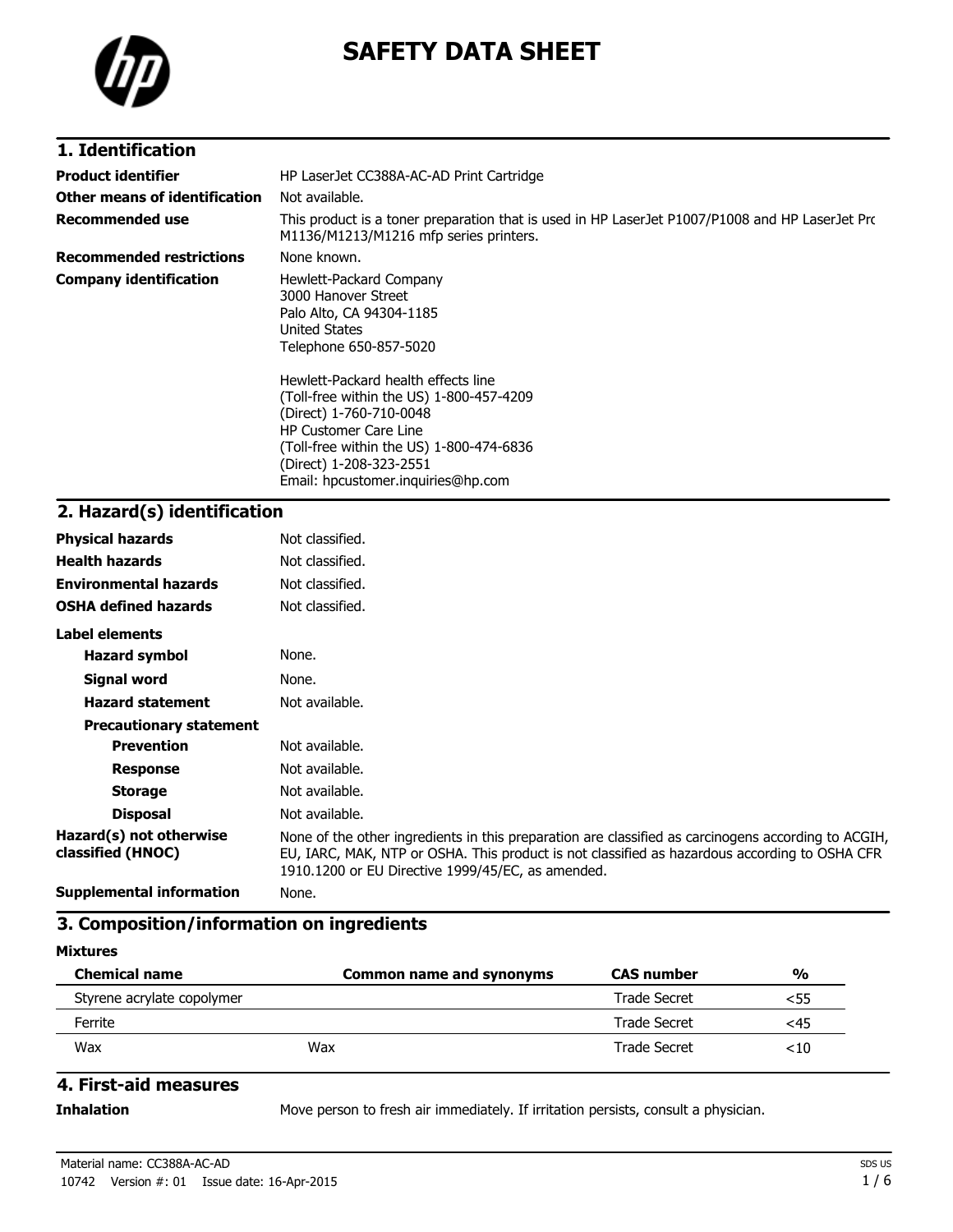| <b>Skin contact</b>                                             | Wash affected areas thoroughly with mild soap and water. Get medical attention if irritation<br>develops or persists.                                                                             |
|-----------------------------------------------------------------|---------------------------------------------------------------------------------------------------------------------------------------------------------------------------------------------------|
| Eye contact                                                     | Do not rub eyes. Immediately flush with large amounts of clean, warm water (low pressure) for at<br>least 15 minutes or until particles are removed. If irritation persists, consult a physician. |
| <b>Ingestion</b>                                                | Rinse mouth out with water. Drink one to two glasses of water. If symptoms occur, consult a<br>physician.                                                                                         |
| <b>Most important</b><br>symptoms/effects, acute and<br>delayed | Not available.                                                                                                                                                                                    |

## **5. Fire-fighting measures**

| Suitable extinguishing media                                        | CO2, water, or dry chemical                                 |
|---------------------------------------------------------------------|-------------------------------------------------------------|
| Unsuitable extinguishing<br>media                                   | None known.                                                 |
| Specific hazards arising from<br>the chemical                       | Not applicable.                                             |
| Special protective equipment<br>and precautions for<br>firefighters | Not available.                                              |
| Fire-fighting<br>equipment/instructions                             | If fire occurs in the printer, treat as an electrical fire. |
| <b>Specific methods</b>                                             | None established.                                           |

#### **6. Accidental release measures**

| <b>Personal precautions,</b><br>protective equipment and<br>emergency procedures<br><b>Methods and materials for</b> | Minimize dust generation and accumulation.<br>Not available.                                              |
|----------------------------------------------------------------------------------------------------------------------|-----------------------------------------------------------------------------------------------------------|
| containment and cleaning up                                                                                          |                                                                                                           |
| <b>Environmental precautions</b>                                                                                     | Do not flush into surface water or sanitary sewer system. See also section 13 Disposal<br>considerations. |

# **7. Handling and storage**

| <b>Precautions for safe handling</b>                               | Keep out of the reach of children. Avoid inhalation of dust and contact with skin and eyes. Use with<br>adequate ventilation. Keep away from excessive heat, sparks, and open flames. |
|--------------------------------------------------------------------|---------------------------------------------------------------------------------------------------------------------------------------------------------------------------------------|
| Conditions for safe storage,<br>including any<br>incompatibilities | Keep out of the reach of children. Keep tightly closed and dry. Store at room temperature. Store<br>away from strong oxidizers.                                                       |

## **8. Exposure controls/personal protection**

| <b>Occupational exposure limits</b>        | No exposure limits noted for ingredient(s).                                                    |
|--------------------------------------------|------------------------------------------------------------------------------------------------|
| <b>Biological limit values</b>             | No biological exposure limits noted for the ingredient(s).                                     |
| <b>Exposure guidelines</b>                 | USA OSHA (TWA/PEL): 15 mg/m3 (Total Dust), 5 mg/m3 (Respirable Fraction)                       |
|                                            | ACGIH (TWA/TLV): 10 mg/m3 (Inhalable Particulate), 3 mg/m3 (Respirable Particulate)            |
|                                            | TRGS 900 (Luftgrenzwert) - 10 mg/m3 (Einatembare partikel), 3 mg/m3 (Alveolengängige fraktion) |
|                                            | UK WEL: 10 mg/m3 (Respirable Dust), 5 mg/m3 (Inhalable Dust)                                   |
| <b>Appropriate engineering</b><br>controls | Use in a well ventilated area.                                                                 |
|                                            | Individual protection measures, such as personal protective equipment                          |
| Eye/face protection                        | Not available.                                                                                 |
| <b>Skin protection</b>                     |                                                                                                |
| <b>Hand protection</b>                     | Not available.                                                                                 |
| <b>Other</b>                               | Not available.                                                                                 |
| <b>Respiratory protection</b>              | Not available.                                                                                 |
| <b>Thermal hazards</b>                     | Not available.                                                                                 |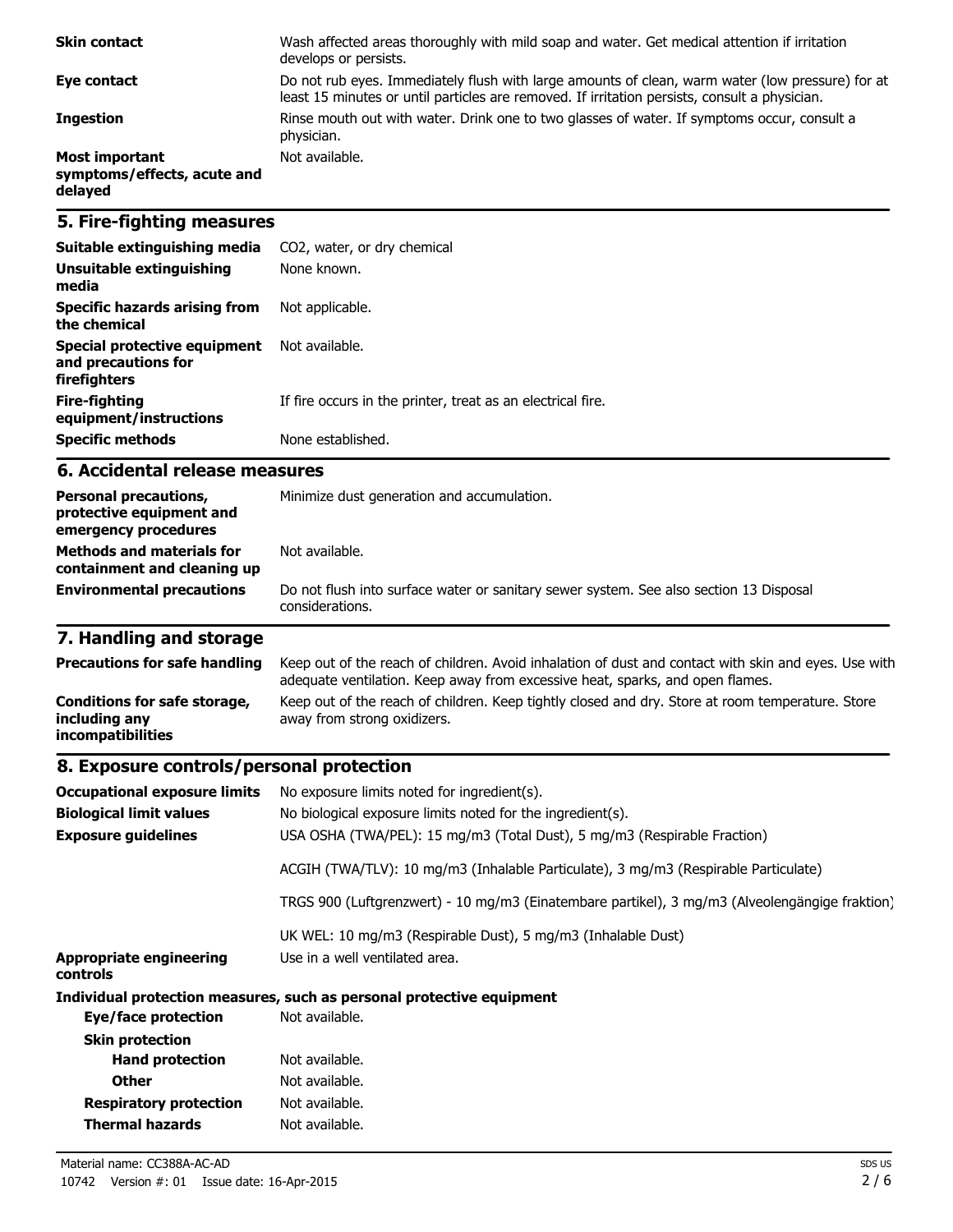## **9. Physical and chemical properties**

| <b>Appearance</b>                                   | Fine powder                                                   |  |  |  |  |
|-----------------------------------------------------|---------------------------------------------------------------|--|--|--|--|
| <b>Physical state</b>                               | Solid.                                                        |  |  |  |  |
| <b>Color</b>                                        | Black.                                                        |  |  |  |  |
| Odor                                                | Slight plastic odor                                           |  |  |  |  |
| <b>Odor threshold</b>                               | Not available.                                                |  |  |  |  |
| рH                                                  | Not applicable                                                |  |  |  |  |
| <b>Melting point/freezing point</b>                 | Not available.                                                |  |  |  |  |
| <b>Initial boiling point and</b><br>boiling range   | Not applicable                                                |  |  |  |  |
| <b>Flash point</b>                                  | Not applicable                                                |  |  |  |  |
| <b>Evaporation rate</b>                             | Not applicable                                                |  |  |  |  |
| <b>Flammability (solid, gas)</b>                    | Not available.                                                |  |  |  |  |
| <b>Upper/lower flammability or explosive limits</b> |                                                               |  |  |  |  |
| Flammability limit - lower Not flammable<br>(%)     |                                                               |  |  |  |  |
| <b>Flammability limit -</b><br>upper (%)            | Not available.                                                |  |  |  |  |
| <b>Explosive limit - lower</b><br>(%)               | Not available.                                                |  |  |  |  |
| <b>Explosive limit - upper</b><br>(%)               | Not available.                                                |  |  |  |  |
| <b>Vapor pressure</b>                               | Not applicable                                                |  |  |  |  |
| Solubility(ies)                                     |                                                               |  |  |  |  |
| <b>Solubility (water)</b>                           | Negligible in water. Partially soluble in toluene and xylene. |  |  |  |  |
| <b>Partition coefficient</b><br>(n-octanol/water)   | Not available.                                                |  |  |  |  |
| <b>Auto-ignition temperature</b>                    | Not applicable                                                |  |  |  |  |
| <b>Decomposition temperature</b>                    | $>= 392$ °F ( $>= 200$ °C)                                    |  |  |  |  |
| <b>Viscosity</b>                                    | Not applicable                                                |  |  |  |  |
| <b>Other information</b>                            |                                                               |  |  |  |  |
| <b>Percent volatile</b>                             | Negligible                                                    |  |  |  |  |
| Softening point                                     | 212 - 302 °F (100 - 150 °C)<br>212 - 302 °F (100 - 150 °C)    |  |  |  |  |
| <b>Specific gravity</b>                             | $1.4 - 1.8$ (H2O = 1)<br>$1.4 - 1.8$ (H2O = 1)                |  |  |  |  |
| VOC (Weight %)                                      | Not applicable                                                |  |  |  |  |

## **10. Stability and reactivity**

| <b>Reactivity</b>                            | Not available.                          |
|----------------------------------------------|-----------------------------------------|
| <b>Chemical stability</b>                    | Stable under normal storage conditions. |
| <b>Possibility of hazardous</b><br>reactions | Will not occur.                         |
| <b>Conditions to avoid</b>                   | Imaging Drum: Exposure to light         |
| <b>Incompatible materials</b>                | Strong oxidizers                        |
| <b>Hazardous decomposition</b><br>products   | Carbon monoxide and carbon dioxide.     |

## **11. Toxicological information**

| Symptoms related to the       | Not available. |
|-------------------------------|----------------|
| physical, chemical and        |                |
| toxicological characteristics |                |

#### **Information on toxicological effects**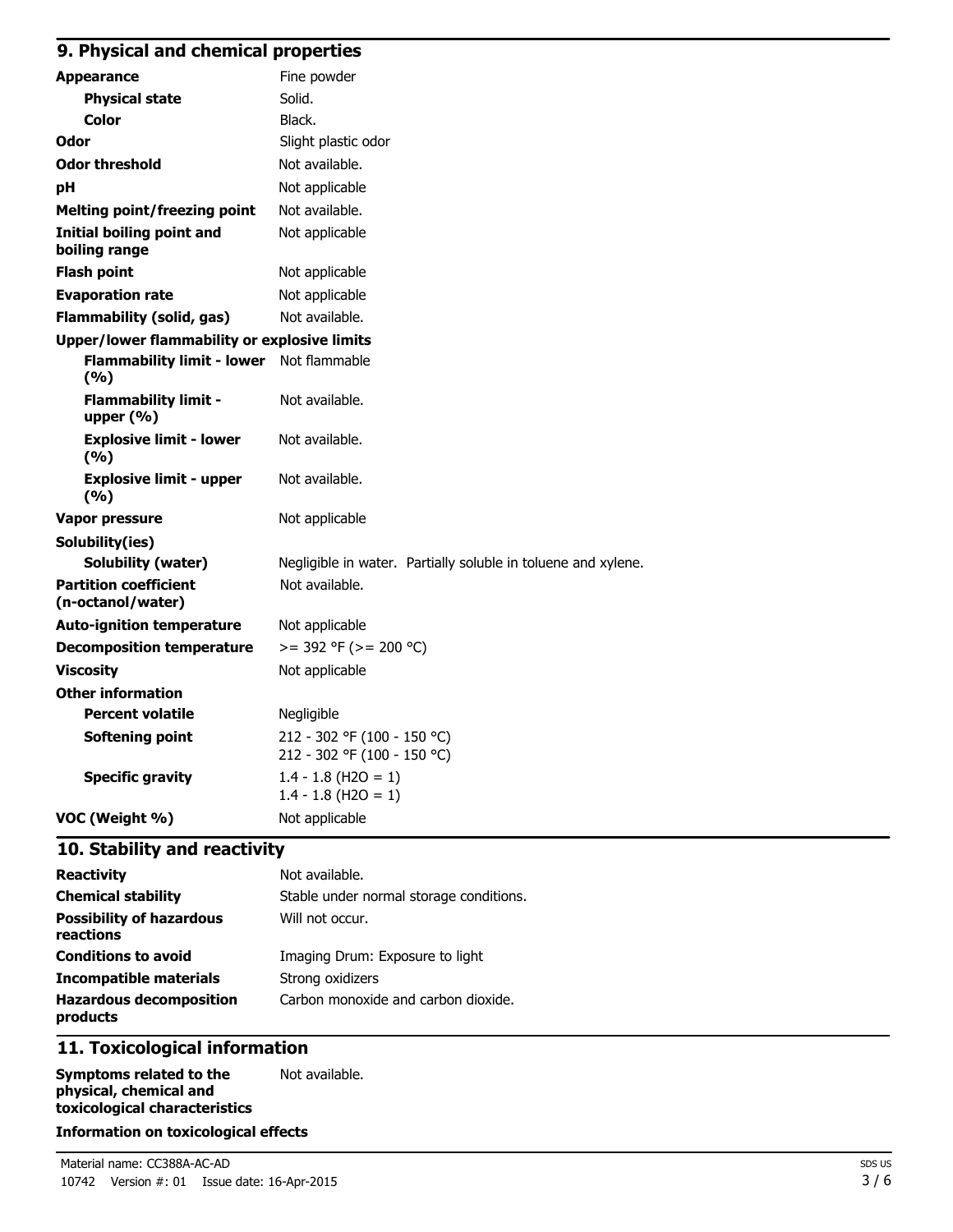| <b>Acute toxicity</b>                                 | Not available.                                                                                                                                                  |
|-------------------------------------------------------|-----------------------------------------------------------------------------------------------------------------------------------------------------------------|
| <b>Skin corrosion/irritation</b>                      | Not available.                                                                                                                                                  |
| Serious eye damage/eye<br>irritation                  | Not classified as irritant, according to OSHA Hazard Communication Standard (HCS) and EU<br>Directive 67/548/EEC and as amended.                                |
| Respiratory or skin sensitization                     |                                                                                                                                                                 |
| <b>Respiratory sensitization</b>                      | Not available.                                                                                                                                                  |
| <b>Skin sensitization</b>                             | Not classified as irritant, according to OSHA Hazard Communication Standard (HCS) and EU<br>Directive 67/548/EEC and as amended.                                |
| <b>Germ cell mutagenicity</b>                         | Negative, does not indicate mutagenic potential (Ames Test: Salmonella typhimurium)                                                                             |
| Carcinogenicity                                       | None of the other ingredients in this preparation are classified as carcinogens according to ACGIH,<br>EU, IARC, MAK, NTP or OSHA.                              |
| <b>Reproductive toxicity</b>                          | Not classified as toxic according to EU Directive 67/548/EEC and as amended, California Prop. 65,<br>and DFG (Germany).                                         |
| Specific target organ toxicity<br>- single exposure   | Not available.                                                                                                                                                  |
| Specific target organ toxicity<br>- repeated exposure | Not available.                                                                                                                                                  |
| <b>Aspiration hazard</b>                              | Not available.                                                                                                                                                  |
| <b>Chronic effects</b>                                | No information available.                                                                                                                                       |
| <b>Further information</b>                            | Complete toxicity data are not available for this specific formulation<br>Refer to Section 2 for potential health effects and Section 4 for first aid measures. |

## **12. Ecological information**

| <b>Ecotoxicity</b>                   |                |                |                         |  |
|--------------------------------------|----------------|----------------|-------------------------|--|
| <b>Product</b>                       |                | <b>Species</b> | <b>Test Results</b>     |  |
| CC388A-AC-AD                         |                |                |                         |  |
| <b>Aquatic</b>                       |                |                |                         |  |
| Fish                                 | LL50           | Rainbow Trout  | $> 1000$ mg/l, 96 Hours |  |
| <b>Persistence and degradability</b> | Not available. |                |                         |  |
| <b>Bioaccumulative potential</b>     | Not available. |                |                         |  |
| <b>Mobility in soil</b>              | Not available. |                |                         |  |
| <b>Other adverse effects</b>         | Not available. |                |                         |  |

## **13. Disposal considerations**

**Disposal instructions** Do not shred toner cartridge, unless dust-explosion prevention measures are taken. Finely dispersed particles may form explosive mixtures in air. Dispose of in compliance with federal, state, and local regulations.

> HP's Planet Partners (trademark) supplies recycling program enables simple, convenient recycling of HP original inkjet and LaserJet supplies. For more information and to determine if this service is available in your location, please visit http://www.hp.com/recycle.

#### **14. Transport information**

#### **DOT**

Not regulated as dangerous goods.

### **IATA**

| <b>UN number</b>               | UN2807                     |
|--------------------------------|----------------------------|
| <b>UN proper shipping name</b> | <b>Magnetized Material</b> |
| Transport hazard class(es)     |                            |
| <b>Class</b>                   | Not available.             |
| <b>Subsidiary risk</b>         |                            |
| <b>Packing group</b>           | Not applicable.            |
| <b>Environmental hazards</b>   | No.                        |
| <b>Special precautions for</b> | Not available.             |
| user                           |                            |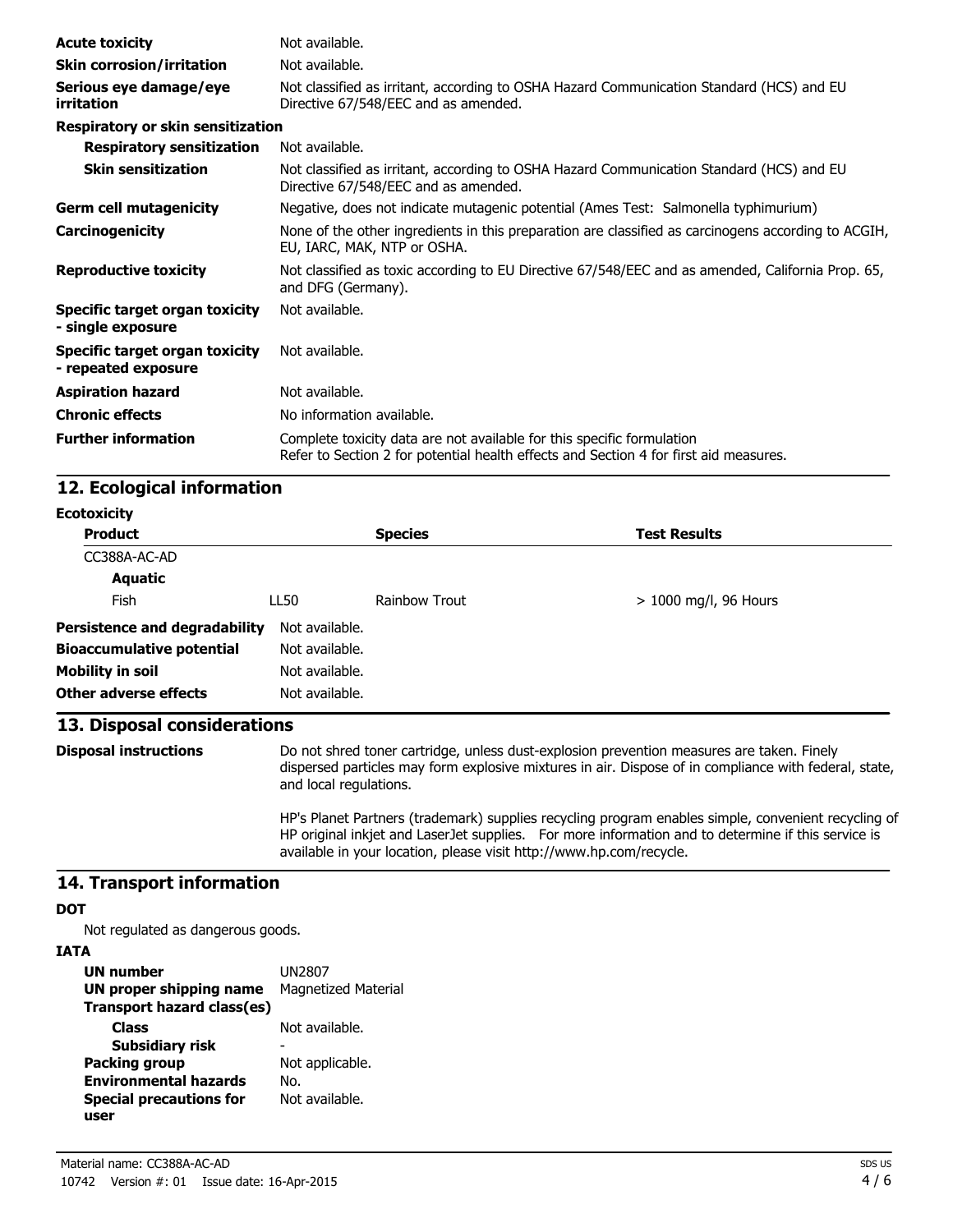#### **IMDG**

Not regulated as dangerous goods.

#### **ADR**

Not regulated as dangerous goods.

**Further information** 105 or more of these cartridges shipped together in a single package (e.g., box, container), by air, are regulated as a magnetized material. These requirements do not apply to single or dual pack cartridges contained in an original HP package and shrink wrapped on a pallet for shipment by air.

#### **15. Regulatory information**

| US federal regulations                                        | US EPA TSCA Inventory: All chemical substances in this product comply with all rules or orders<br>under TSCA. |  |  |  |
|---------------------------------------------------------------|---------------------------------------------------------------------------------------------------------------|--|--|--|
| TSCA Section 12(b) Export Notification (40 CFR 707, Subpt. D) |                                                                                                               |  |  |  |

Not regulated.

**CERCLA Hazardous Substance List (40 CFR 302.4)**

Not listed.

**SARA 304 Emergency release notification**

Not regulated.

## **OSHA Specifically Regulated Substances (29 CFR 1910.1001-1050)**

Not listed.

**Hazard categories** 

#### **Superfund Amendments and Reauthorization Act of 1986 (SARA)**

| Immediate Hazard - No  |  |
|------------------------|--|
| Delayed Hazard - No    |  |
| Fire Hazard - No       |  |
| Pressure Hazard - No   |  |
| Reactivity Hazard - No |  |
|                        |  |

#### **SARA 302 Extremely hazardous substance**

Not listed.

| SARA 311/312       | No |
|--------------------|----|
| Hazardous chemical |    |

#### **Other federal regulations**

**Safe Drinking Water Act (SDWA)** Not regulated.

#### **US state regulations** Not applicable.

#### **US. Massachusetts RTK - Substance List**

Not regulated.

**US. New Jersey Worker and Community Right-to-Know Act**

Not listed.

#### **US. Pennsylvania Worker and Community Right-to-Know Law** Not listed.

**US. Rhode Island RTK**

Not regulated.

#### **US. California Proposition 65**

Not Listed.

**Regulatory information** All chemical substances in this HP product have been notified or are exempt from notification under chemical substances notification laws in the following countries: US (TSCA), EU (EINECS/ELINCS), Switzerland, Canada (DSL/NDSL), Australia, Japan, Philippines, South Korea, New Zealand, and China.

#### **16. Other information, including date of preparation or last revision**

| Issue date       | 16-Apr-2015 |
|------------------|-------------|
| <b>Version #</b> | 01          |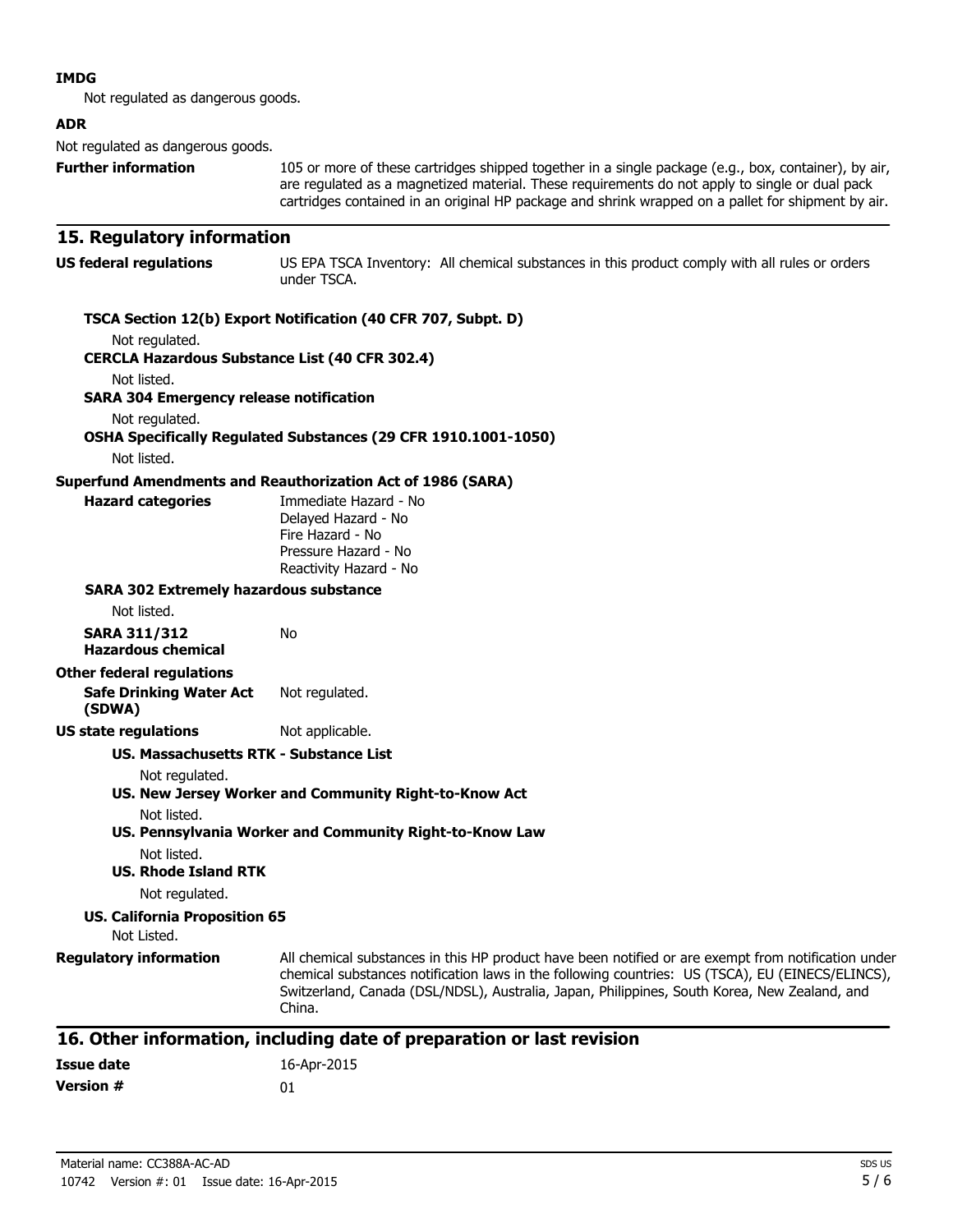| <b>Disclaimer</b>               | This Safety Data Sheet document is provided without charge to customers of Hewlett-Packard<br>Company. Data is the most current known to Hewlett-Packard Company at the time of preparation<br>of this document and is believed to be accurate. It should not be construed as quaranteeing<br>specific properties of the products as described or suitability for a particular application. This<br>document was prepared to the requirements of the jurisdiction specified in Section 1 above and<br>may not meet regulatory requirements in other countries. |
|---------------------------------|----------------------------------------------------------------------------------------------------------------------------------------------------------------------------------------------------------------------------------------------------------------------------------------------------------------------------------------------------------------------------------------------------------------------------------------------------------------------------------------------------------------------------------------------------------------|
| <b>Revision Information</b>     | 1. Product and Company Identification: Physical States<br>Composition / Information on Ingredients: Ingredients<br>Physical & Chemical Properties: Multiple Properties<br>Ecological Information: Ecotoxicity<br>Transport Information: Agency Name, Packaging Type, and Transport Mode Selection                                                                                                                                                                                                                                                              |
| <b>Manufacturer information</b> | Hewlett-Packard Company<br>11311 Chinden Boulevard<br>Boise, ID 83714 USA<br>(Direct) 1-503-494-7199<br>(Toll-free within the US) 1-800-457-4209                                                                                                                                                                                                                                                                                                                                                                                                               |

#### **Explanation of abbreviations**

| <b>ACGIH</b>  | American Conference of Governmental Industrial Hygienists           |
|---------------|---------------------------------------------------------------------|
| <b>CAS</b>    | <b>Chemical Abstracts Service</b>                                   |
| <b>CERCLA</b> | Comprehensive Environmental Response Compensation and Liability Act |
| <b>CFR</b>    | Code of Federal Regulations                                         |
| <b>COC</b>    | Cleveland Open Cup                                                  |
| <b>DOT</b>    | Department of Transportation                                        |
| <b>EPCRA</b>  | Emergency Planning and Community Right-to-Know Act (aka SARA)       |
| <b>IARC</b>   | International Agency for Research on Cancer                         |
| <b>NIOSH</b>  | National Institute for Occupational Safety and Health               |
| <b>NTP</b>    | National Toxicology Program                                         |
| <b>OSHA</b>   | Occupational Safety and Health Administration                       |
| <b>PEL</b>    | Permissible Exposure Limit                                          |
| <b>RCRA</b>   | Resource Conservation and Recovery Act                              |
| <b>REC</b>    | Recommended                                                         |
| <b>REL</b>    | Recommended Exposure Limit                                          |
| <b>SARA</b>   | Superfund Amendments and Reauthorization Act of 1986                |
| <b>STEL</b>   | Short-Term Exposure Limit                                           |
| <b>TCLP</b>   | <b>Toxicity Characteristics Leaching Procedure</b>                  |
| <b>TLV</b>    | Threshold Limit Value                                               |
| <b>TSCA</b>   | Toxic Substances Control Act                                        |
| <b>VOC</b>    | Volatile Organic Compounds                                          |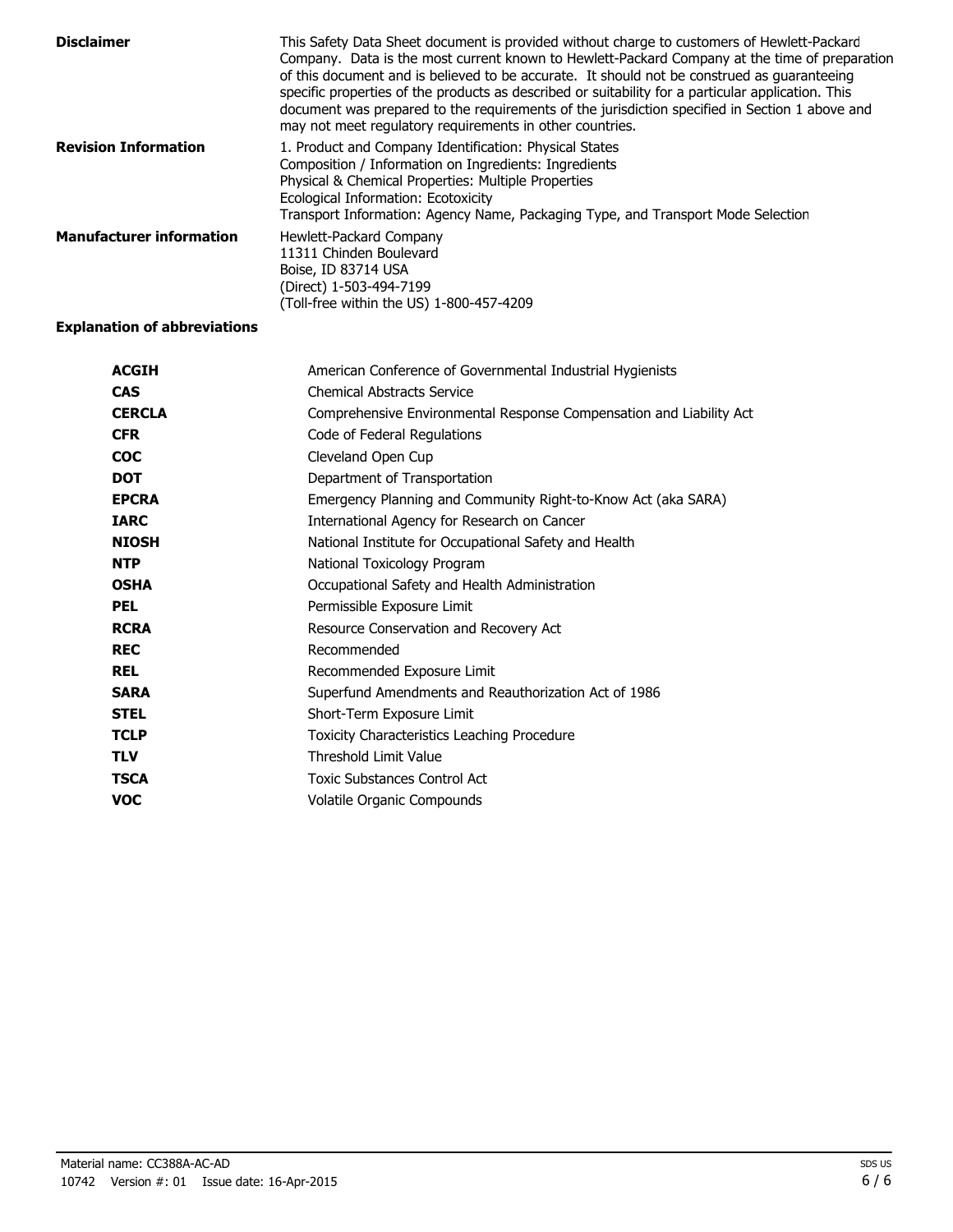

# **SAFETY DATA SHEET**

## **1. Identification**

| <b>Product identifier</b>       | HP LaserJet CE278A-AC-AD-AF-L Print Cartridge                                                                                                                                                                                                                                                                                                                                           |
|---------------------------------|-----------------------------------------------------------------------------------------------------------------------------------------------------------------------------------------------------------------------------------------------------------------------------------------------------------------------------------------------------------------------------------------|
| Other means of identification   | Not available.                                                                                                                                                                                                                                                                                                                                                                          |
| <b>Recommended use</b>          | This product is a toner preparation that is used in HP LaserJet Pro M1536/P1566/P1606 series<br>printers.                                                                                                                                                                                                                                                                               |
| <b>Recommended restrictions</b> | None known.                                                                                                                                                                                                                                                                                                                                                                             |
| <b>Company identification</b>   | Hewlett-Packard Company<br>3000 Hanover Street<br>Palo Alto, CA 94304-1185<br><b>United States</b><br>Telephone 650-857-5020<br>Hewlett-Packard health effects line<br>(Toll-free within the US) 1-800-457-4209<br>(Direct) 1-760-710-0048<br><b>HP Customer Care Line</b><br>(Toll-free within the US) 1-800-474-6836<br>(Direct) 1-208-323-2551<br>Email: hpcustomer.inguiries@hp.com |

# **2. Hazard(s) identification**

| <b>Physical hazards</b>                      | Not classified.                                                                                                                                                                                                                                           |
|----------------------------------------------|-----------------------------------------------------------------------------------------------------------------------------------------------------------------------------------------------------------------------------------------------------------|
| <b>Health hazards</b>                        | Not classified.                                                                                                                                                                                                                                           |
| <b>Environmental hazards</b>                 | Not classified.                                                                                                                                                                                                                                           |
| <b>OSHA defined hazards</b>                  | Not classified.                                                                                                                                                                                                                                           |
| Label elements                               |                                                                                                                                                                                                                                                           |
| <b>Hazard symbol</b>                         | None.                                                                                                                                                                                                                                                     |
| Signal word                                  | None.                                                                                                                                                                                                                                                     |
| <b>Hazard statement</b>                      | Not available.                                                                                                                                                                                                                                            |
| <b>Precautionary statement</b>               |                                                                                                                                                                                                                                                           |
| <b>Prevention</b>                            | Not available.                                                                                                                                                                                                                                            |
| <b>Response</b>                              | Not available.                                                                                                                                                                                                                                            |
| <b>Storage</b>                               | Not available.                                                                                                                                                                                                                                            |
| <b>Disposal</b>                              | Not available.                                                                                                                                                                                                                                            |
| Hazard(s) not otherwise<br>classified (HNOC) | None of the other ingredients in this preparation are classified as carcinogens according to ACGIH,<br>EU, IARC, MAK, NTP or OSHA. This product is not classified as hazardous according to OSHA CFR<br>1910.1200 or EU Directive 1999/45/EC, as amended. |
| <b>Supplemental information</b>              | None.                                                                                                                                                                                                                                                     |

### **3. Composition/information on ingredients**

#### **Mixtures**

| <b>Chemical name</b>       | <b>Common name and synonyms</b> | <b>CAS number</b> | $\frac{0}{0}$ |
|----------------------------|---------------------------------|-------------------|---------------|
| Styrene acrylate copolymer |                                 | Trade Secret      | <55           |
| Ferrite                    |                                 | Trade Secret      | <45           |
| Wax                        | Wax                             | Trade Secret      | <10           |

### **4. First-aid measures**

**Inhalation** Move person to fresh air immediately. If irritation persists, consult a physician.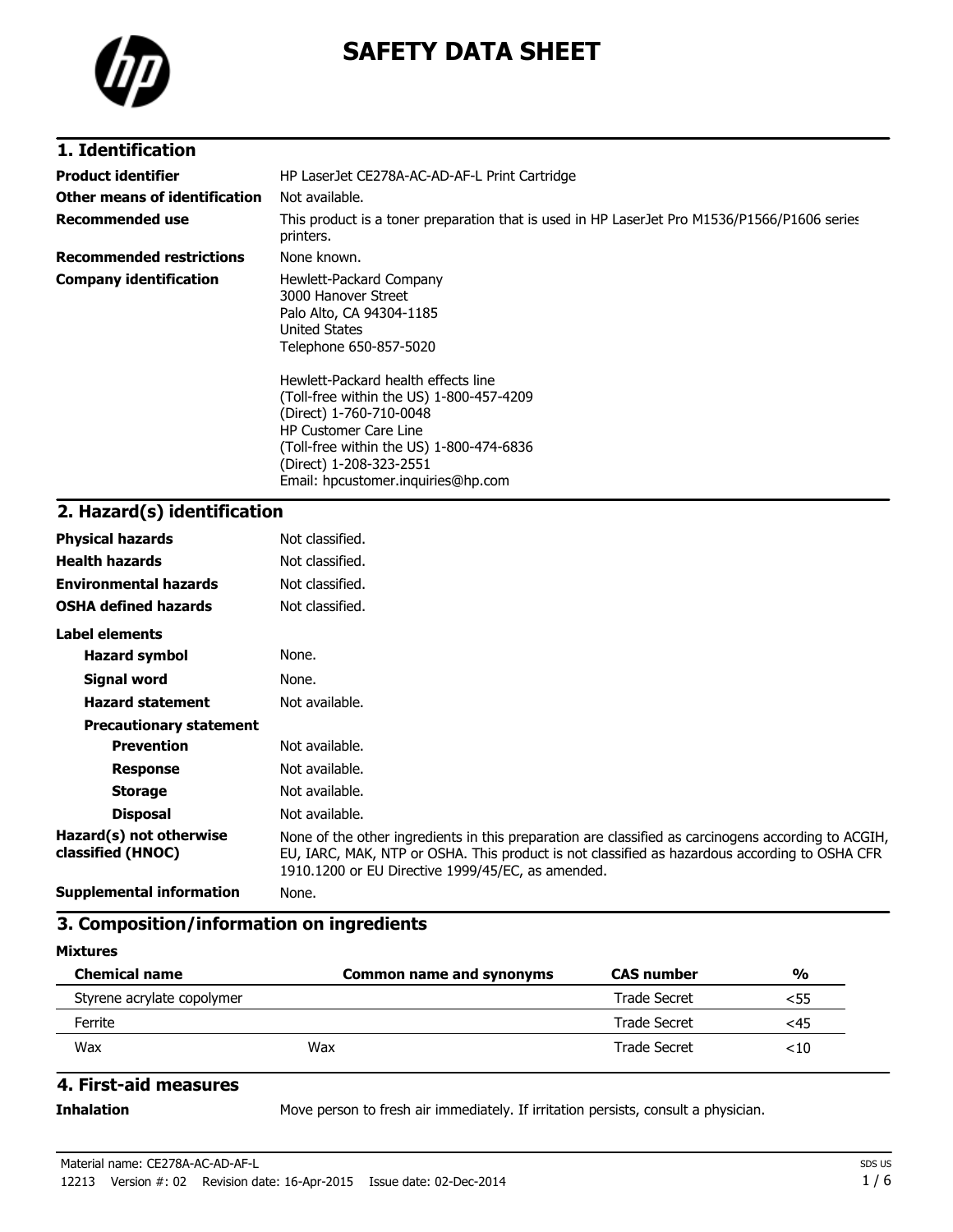| <b>Skin contact</b>                                             | Wash affected areas thoroughly with mild soap and water. Get medical attention if irritation<br>develops or persists.                                                                             |
|-----------------------------------------------------------------|---------------------------------------------------------------------------------------------------------------------------------------------------------------------------------------------------|
| Eye contact                                                     | Do not rub eyes. Immediately flush with large amounts of clean, warm water (low pressure) for at<br>least 15 minutes or until particles are removed. If irritation persists, consult a physician. |
| <b>Ingestion</b>                                                | Rinse mouth out with water. Drink one to two glasses of water. If symptoms occur, consult a<br>physician.                                                                                         |
| <b>Most important</b><br>symptoms/effects, acute and<br>delayed | Not available.                                                                                                                                                                                    |

## **5. Fire-fighting measures**

| Suitable extinguishing media                                        | CO2, water, or dry chemical                                 |
|---------------------------------------------------------------------|-------------------------------------------------------------|
| Unsuitable extinguishing<br>media                                   | None known.                                                 |
| Specific hazards arising from<br>the chemical                       | Not applicable.                                             |
| Special protective equipment<br>and precautions for<br>firefighters | Not available.                                              |
| Fire-fighting<br>equipment/instructions                             | If fire occurs in the printer, treat as an electrical fire. |
| <b>Specific methods</b>                                             | None established.                                           |

#### **6. Accidental release measures**

| <b>Personal precautions,</b><br>protective equipment and<br>emergency procedures<br><b>Methods and materials for</b> | Minimize dust generation and accumulation.<br>Not available.                                              |  |
|----------------------------------------------------------------------------------------------------------------------|-----------------------------------------------------------------------------------------------------------|--|
| containment and cleaning up                                                                                          |                                                                                                           |  |
| <b>Environmental precautions</b>                                                                                     | Do not flush into surface water or sanitary sewer system. See also section 13 Disposal<br>considerations. |  |

# **7. Handling and storage**

| <b>Precautions for safe handling</b>                               | Keep out of the reach of children. Avoid inhalation of dust and contact with skin and eyes. Use with<br>adequate ventilation. Keep away from excessive heat, sparks, and open flames. |
|--------------------------------------------------------------------|---------------------------------------------------------------------------------------------------------------------------------------------------------------------------------------|
| Conditions for safe storage,<br>including any<br>incompatibilities | Keep out of the reach of children. Keep tightly closed and dry. Store at room temperature. Store<br>away from strong oxidizers.                                                       |

# **8. Exposure controls/personal protection**

| <b>Occupational exposure limits</b>        | No exposure limits noted for ingredient(s).                                                    |
|--------------------------------------------|------------------------------------------------------------------------------------------------|
| <b>Biological limit values</b>             | No biological exposure limits noted for the ingredient(s).                                     |
| <b>Exposure quidelines</b>                 | USA OSHA (TWA/PEL): 15 mg/m3 (Total Dust), 5 mg/m3 (Respirable Fraction)                       |
|                                            | ACGIH (TWA/TLV): 10 mg/m3 (Inhalable Particulate), 3 mg/m3 (Respirable Particulate)            |
|                                            | TRGS 900 (Luftgrenzwert) - 10 mg/m3 (Einatembare partikel), 3 mg/m3 (Alveolengängige fraktion) |
|                                            | UK WEL: 10 mg/m3 (Respirable Dust), 5 mg/m3 (Inhalable Dust)                                   |
| <b>Appropriate engineering</b><br>controls | Use in a well ventilated area.                                                                 |
|                                            | Individual protection measures, such as personal protective equipment                          |
| Eye/face protection                        | Not available.                                                                                 |
| <b>Skin protection</b>                     |                                                                                                |
| <b>Hand protection</b>                     | Not available.                                                                                 |
| <b>Other</b>                               | Not available.                                                                                 |
| <b>Respiratory protection</b>              | Not available.                                                                                 |
| Thermal hazards                            | Not available.                                                                                 |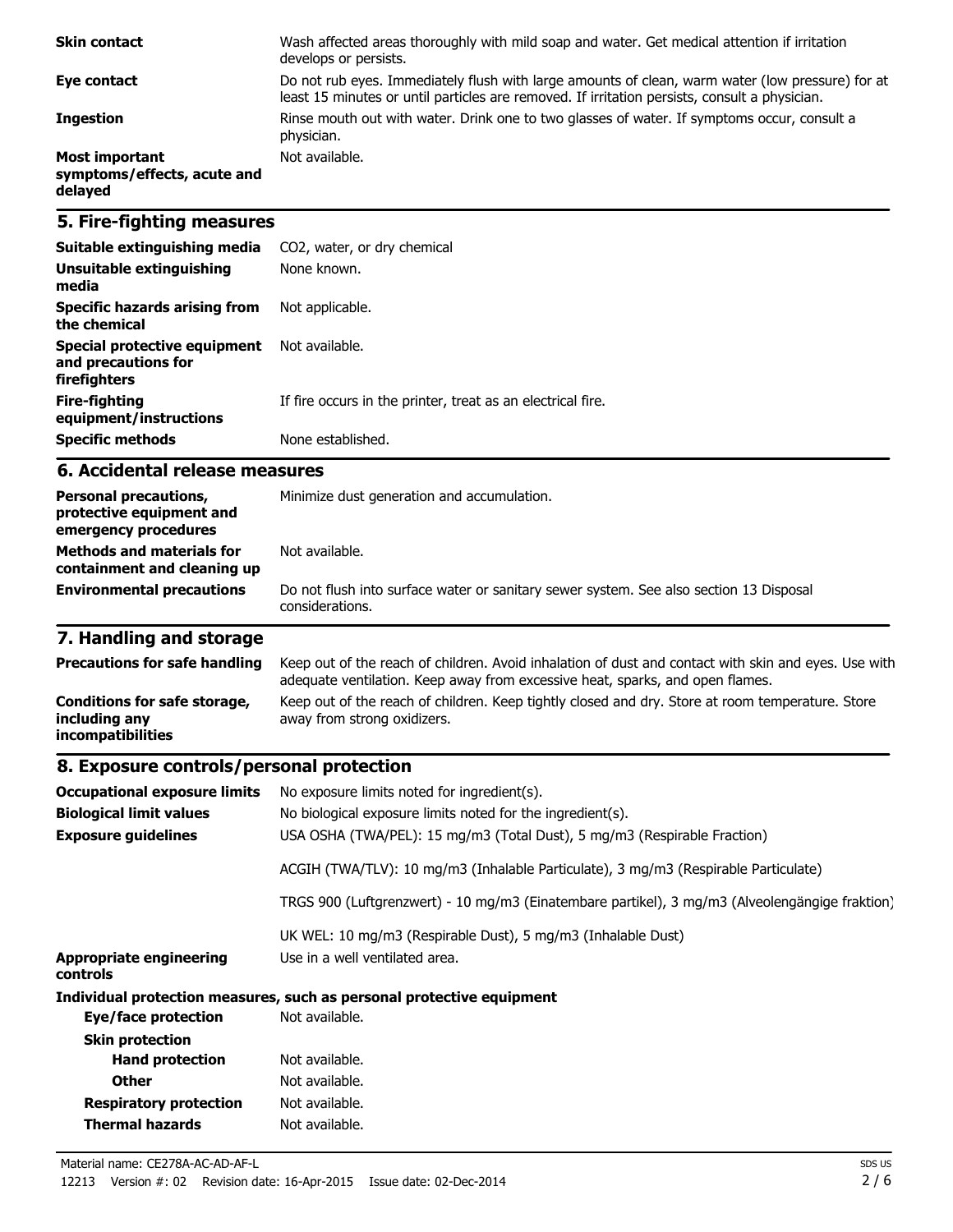## **9. Physical and chemical properties**

| <b>Appearance</b>                                   | Fine powder                                                   |
|-----------------------------------------------------|---------------------------------------------------------------|
| <b>Physical state</b>                               | Solid.                                                        |
| Color                                               | Black.                                                        |
| Odor                                                | Slight plastic odor                                           |
| <b>Odor threshold</b>                               | Not available.                                                |
| pH                                                  | Not applicable                                                |
| <b>Melting point/freezing point</b>                 | Not available.                                                |
| <b>Initial boiling point and</b><br>boiling range   | Not applicable                                                |
| <b>Flash point</b>                                  | Not applicable                                                |
| <b>Evaporation rate</b>                             | Not applicable                                                |
| <b>Flammability (solid, gas)</b>                    | Not available.                                                |
| <b>Upper/lower flammability or explosive limits</b> |                                                               |
| Flammability limit - lower Not flammable<br>(%)     |                                                               |
| <b>Flammability limit -</b><br>upper $(% )$         | Not available.                                                |
| <b>Explosive limit - lower</b><br>(%)               | Not available.                                                |
| <b>Explosive limit - upper</b><br>(9/6)             | Not available.                                                |
| <b>Vapor pressure</b>                               | Not applicable                                                |
| Solubility(ies)                                     |                                                               |
| <b>Solubility (water)</b>                           | Negligible in water. Partially soluble in toluene and xylene. |
| <b>Partition coefficient</b><br>(n-octanol/water)   | Not available.                                                |
| <b>Auto-ignition temperature</b>                    | Not applicable                                                |
| <b>Decomposition temperature</b>                    | > 392 °F (> 200 °C)                                           |
| <b>Viscosity</b>                                    | Not applicable                                                |
| <b>Other information</b>                            |                                                               |
| <b>Percent volatile</b>                             | Negligible                                                    |
| <b>Softening point</b>                              | 212 - 302 °F (100 - 150 °C)                                   |
| <b>Specific gravity</b>                             | $1.4 - 1.8$                                                   |
| VOC (Weight %)                                      | Not applicable                                                |

## **10. Stability and reactivity**

| <b>Reactivity</b>                            | Not available.                          |
|----------------------------------------------|-----------------------------------------|
| <b>Chemical stability</b>                    | Stable under normal storage conditions. |
| <b>Possibility of hazardous</b><br>reactions | Will not occur.                         |
| <b>Conditions to avoid</b>                   | Imaging Drum: Exposure to light         |
| <b>Incompatible materials</b>                | Strong oxidizers                        |
| <b>Hazardous decomposition</b><br>products   | Carbon monoxide and carbon dioxide.     |

## **11. Toxicological information**

| Symptoms related to the<br>physical, chemical and<br>toxicological characteristics                                                                                                                                                                                                                                                        | Not available. |
|-------------------------------------------------------------------------------------------------------------------------------------------------------------------------------------------------------------------------------------------------------------------------------------------------------------------------------------------|----------------|
| <b>Information on toxicological effects</b>                                                                                                                                                                                                                                                                                               |                |
| <b>Acute toxicity</b>                                                                                                                                                                                                                                                                                                                     | Not available. |
| <b>Skin corrosion/irritation</b>                                                                                                                                                                                                                                                                                                          | Not available. |
| $\mathbf{M}$ , $\mathbf{M}$ , $\mathbf{M}$ , $\mathbf{M}$ , $\mathbf{M}$ , $\mathbf{M}$ , $\mathbf{M}$ , $\mathbf{M}$ , $\mathbf{M}$ , $\mathbf{M}$ , $\mathbf{M}$ , $\mathbf{M}$ , $\mathbf{M}$ , $\mathbf{M}$ , $\mathbf{M}$ , $\mathbf{M}$ , $\mathbf{M}$ , $\mathbf{M}$ , $\mathbf{M}$ , $\mathbf{M}$ , $\mathbf{M}$ , $\mathbf{M}$ , |                |

Material name: CE278A-AC-AD-AF-L 12213 Version #: 02 Revision date: 16-Apr-2015 Issue date: 02-Dec-2014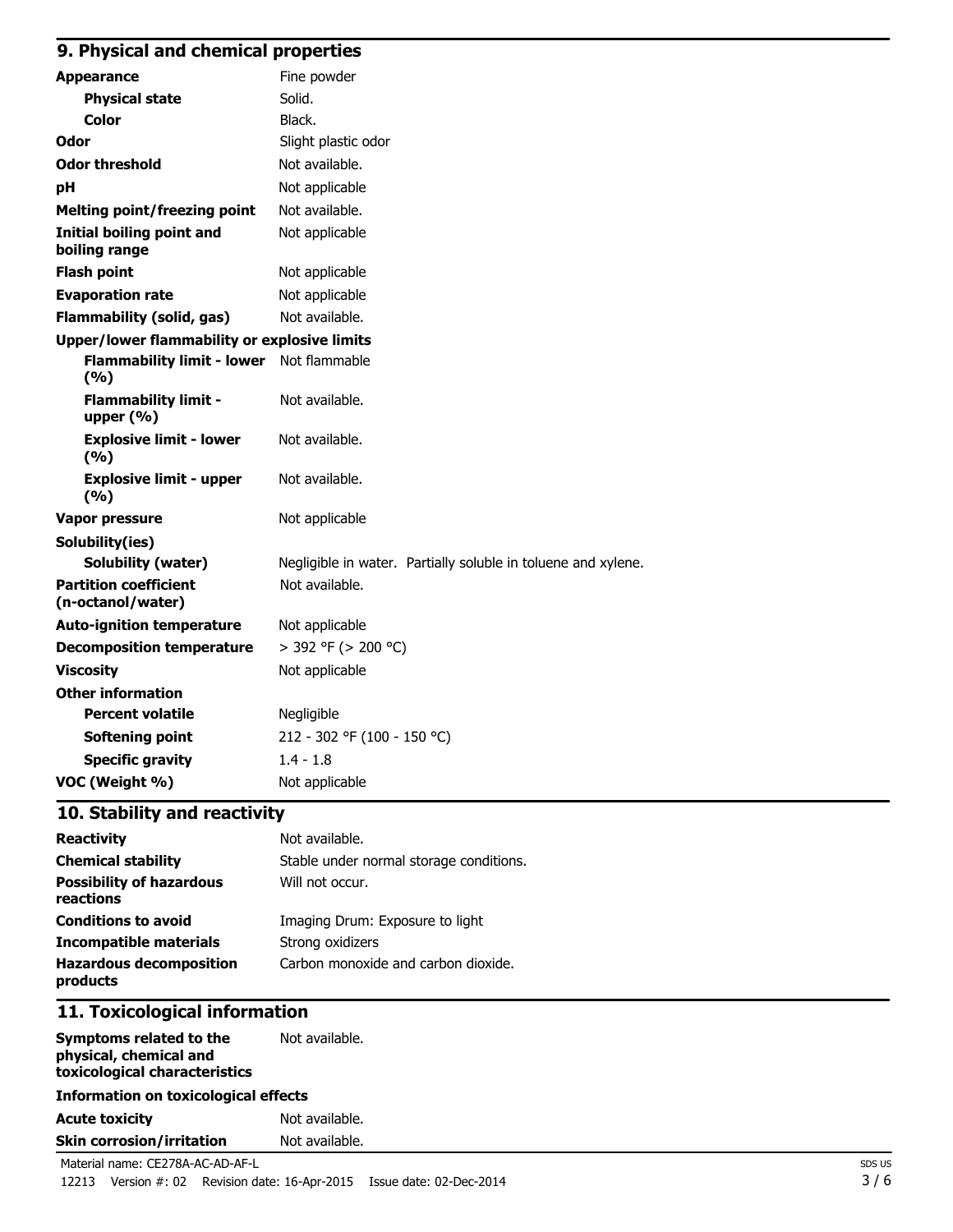| Serious eye damage/eye<br>irritation                       | Not classified as irritant, according to OSHA Hazard Communication Standard (HCS) and EU<br>Directive 67/548/EEC and as amended.                                |
|------------------------------------------------------------|-----------------------------------------------------------------------------------------------------------------------------------------------------------------|
| Respiratory or skin sensitization                          |                                                                                                                                                                 |
| <b>Respiratory sensitization</b>                           | Not available.                                                                                                                                                  |
| <b>Skin sensitization</b>                                  | Not classified as irritant, according to OSHA Hazard Communication Standard (HCS) and EU<br>Directive 67/548/EEC and as amended.                                |
| <b>Germ cell mutagenicity</b>                              | Negative, does not indicate mutagenic potential (Ames Test: Salmonella typhimurium)                                                                             |
| <b>Carcinogenicity</b>                                     | None of the other ingredients in this preparation are classified as carcinogens according to ACGIH,<br>EU, IARC, MAK, NTP or OSHA.                              |
| <b>Reproductive toxicity</b>                               | Not classified as toxic according to EU Directive 67/548/EEC and as amended, California Prop. 65,<br>and DFG (Germany).                                         |
| <b>Specific target organ toxicity</b><br>- single exposure | Not available.                                                                                                                                                  |
| Specific target organ toxicity<br>- repeated exposure      | Not available.                                                                                                                                                  |
| <b>Aspiration hazard</b>                                   | Not available.                                                                                                                                                  |
| <b>Chronic effects</b>                                     | No information available.                                                                                                                                       |
| <b>Further information</b>                                 | Complete toxicity data are not available for this specific formulation<br>Refer to Section 2 for potential health effects and Section 4 for first aid measures. |

#### **12. Ecological information**

| <b>Ecotoxicity</b> |  |
|--------------------|--|
|--------------------|--|

| <b>Product</b>                       |                | <b>Species</b> | <b>Test Results</b>     |
|--------------------------------------|----------------|----------------|-------------------------|
| CE278A-AC-AD-AF-L                    |                |                |                         |
| <b>Aquatic</b>                       |                |                |                         |
| Fish                                 | LL50           | Fish           | $> 1000$ mg/l, 96 Hours |
| <b>Persistence and degradability</b> | Not available. |                |                         |
| <b>Bioaccumulative potential</b>     | Not available. |                |                         |
| <b>Mobility in soil</b>              | Not available. |                |                         |
| <b>Other adverse effects</b>         | Not available. |                |                         |

#### **13. Disposal considerations**

**Disposal instructions** Do not shred toner cartridge, unless dust-explosion prevention measures are taken. Finely dispersed particles may form explosive mixtures in air. Dispose of in compliance with federal, state, and local regulations.

> HP's Planet Partners (trademark) supplies recycling program enables simple, convenient recycling of HP original inkjet and LaserJet supplies. For more information and to determine if this service is available in your location, please visit http://www.hp.com/recycle.

#### **14. Transport information**

#### **DOT**

Not regulated as dangerous goods.

#### **IATA**

| <b>UN number</b>               | <b>UN2807</b>              |
|--------------------------------|----------------------------|
| UN proper shipping name        | <b>Magnetized Material</b> |
| Transport hazard class(es)     |                            |
| Class                          | Not available.             |
| <b>Subsidiary risk</b>         |                            |
| <b>Packing group</b>           | Not applicable.            |
| <b>Environmental hazards</b>   | No.                        |
| <b>Special precautions for</b> | Not available.             |
| user                           |                            |

#### **IMDG**

Not regulated as dangerous goods.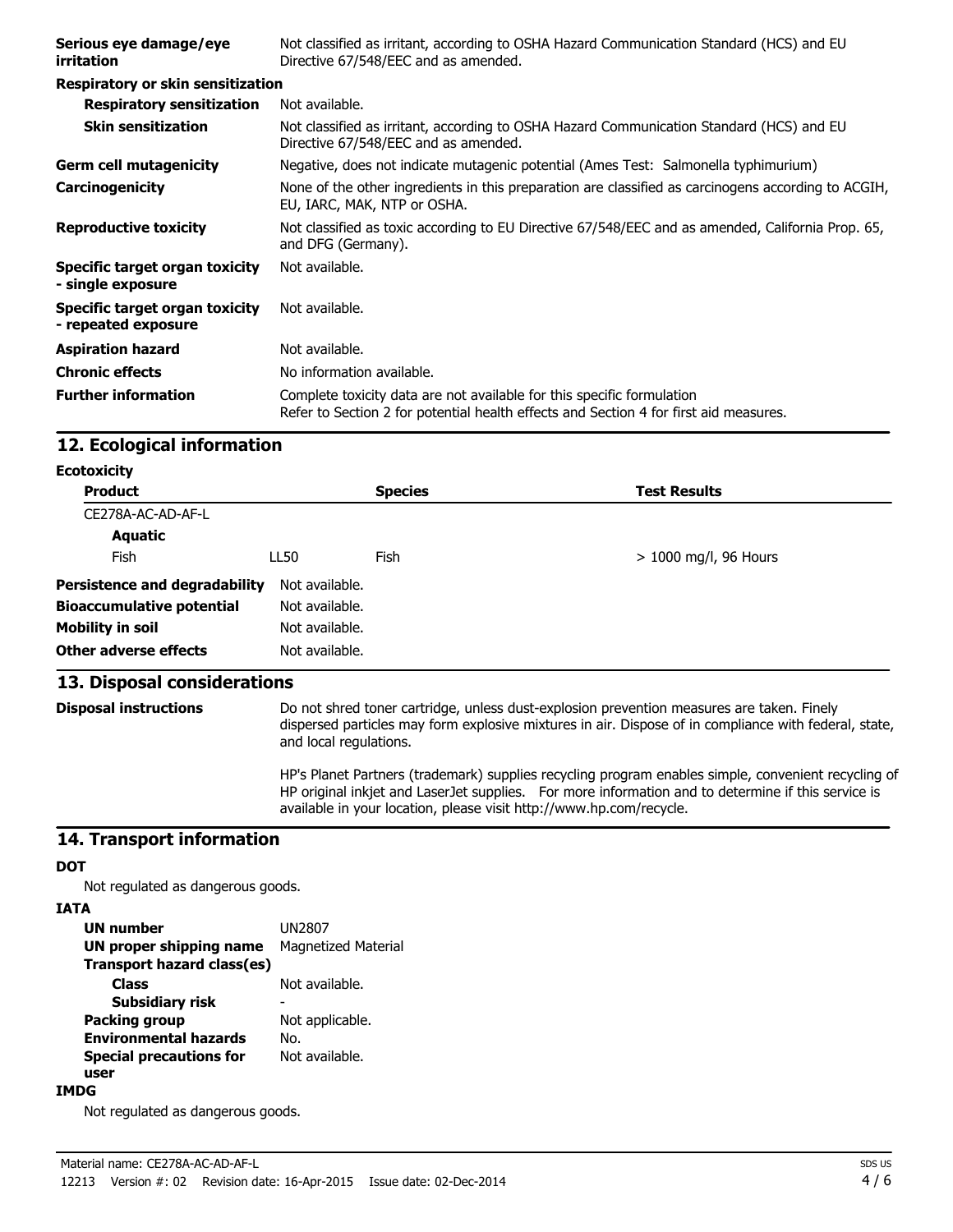Not regulated as dangerous goods.

**Further information** 105 or more of these cartridges shipped together in a single package (e.g., box, container), by air, are regulated as a magnetized material. These requirements do not apply to single or dual pack cartridges contained in an original HP package and shrink wrapped on a pallet for shipment by air.

#### **15. Regulatory information**

**US federal regulations** US EPA TSCA Inventory: All chemical substances in this product comply with all rules or orders under TSCA.

document was prepared to the requirements of the jurisdiction specified in Section 1 above and

#### **TSCA Section 12(b) Export Notification (40 CFR 707, Subpt. D)** Not regulated. **CERCLA Hazardous Substance List (40 CFR 302.4)** Not listed. **SARA 304 Emergency release notification** Not regulated. **OSHA Specifically Regulated Substances (29 CFR 1910.1001-1050)** Not listed. **Superfund Amendments and Reauthorization Act of 1986 (SARA) Hazard categories** Immediate Hazard - No Delayed Hazard - No Fire Hazard - No Pressure Hazard - No Reactivity Hazard - No **SARA 302 Extremely hazardous substance** Not listed. **SARA 311/312 Hazardous chemical** No **Other federal regulations Safe Drinking Water Act (SDWA)** Not regulated. **US state regulations** Not applicable. **US. Massachusetts RTK - Substance List** Not regulated. **US. New Jersey Worker and Community Right-to-Know Act** Not listed. **US. Pennsylvania Worker and Community Right-to-Know Law** Not listed. **US. Rhode Island RTK** Not regulated. **US. California Proposition 65** Not Listed. **Requiatory information** All chemical substances in this HP product have been notified or are exempt from notification under chemical substances notification laws in the following countries: US (TSCA), EU (EINECS/ELINCS), Switzerland, Canada (DSL/NDSL), Australia, Japan, Philippines, South Korea, New Zealand, and China. **16. Other information, including date of preparation or last revision Issue date** 02-Dec-2014 **Revision date** 16-Apr-2015 **Version #** 02 **Disclaimer** This Safety Data Sheet document is provided without charge to customers of Hewlett-Packard Company. Data is the most current known to Hewlett-Packard Company at the time of preparation of this document and is believed to be accurate. It should not be construed as guaranteeing specific properties of the products as described or suitability for a particular application. This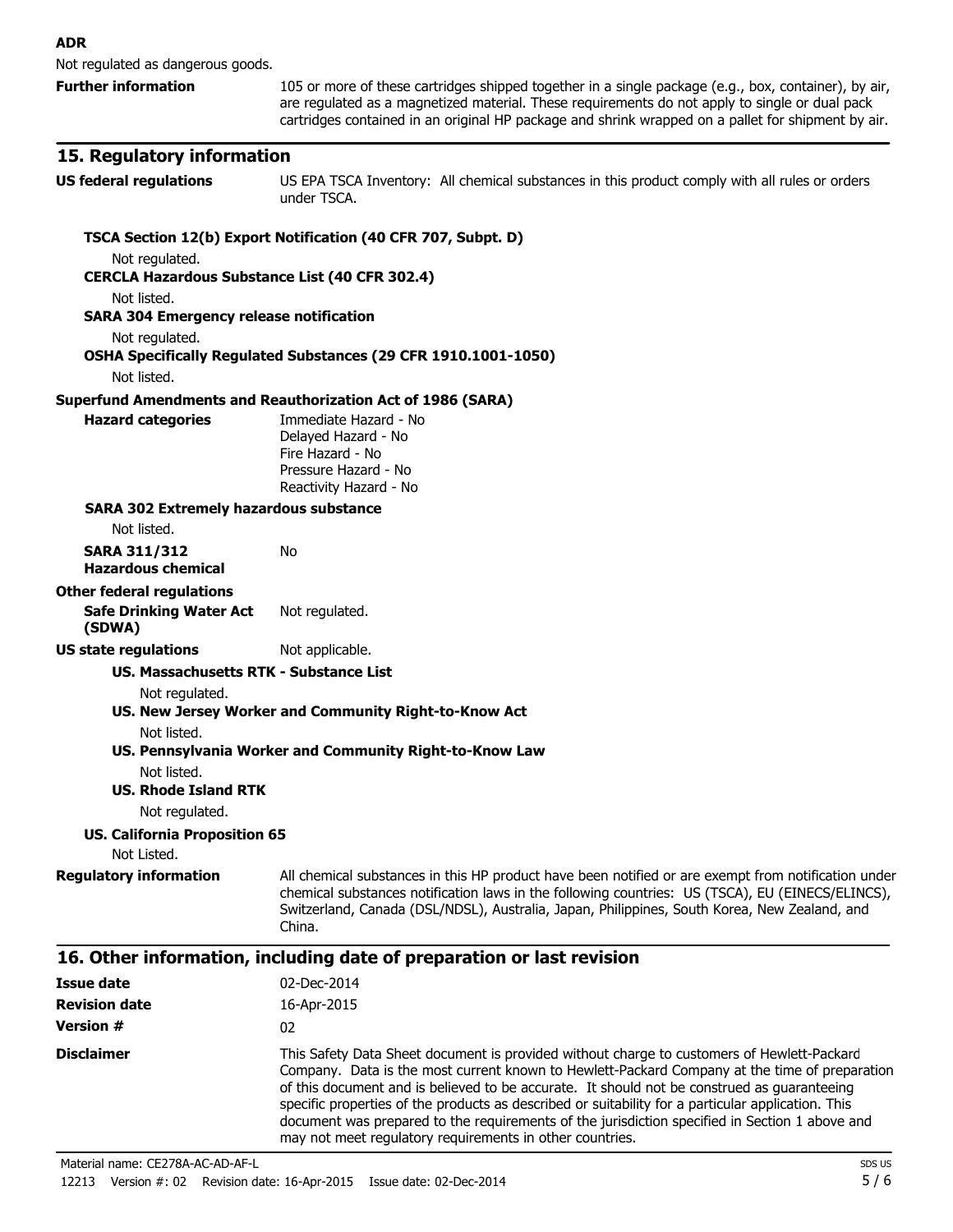| <b>Manufacturer information</b> | Hewlett-Packard Company                  |
|---------------------------------|------------------------------------------|
|                                 | 11311 Chinden Boulevard                  |
|                                 | Boise, ID 83714 USA                      |
|                                 | (Direct) 1-503-494-7199                  |
|                                 | (Toll-free within the US) 1-800-457-4209 |

## **Explanation of abbreviations**

| <b>ACGIH</b>  | American Conference of Governmental Industrial Hygienists           |
|---------------|---------------------------------------------------------------------|
| <b>CAS</b>    | <b>Chemical Abstracts Service</b>                                   |
| <b>CERCLA</b> | Comprehensive Environmental Response Compensation and Liability Act |
| <b>CFR</b>    | Code of Federal Regulations                                         |
| <b>COC</b>    | Cleveland Open Cup                                                  |
| <b>DOT</b>    | Department of Transportation                                        |
| <b>EPCRA</b>  | Emergency Planning and Community Right-to-Know Act (aka SARA)       |
| <b>IARC</b>   | International Agency for Research on Cancer                         |
| <b>NIOSH</b>  | National Institute for Occupational Safety and Health               |
| <b>NTP</b>    | National Toxicology Program                                         |
| <b>OSHA</b>   | Occupational Safety and Health Administration                       |
| <b>PEL</b>    | Permissible Exposure Limit                                          |
| <b>RCRA</b>   | Resource Conservation and Recovery Act                              |
| <b>REC</b>    | Recommended                                                         |
| <b>REL</b>    | Recommended Exposure Limit                                          |
| <b>SARA</b>   | Superfund Amendments and Reauthorization Act of 1986                |
| <b>STEL</b>   | Short-Term Exposure Limit                                           |
| <b>TCLP</b>   | <b>Toxicity Characteristics Leaching Procedure</b>                  |
| <b>TLV</b>    | <b>Threshold Limit Value</b>                                        |
| <b>TSCA</b>   | Toxic Substances Control Act                                        |
| <b>VOC</b>    | Volatile Organic Compounds                                          |
|               |                                                                     |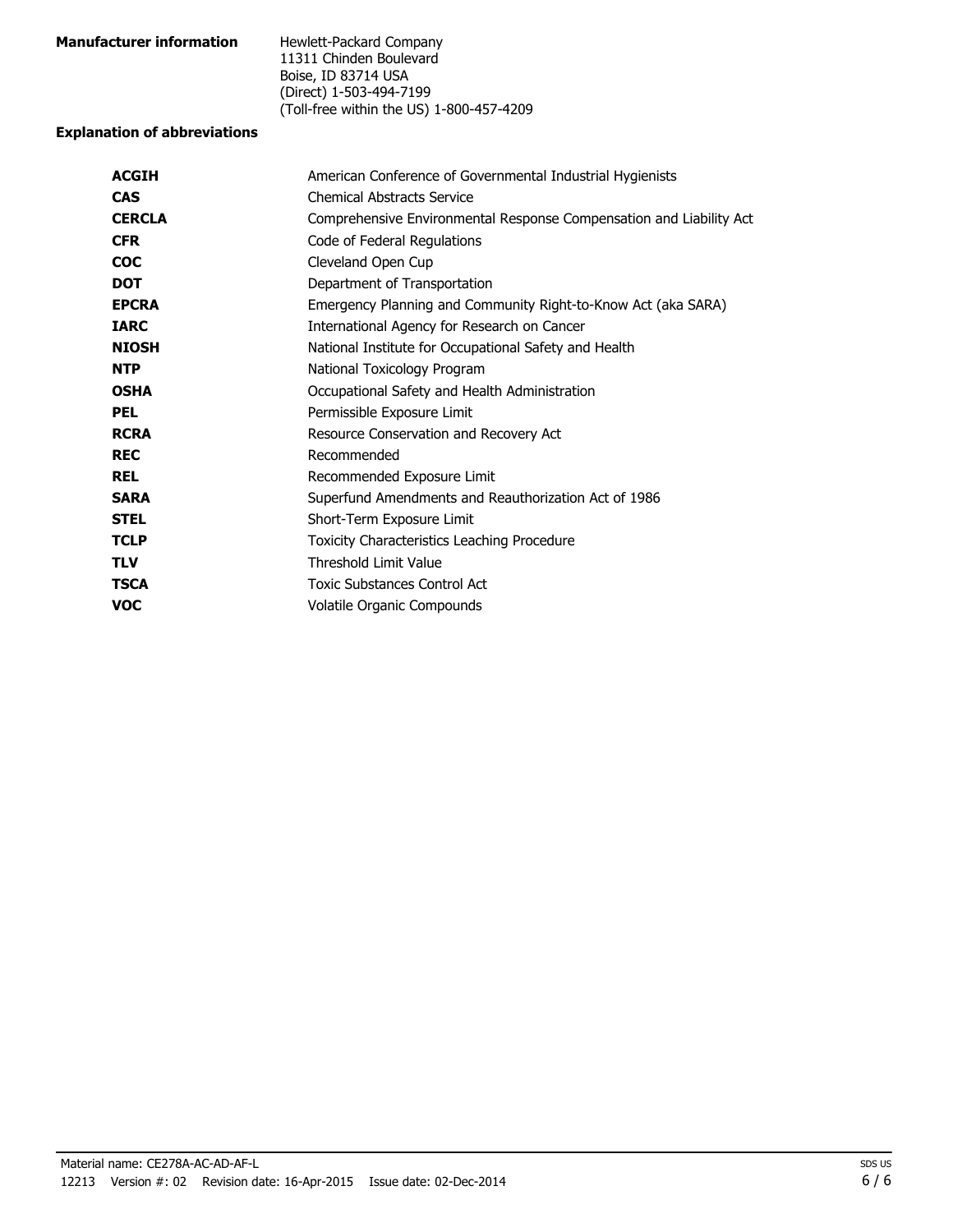

# **SAFETY DATA SHEET**

## **1. Identification**

| <b>Product identifier</b>       | HP LaserJet CE285A-AC-AD-AF-L Print Cartridge                                                                                                                                                                                                                                                                                                                                           |
|---------------------------------|-----------------------------------------------------------------------------------------------------------------------------------------------------------------------------------------------------------------------------------------------------------------------------------------------------------------------------------------------------------------------------------------|
| Other means of identification   | Not available.                                                                                                                                                                                                                                                                                                                                                                          |
| Recommended use                 | This product is a toner preparation that is used in HP LaserJet P1102 and HP LaserJet Prc<br>M1132/M1212/M1214/M1217 mfp series printers.                                                                                                                                                                                                                                               |
| <b>Recommended restrictions</b> | None known.                                                                                                                                                                                                                                                                                                                                                                             |
| <b>Company identification</b>   | Hewlett-Packard Company<br>3000 Hanover Street<br>Palo Alto, CA 94304-1185<br><b>United States</b><br>Telephone 650-857-5020<br>Hewlett-Packard health effects line<br>(Toll-free within the US) 1-800-457-4209<br>(Direct) 1-760-710-0048<br><b>HP Customer Care Line</b><br>(Toll-free within the US) 1-800-474-6836<br>(Direct) 1-208-323-2551<br>Email: hpcustomer.inguiries@hp.com |

## **2. Hazard(s) identification**

| <b>Physical hazards</b>                      | Not classified.                                                                                                                                                                                                                                           |
|----------------------------------------------|-----------------------------------------------------------------------------------------------------------------------------------------------------------------------------------------------------------------------------------------------------------|
| <b>Health hazards</b>                        | Not classified.                                                                                                                                                                                                                                           |
| <b>Environmental hazards</b>                 | Not classified.                                                                                                                                                                                                                                           |
| <b>OSHA defined hazards</b>                  | Not classified.                                                                                                                                                                                                                                           |
| Label elements                               |                                                                                                                                                                                                                                                           |
| <b>Hazard symbol</b>                         | None.                                                                                                                                                                                                                                                     |
| Signal word                                  | None.                                                                                                                                                                                                                                                     |
| <b>Hazard statement</b>                      | Not available.                                                                                                                                                                                                                                            |
| <b>Precautionary statement</b>               |                                                                                                                                                                                                                                                           |
| <b>Prevention</b>                            | Not available.                                                                                                                                                                                                                                            |
| <b>Response</b>                              | Not available.                                                                                                                                                                                                                                            |
| <b>Storage</b>                               | Not available.                                                                                                                                                                                                                                            |
| <b>Disposal</b>                              | Not available.                                                                                                                                                                                                                                            |
| Hazard(s) not otherwise<br>classified (HNOC) | None of the other ingredients in this preparation are classified as carcinogens according to ACGIH,<br>EU, IARC, MAK, NTP or OSHA. This product is not classified as hazardous according to OSHA CFR<br>1910.1200 or EU Directive 1999/45/EC, as amended. |
| <b>Supplemental information</b>              | None.                                                                                                                                                                                                                                                     |

### **3. Composition/information on ingredients**

#### **Mixtures**

| <b>Chemical name</b>       | Common name and synonyms | <b>CAS number</b>   | %   |
|----------------------------|--------------------------|---------------------|-----|
| Styrene acrylate copolymer |                          | Trade Secret        | <55 |
| Ferrite                    |                          | <b>Trade Secret</b> | <45 |
| Wax                        | Wax                      | Trade Secret        | <10 |

### **4. First-aid measures**

**Inhalation** Move person to fresh air immediately. If irritation persists, consult a physician.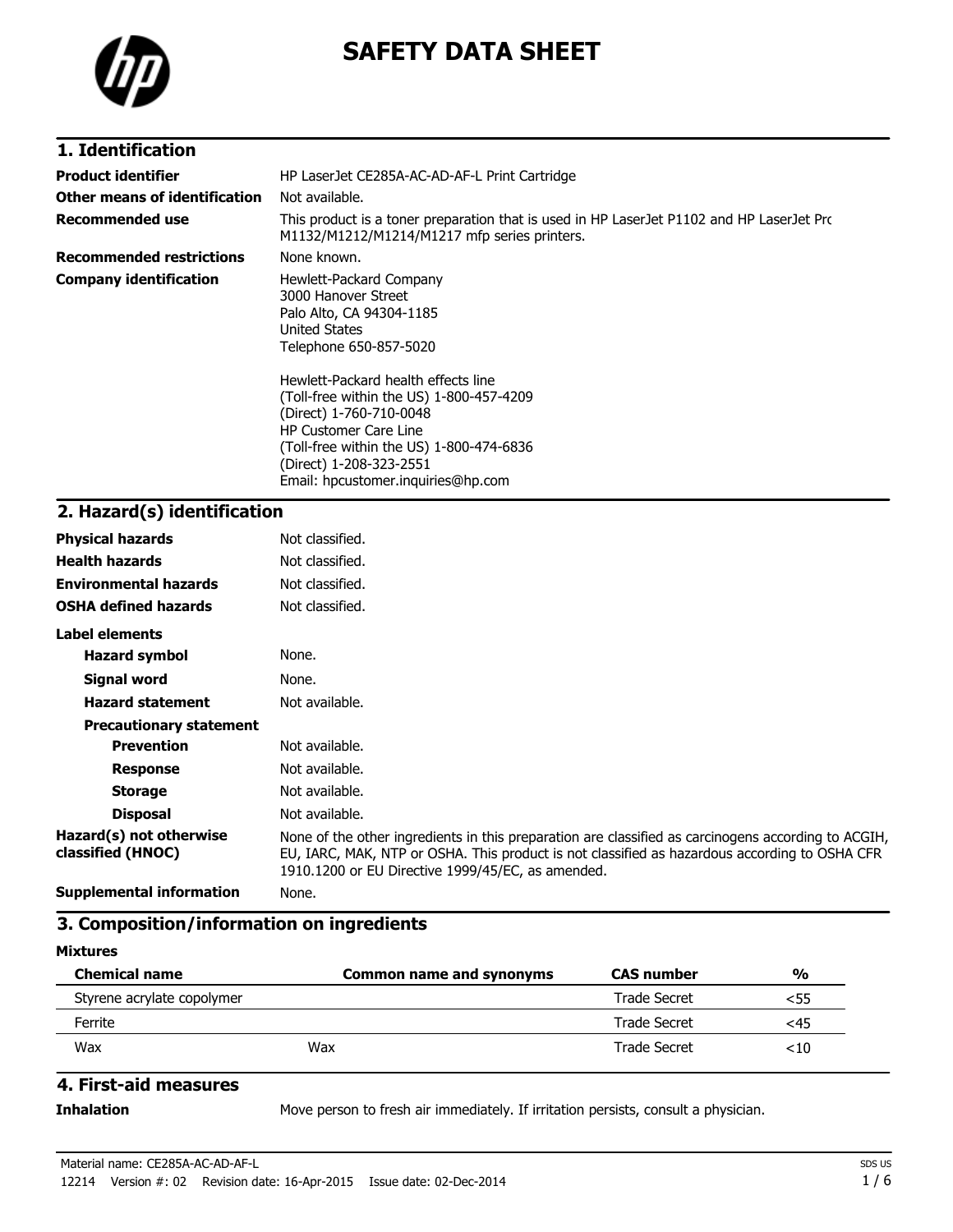| <b>Skin contact</b>                                             | Wash affected areas thoroughly with mild soap and water. Get medical attention if irritation<br>develops or persists.                                                                             |
|-----------------------------------------------------------------|---------------------------------------------------------------------------------------------------------------------------------------------------------------------------------------------------|
| Eye contact                                                     | Do not rub eyes. Immediately flush with large amounts of clean, warm water (low pressure) for at<br>least 15 minutes or until particles are removed. If irritation persists, consult a physician. |
| <b>Ingestion</b>                                                | Rinse mouth out with water. Drink one to two glasses of water. If symptoms occur, consult a<br>physician.                                                                                         |
| <b>Most important</b><br>symptoms/effects, acute and<br>delayed | Not available.                                                                                                                                                                                    |

## **5. Fire-fighting measures**

| Suitable extinguishing media                                        | CO2, water, or dry chemical                                 |
|---------------------------------------------------------------------|-------------------------------------------------------------|
| Unsuitable extinguishing<br>media                                   | None known.                                                 |
| Specific hazards arising from<br>the chemical                       | Not applicable.                                             |
| Special protective equipment<br>and precautions for<br>firefighters | Not available.                                              |
| Fire-fighting<br>equipment/instructions                             | If fire occurs in the printer, treat as an electrical fire. |
| <b>Specific methods</b>                                             | None established.                                           |

#### **6. Accidental release measures**

| <b>Personal precautions,</b><br>protective equipment and<br>emergency procedures | Minimize dust generation and accumulation.                                                                |
|----------------------------------------------------------------------------------|-----------------------------------------------------------------------------------------------------------|
| <b>Methods and materials for</b><br>containment and cleaning up                  | Not available.                                                                                            |
| <b>Environmental precautions</b>                                                 | Do not flush into surface water or sanitary sewer system. See also section 13 Disposal<br>considerations. |

# **7. Handling and storage**

| <b>Precautions for safe handling</b>                               | Keep out of the reach of children. Avoid inhalation of dust and contact with skin and eyes. Use with<br>adequate ventilation. Keep away from excessive heat, sparks, and open flames. |
|--------------------------------------------------------------------|---------------------------------------------------------------------------------------------------------------------------------------------------------------------------------------|
| Conditions for safe storage,<br>including any<br>incompatibilities | Keep out of the reach of children. Keep tightly closed and dry. Store at room temperature. Store<br>away from strong oxidizers.                                                       |

# **8. Exposure controls/personal protection**

| <b>Occupational exposure limits</b>        | No exposure limits noted for ingredient(s).                                                    |
|--------------------------------------------|------------------------------------------------------------------------------------------------|
| <b>Biological limit values</b>             | No biological exposure limits noted for the ingredient(s).                                     |
| <b>Exposure guidelines</b>                 | USA OSHA (TWA/PEL): 15 mg/m3 (Total Dust), 5 mg/m3 (Respirable Fraction)                       |
|                                            | ACGIH (TWA/TLV): 10 mg/m3 (Inhalable Particulate), 3 mg/m3 (Respirable Particulate)            |
|                                            | TRGS 900 (Luftgrenzwert) - 10 mg/m3 (Einatembare partikel), 3 mg/m3 (Alveolengängige fraktion) |
|                                            | UK WEL: 10 mg/m3 (Respirable Dust), 5 mg/m3 (Inhalable Dust)                                   |
| <b>Appropriate engineering</b><br>controls | Use in a well ventilated area.                                                                 |
|                                            | Individual protection measures, such as personal protective equipment                          |
| Eye/face protection                        | Not available.                                                                                 |
| <b>Skin protection</b>                     |                                                                                                |
| <b>Hand protection</b>                     | Not available.                                                                                 |
| <b>Other</b>                               | Not available.                                                                                 |
| <b>Respiratory protection</b>              | Not available.                                                                                 |
| Thermal hazards                            | Not available.                                                                                 |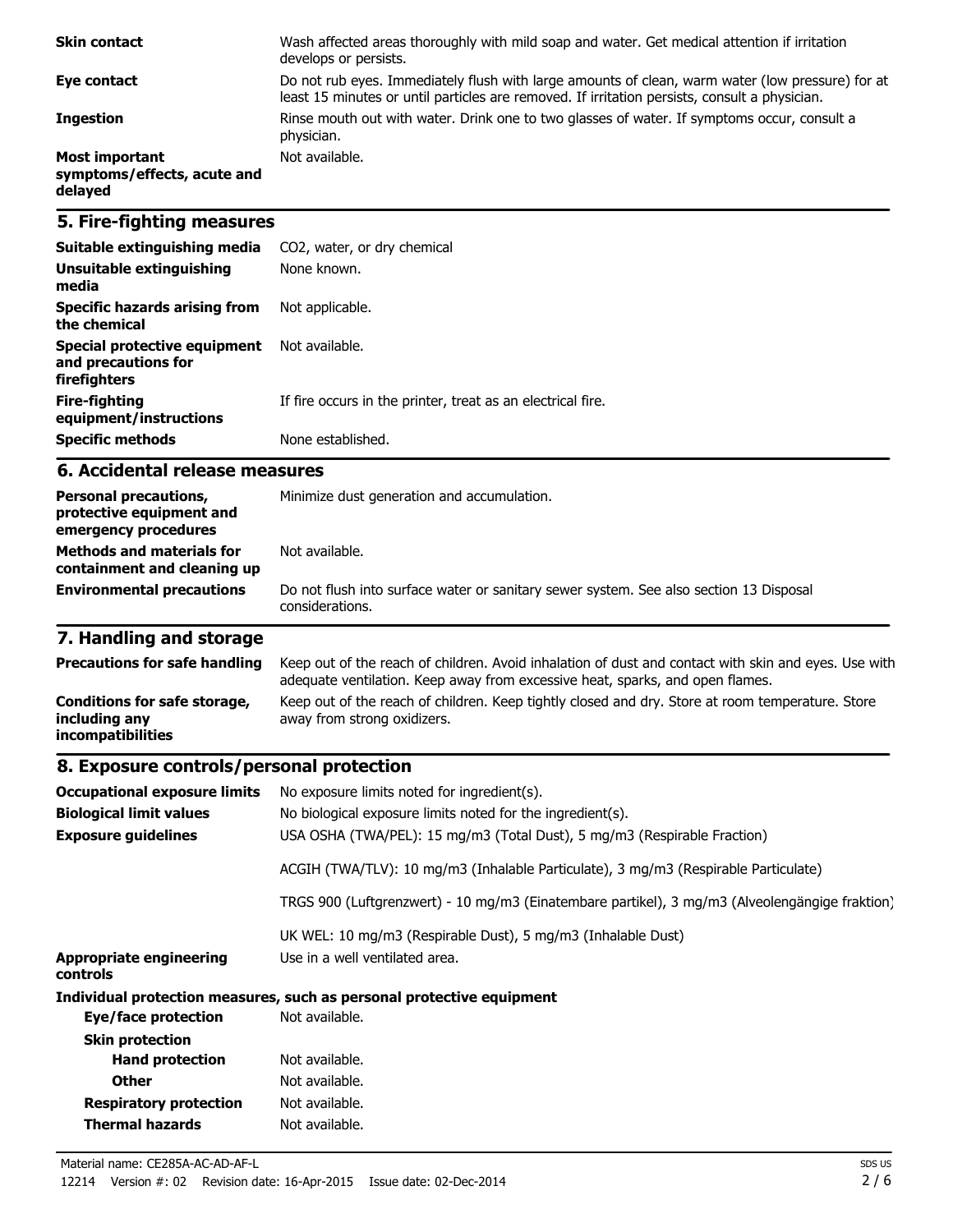### **9. Physical and chemical properties**

| <b>Appearance</b>                                 | Fine powder                                                   |
|---------------------------------------------------|---------------------------------------------------------------|
| <b>Physical state</b>                             | Solid.                                                        |
| <b>Color</b>                                      | Black.                                                        |
| Odor                                              | Slight plastic odor                                           |
| <b>Odor threshold</b>                             | Not available.                                                |
| pH                                                | Not applicable                                                |
| <b>Melting point/freezing point</b>               | Not available.                                                |
| <b>Initial boiling point and</b><br>boiling range | Not applicable                                                |
| <b>Flash point</b>                                | Not applicable                                                |
| <b>Evaporation rate</b>                           | Not applicable                                                |
| <b>Flammability (solid, gas)</b>                  | Not available.                                                |
| Upper/lower flammability or explosive limits      |                                                               |
| Flammability limit - lower Not flammable<br>(9/6) |                                                               |
| <b>Flammability limit -</b><br>upper $(% )$       | Not available.                                                |
| <b>Explosive limit - lower</b><br>(%)             | Not available.                                                |
| <b>Explosive limit - upper</b><br>(%)             | Not available.                                                |
| <b>Vapor pressure</b>                             | Not applicable                                                |
| Solubility(ies)                                   |                                                               |
| <b>Solubility (water)</b>                         | Negligible in water. Partially soluble in toluene and xylene. |
| <b>Partition coefficient</b><br>(n-octanol/water) | Not available.                                                |
| <b>Auto-ignition temperature</b>                  | Not applicable                                                |
| <b>Decomposition temperature</b>                  | > 392 °F (> 200 °C)                                           |
| <b>Viscosity</b>                                  | Not applicable                                                |
| <b>Other information</b>                          |                                                               |
| <b>Percent volatile</b>                           | Negligible                                                    |
| <b>Softening point</b>                            | 212 - 302 °F (100 - 150 °C)                                   |
| <b>Specific gravity</b>                           | $1.4 - 1.8$                                                   |
| VOC (Weight %)                                    | Not applicable                                                |

### **10. Stability and reactivity**

| <b>Reactivity</b>                            | Not available.                          |
|----------------------------------------------|-----------------------------------------|
| <b>Chemical stability</b>                    | Stable under normal storage conditions. |
| <b>Possibility of hazardous</b><br>reactions | Will not occur.                         |
| <b>Conditions to avoid</b>                   | Imaging Drum: Exposure to light         |
| <b>Incompatible materials</b>                | Strong oxidizers                        |
| <b>Hazardous decomposition</b><br>products   | Carbon monoxide and carbon dioxide.     |

## **11. Toxicological information**

| Symptoms related to the       | Not available. |
|-------------------------------|----------------|
| physical, chemical and        |                |
| toxicological characteristics |                |

#### **Information on toxicological effects**

Acute toxicity **Acute toxicity** LD50/oral/rat >2000 mg/kg; (OECD 401); Not harmful. Not classified for acute toxicity according to EU Directive 67/548/EEC and 1999/45/EC.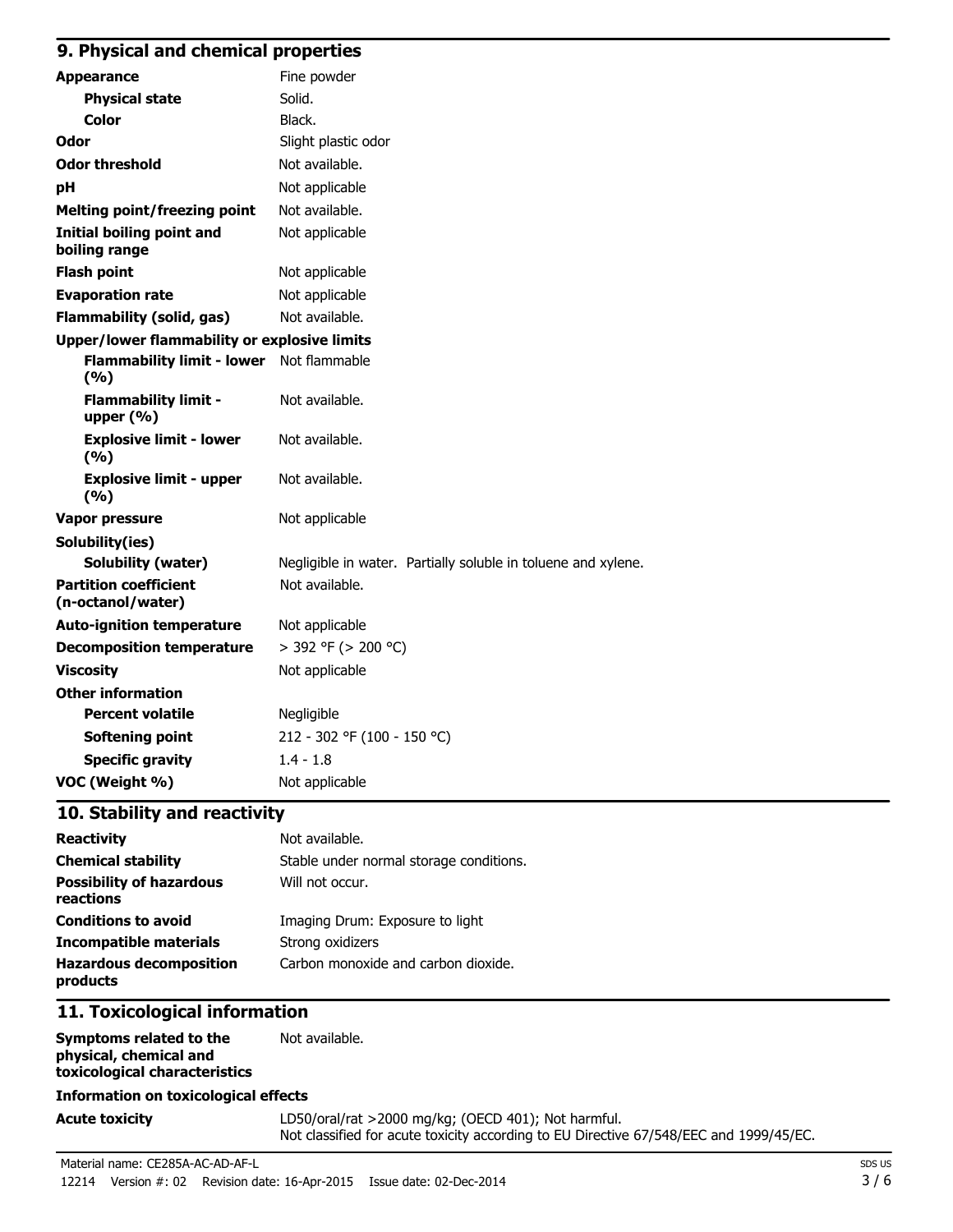| <b>Skin corrosion/irritation</b>                      | Not available.                                                                                                                                                  |
|-------------------------------------------------------|-----------------------------------------------------------------------------------------------------------------------------------------------------------------|
| Serious eye damage/eye<br>irritation                  | Not classified as irritant, according to OSHA Hazard Communication Standard (HCS) and EU<br>Directive 67/548/EEC and as amended.                                |
| Respiratory or skin sensitization                     |                                                                                                                                                                 |
| <b>Respiratory sensitization</b>                      | Not available.                                                                                                                                                  |
| <b>Skin sensitization</b>                             | Not classified as irritant, according to OSHA Hazard Communication Standard (HCS) and EU<br>Directive 67/548/EEC and as amended.                                |
| <b>Germ cell mutagenicity</b>                         | Negative, does not indicate mutagenic potential (Ames Test: Salmonella typhimurium)                                                                             |
| Carcinogenicity                                       | None of the other ingredients in this preparation are classified as carcinogens according to ACGIH,<br>EU, IARC, MAK, NTP or OSHA.                              |
| <b>Reproductive toxicity</b>                          | Not classified as toxic according to EU Directive 67/548/EEC and as amended, California Prop. 65,<br>and DFG (Germany).                                         |
| Specific target organ toxicity<br>- single exposure   | Not available.                                                                                                                                                  |
| Specific target organ toxicity<br>- repeated exposure | Not available.                                                                                                                                                  |
| <b>Aspiration hazard</b>                              | Not available.                                                                                                                                                  |
| <b>Chronic effects</b>                                | No information available.                                                                                                                                       |
| <b>Further information</b>                            | Complete toxicity data are not available for this specific formulation<br>Refer to Section 2 for potential health effects and Section 4 for first aid measures. |

## **12. Ecological information**

| <b>Ecotoxicity</b>                   |                |                |                         |  |
|--------------------------------------|----------------|----------------|-------------------------|--|
| <b>Product</b>                       |                | <b>Species</b> | <b>Test Results</b>     |  |
| CE285A-AC-AD-AF-L                    |                |                |                         |  |
| <b>Aquatic</b>                       |                |                |                         |  |
| <b>Fish</b>                          | LL50           | Fish           | $> 1000$ mg/l, 96 Hours |  |
| <b>Persistence and degradability</b> | Not available. |                |                         |  |
| <b>Bioaccumulative potential</b>     | Not available. |                |                         |  |
| <b>Mobility in soil</b>              | Not available. |                |                         |  |
| Other adverse effects                | Not available. |                |                         |  |

## **13. Disposal considerations**

**Disposal instructions** Do not shred toner cartridge, unless dust-explosion prevention measures are taken. Finely dispersed particles may form explosive mixtures in air. Dispose of in compliance with federal, state, and local regulations.

> HP's Planet Partners (trademark) supplies recycling program enables simple, convenient recycling of HP original inkjet and LaserJet supplies. For more information and to determine if this service is available in your location, please visit http://www.hp.com/recycle.

#### **14. Transport information**

#### **DOT**

Not regulated as dangerous goods.

#### **IATA**

| UN number                      | UN2807              |
|--------------------------------|---------------------|
| <b>UN proper shipping name</b> | Magnetized Material |
| Transport hazard class(es)     |                     |
| Class                          | Not available.      |
| Subsidiary risk                |                     |
| <b>Packing group</b>           | Not applicable.     |
| <b>Environmental hazards</b>   | No.                 |
| <b>Special precautions for</b> | Not available.      |
| user                           |                     |
|                                |                     |

#### **IMDG**

Not regulated as dangerous goods.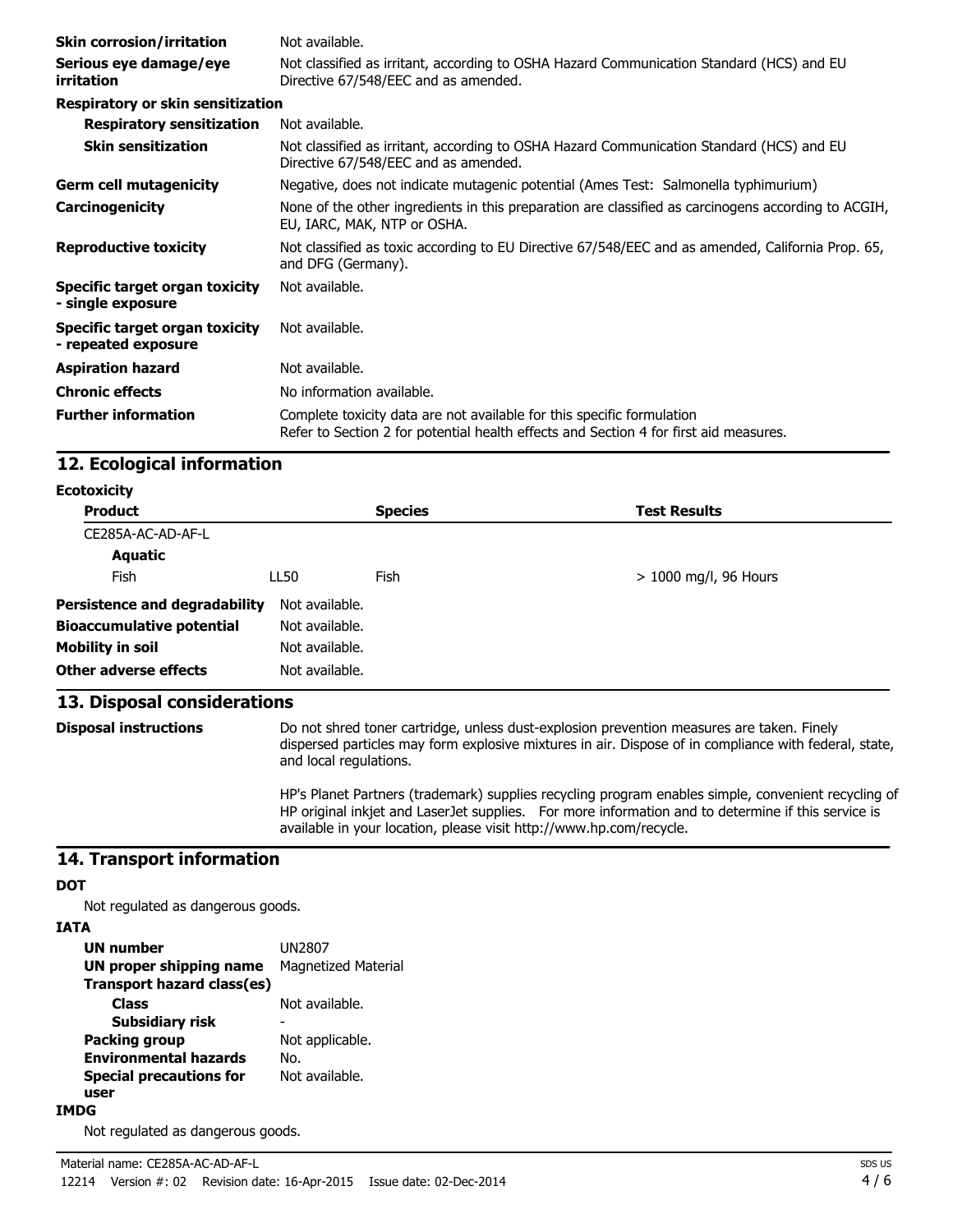Not regulated as dangerous goods.

**Further information** 105 or more of these cartridges shipped together in a single package (e.g., box, container), by air, are regulated as a magnetized material. These requirements do not apply to single or dual pack cartridges contained in an original HP package and shrink wrapped on a pallet for shipment by air.

#### **15. Regulatory information**

**US federal regulations** US EPA TSCA Inventory: All chemical substances in this product comply with all rules or orders under TSCA.

#### **TSCA Section 12(b) Export Notification (40 CFR 707, Subpt. D)** Not regulated. **CERCLA Hazardous Substance List (40 CFR 302.4)** Not listed. **SARA 304 Emergency release notification** Not regulated. **OSHA Specifically Regulated Substances (29 CFR 1910.1001-1050)** Not listed. **Superfund Amendments and Reauthorization Act of 1986 (SARA) Hazard categories** Immediate Hazard - No Delayed Hazard - No Fire Hazard - No Pressure Hazard - No Reactivity Hazard - No **SARA 302 Extremely hazardous substance** Not listed. **SARA 311/312 Hazardous chemical** No **Other federal regulations Safe Drinking Water Act (SDWA)** Not regulated. **US state regulations** Not applicable. **US. Massachusetts RTK - Substance List** Not regulated. **US. New Jersey Worker and Community Right-to-Know Act** Not listed. **US. Pennsylvania Worker and Community Right-to-Know Law** Not listed. **US. Rhode Island RTK** Not regulated. **US. California Proposition 65** Not Listed. **Requiatory information** All chemical substances in this HP product have been notified or are exempt from notification under chemical substances notification laws in the following countries: US (TSCA), EU (EINECS/ELINCS), Switzerland, Canada (DSL/NDSL), Australia, Japan, Philippines, South Korea, New Zealand, and China. **16. Other information, including date of preparation or last revision Issue date** 02-Dec-2014 **Revision date** 16-Apr-2015 **Version #** 02 **Disclaimer** This Safety Data Sheet document is provided without charge to customers of Hewlett-Packard Company. Data is the most current known to Hewlett-Packard Company at the time of preparation of this document and is believed to be accurate. It should not be construed as guaranteeing specific properties of the products as described or suitability for a particular application. This

document was prepared to the requirements of the jurisdiction specified in Section 1 above and may not meet regulatory requirements in other countries. Material name: CE285A-AC-AD-AF-L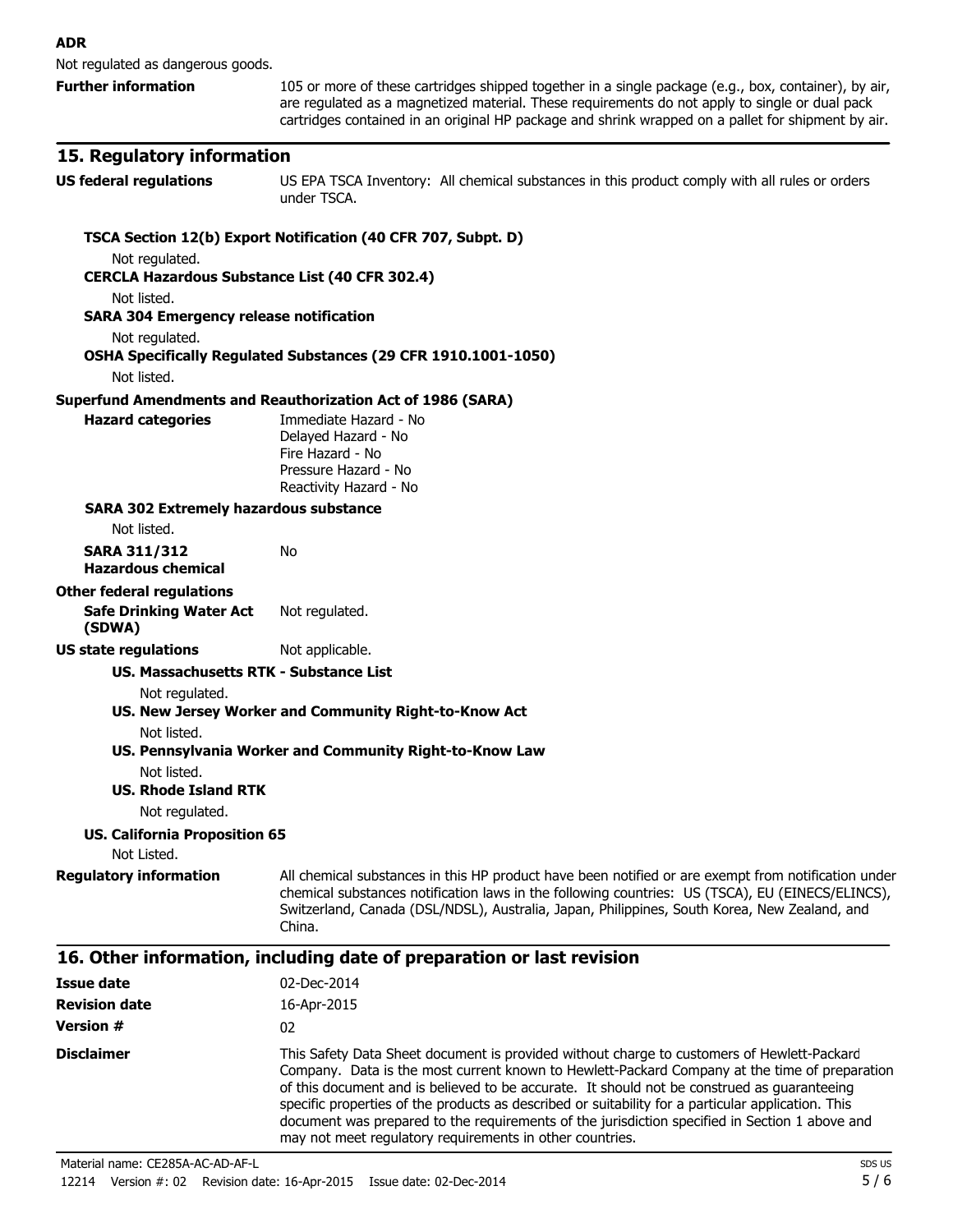| <b>Revision Information</b>     | <b>Physical &amp; Chemical Properties: Multiple Properties</b> |
|---------------------------------|----------------------------------------------------------------|
| <b>Manufacturer information</b> | Hewlett-Packard Company                                        |
|                                 | 11311 Chinden Boulevard                                        |
|                                 | Boise, ID 83714 USA                                            |
|                                 | (Direct) 1-503-494-7199                                        |
|                                 | (Toll-free within the US) 1-800-457-4209                       |

#### **Explanation of abbreviations**

| <b>ACGIH</b>  | American Conference of Governmental Industrial Hygienists           |
|---------------|---------------------------------------------------------------------|
| <b>CAS</b>    | <b>Chemical Abstracts Service</b>                                   |
| <b>CERCLA</b> | Comprehensive Environmental Response Compensation and Liability Act |
| <b>CFR</b>    | Code of Federal Regulations                                         |
| <b>COC</b>    | Cleveland Open Cup                                                  |
| <b>DOT</b>    | Department of Transportation                                        |
| <b>EPCRA</b>  | Emergency Planning and Community Right-to-Know Act (aka SARA)       |
| <b>IARC</b>   | International Agency for Research on Cancer                         |
| <b>NIOSH</b>  | National Institute for Occupational Safety and Health               |
| <b>NTP</b>    | National Toxicology Program                                         |
| <b>OSHA</b>   | Occupational Safety and Health Administration                       |
| <b>PEL</b>    | Permissible Exposure Limit                                          |
| <b>RCRA</b>   | Resource Conservation and Recovery Act                              |
| <b>REC</b>    | Recommended                                                         |
| <b>REL</b>    | Recommended Exposure Limit                                          |
| <b>SARA</b>   | Superfund Amendments and Reauthorization Act of 1986                |
| <b>STEL</b>   | Short-Term Exposure Limit                                           |
| <b>TCLP</b>   | Toxicity Characteristics Leaching Procedure                         |
| <b>TLV</b>    | <b>Threshold Limit Value</b>                                        |
| <b>TSCA</b>   | <b>Toxic Substances Control Act</b>                                 |
| <b>VOC</b>    | Volatile Organic Compounds                                          |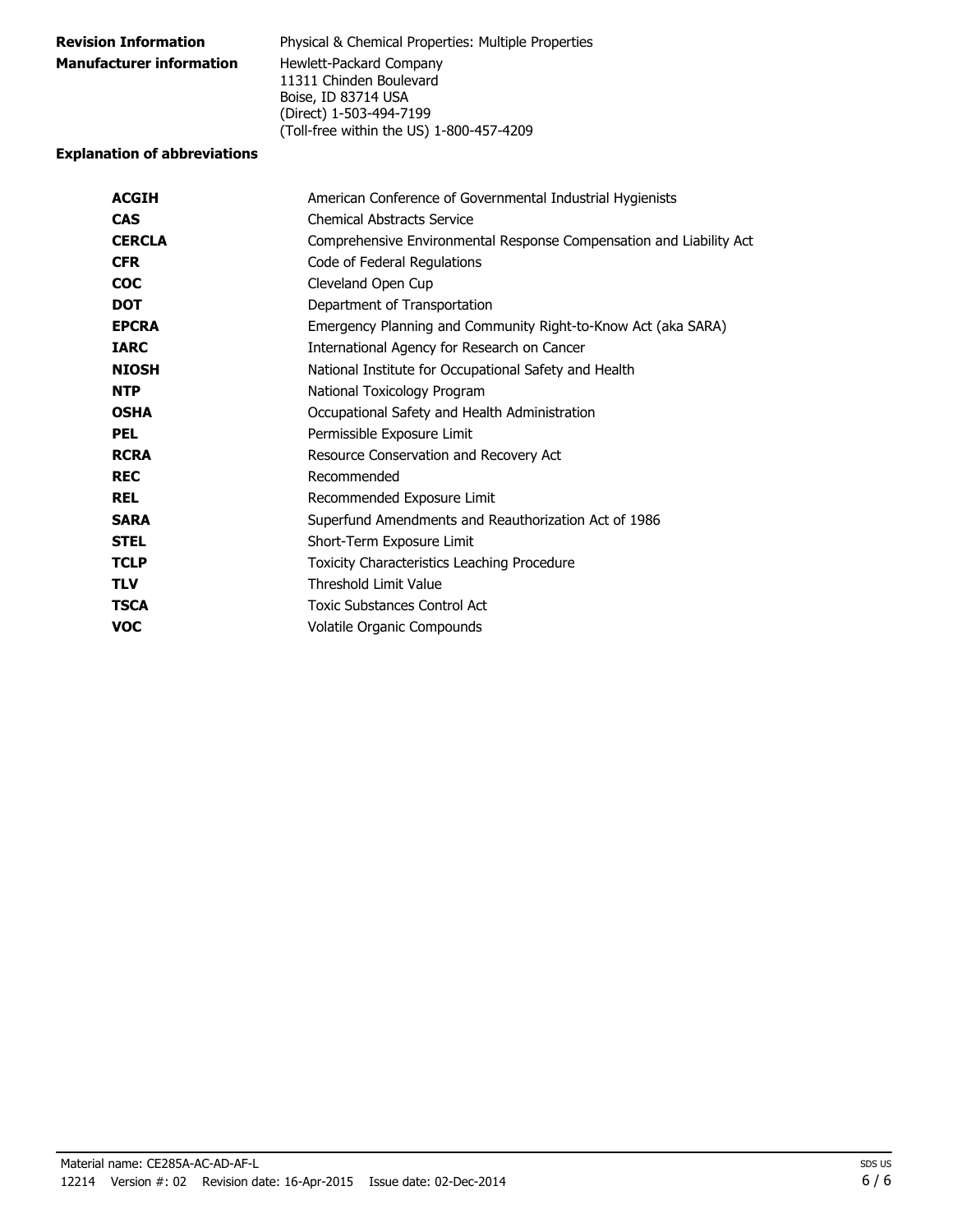

# **SAFETY DATA SHEET**

## **1. Identification**

| <b>Product identifier</b><br>Other means of identification | HP LaserJet CF283A-X-XC-AD Print Cartridge<br>Not available.                                                                                                                                                    |
|------------------------------------------------------------|-----------------------------------------------------------------------------------------------------------------------------------------------------------------------------------------------------------------|
| <b>Recommended use</b>                                     | This product is a toner preparation that is used in HP LaserJet Pro MFP M125; HP LaserJet Pro MFF<br>M126; HP LaserJet Pro MFP M127; HP LaserJet Pro MFP M128 series printers.                                  |
| <b>Recommended restrictions</b>                            | None known.                                                                                                                                                                                                     |
| <b>Company identification</b>                              | Hewlett-Packard Company<br>3000 Hanover Street<br>Palo Alto, CA 94304-1185<br><b>United States</b><br>Telephone 650-857-5020<br>Hewlett-Packard health effects line<br>(Toll-free within the US) 1-800-457-4209 |
|                                                            | (Direct) 1-760-710-0048<br><b>HP Customer Care Line</b><br>(Toll-free within the US) 1-800-474-6836<br>(Direct) 1-208-323-2551<br>Email: hpcustomer.inguiries@hp.com                                            |

# **2. Hazard(s) identification**

| <b>Physical hazards</b>                      | Not classified.                                                                                                                                                                                                                                           |
|----------------------------------------------|-----------------------------------------------------------------------------------------------------------------------------------------------------------------------------------------------------------------------------------------------------------|
| <b>Health hazards</b>                        | Not classified.                                                                                                                                                                                                                                           |
| <b>Environmental hazards</b>                 | Not classified.                                                                                                                                                                                                                                           |
| <b>OSHA defined hazards</b>                  | Not classified.                                                                                                                                                                                                                                           |
| Label elements                               |                                                                                                                                                                                                                                                           |
| <b>Hazard symbol</b>                         | None.                                                                                                                                                                                                                                                     |
| <b>Signal word</b>                           | None.                                                                                                                                                                                                                                                     |
| <b>Hazard statement</b>                      | Not available.                                                                                                                                                                                                                                            |
| <b>Precautionary statement</b>               |                                                                                                                                                                                                                                                           |
| <b>Prevention</b>                            | Not available.                                                                                                                                                                                                                                            |
| <b>Response</b>                              | Not available.                                                                                                                                                                                                                                            |
| <b>Storage</b>                               | Not available.                                                                                                                                                                                                                                            |
| <b>Disposal</b>                              | Not available.                                                                                                                                                                                                                                            |
| Hazard(s) not otherwise<br>classified (HNOC) | None of the other ingredients in this preparation are classified as carcinogens according to ACGIH,<br>EU, IARC, MAK, NTP or OSHA. This product is not classified as hazardous according to OSHA CFR<br>1910.1200 or EU Directive 1999/45/EC, as amended. |
| <b>Supplemental information</b>              | None.                                                                                                                                                                                                                                                     |

### **3. Composition/information on ingredients**

#### **Mixtures**

| <b>Chemical name</b>       | Common name and synonyms | <b>CAS number</b>   | %   |
|----------------------------|--------------------------|---------------------|-----|
| Styrene acrylate copolymer |                          | Trade Secret        | <55 |
| Ferrite                    |                          | <b>Trade Secret</b> | <45 |
| Wax                        | Wax                      | Trade Secret        | <10 |

## **4. First-aid measures**

**Inhalation** Move person to fresh air immediately. If irritation persists, consult a physician.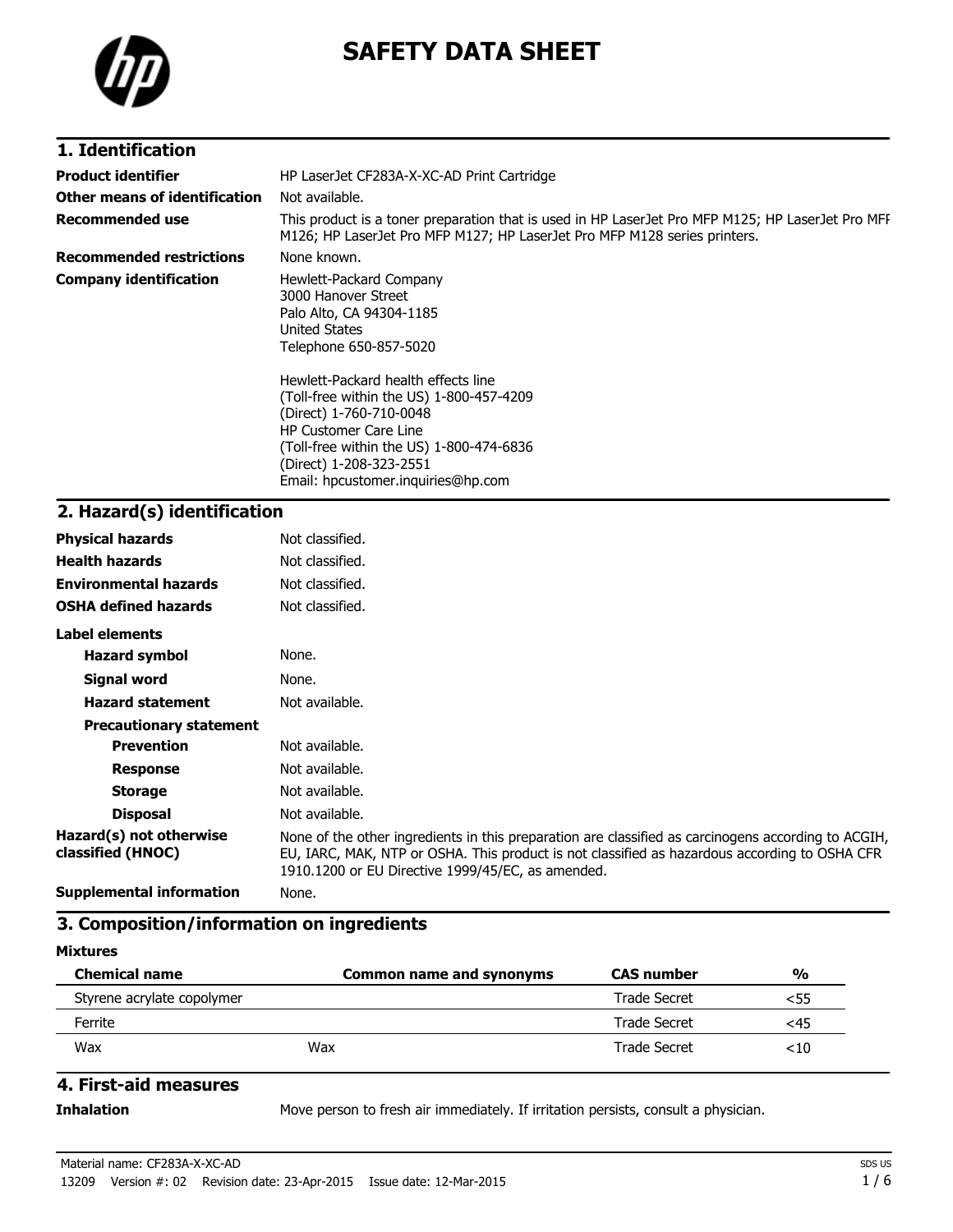| <b>Skin contact</b>                                             | Wash affected areas thoroughly with mild soap and water. Get medical attention if irritation<br>develops or persists.                                                                             |
|-----------------------------------------------------------------|---------------------------------------------------------------------------------------------------------------------------------------------------------------------------------------------------|
| Eye contact                                                     | Do not rub eyes. Immediately flush with large amounts of clean, warm water (low pressure) for at<br>least 15 minutes or until particles are removed. If irritation persists, consult a physician. |
| <b>Ingestion</b>                                                | Rinse mouth out with water. Drink one to two glasses of water. If symptoms occur, consult a<br>physician.                                                                                         |
| <b>Most important</b><br>symptoms/effects, acute and<br>delayed | Not available.                                                                                                                                                                                    |

## **5. Fire-fighting measures**

| Suitable extinguishing media                                        | CO2, water, or dry chemical                                 |
|---------------------------------------------------------------------|-------------------------------------------------------------|
| Unsuitable extinguishing<br>media                                   | None known.                                                 |
| Specific hazards arising from<br>the chemical                       | Not applicable.                                             |
| Special protective equipment<br>and precautions for<br>firefighters | Not available.                                              |
| Fire-fighting<br>equipment/instructions                             | If fire occurs in the printer, treat as an electrical fire. |
| <b>Specific methods</b>                                             | None established.                                           |

#### **6. Accidental release measures**

| <b>Personal precautions,</b><br>protective equipment and<br>emergency procedures | Minimize dust generation and accumulation.                                                                |
|----------------------------------------------------------------------------------|-----------------------------------------------------------------------------------------------------------|
| <b>Methods and materials for</b><br>containment and cleaning up                  | Not available.                                                                                            |
| <b>Environmental precautions</b>                                                 | Do not flush into surface water or sanitary sewer system. See also section 13 Disposal<br>considerations. |

# **7. Handling and storage**

| <b>Precautions for safe handling</b>                               | Keep out of the reach of children. Avoid inhalation of dust and contact with skin and eyes. Use with<br>adequate ventilation. Keep away from excessive heat, sparks, and open flames. |
|--------------------------------------------------------------------|---------------------------------------------------------------------------------------------------------------------------------------------------------------------------------------|
| Conditions for safe storage,<br>including any<br>incompatibilities | Keep out of the reach of children. Keep tightly closed and dry. Store at room temperature. Store<br>away from strong oxidizers.                                                       |

## **8. Exposure controls/personal protection**

| <b>Occupational exposure limits</b>        | No exposure limits noted for ingredient(s).                                                    |
|--------------------------------------------|------------------------------------------------------------------------------------------------|
| <b>Biological limit values</b>             | No biological exposure limits noted for the ingredient(s).                                     |
| <b>Exposure guidelines</b>                 | USA OSHA (TWA/PEL): 15 mg/m3 (Total Dust), 5 mg/m3 (Respirable Fraction)                       |
|                                            | ACGIH (TWA/TLV): 10 mg/m3 (Inhalable Particulate), 3 mg/m3 (Respirable Particulate)            |
|                                            | TRGS 900 (Luftgrenzwert) - 10 mg/m3 (Einatembare partikel), 3 mg/m3 (Alveolengängige fraktion) |
|                                            | UK WEL: 10 mg/m3 (Respirable Dust), 5 mg/m3 (Inhalable Dust)                                   |
| <b>Appropriate engineering</b><br>controls | Use in a well ventilated area.                                                                 |
|                                            | Individual protection measures, such as personal protective equipment                          |
| Eye/face protection                        | Not available.                                                                                 |
| <b>Skin protection</b>                     |                                                                                                |
| <b>Hand protection</b>                     | Not available.                                                                                 |
| <b>Other</b>                               | Not available.                                                                                 |
| <b>Respiratory protection</b>              | Not available.                                                                                 |
| Thermal hazards                            | Not available.                                                                                 |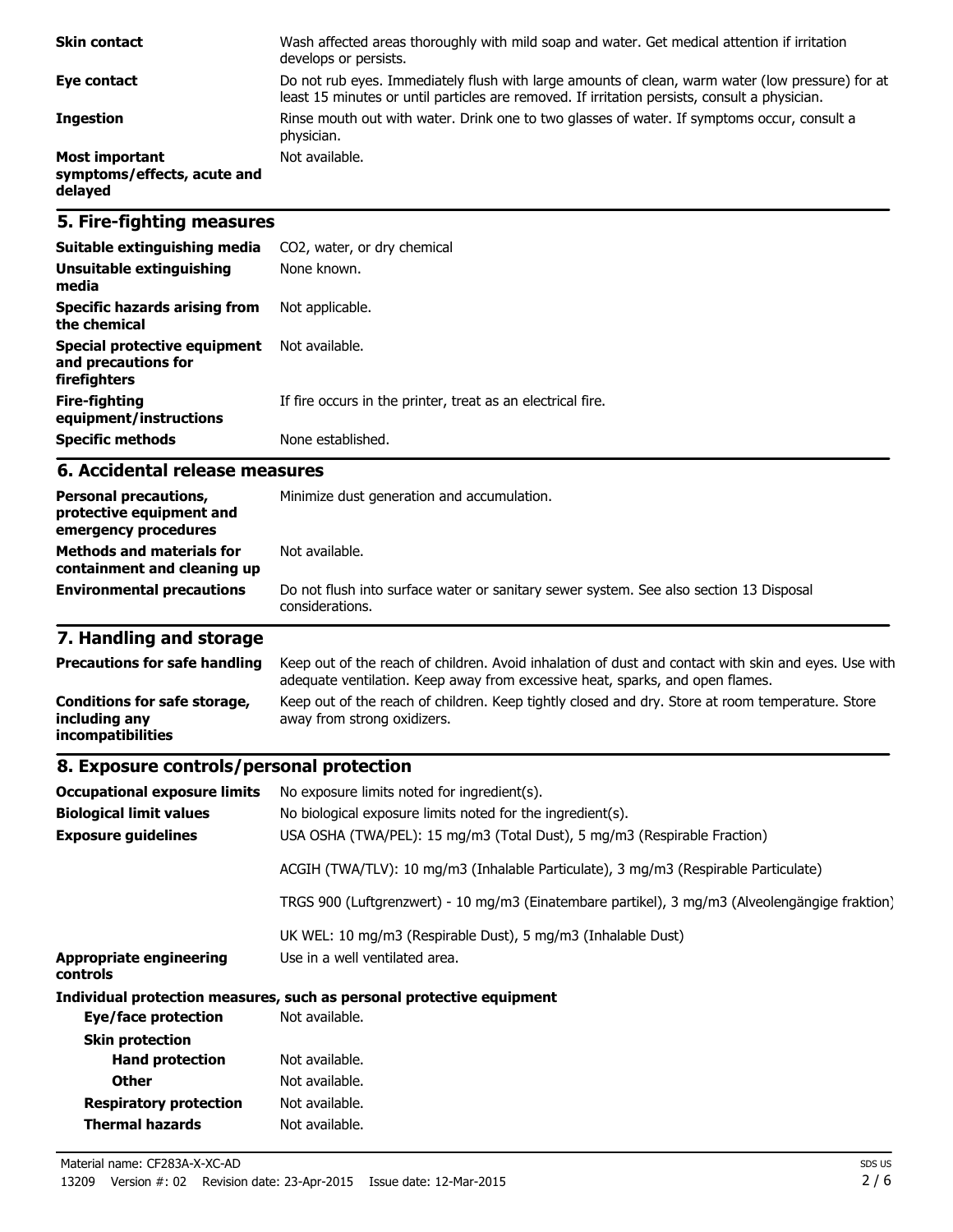### **9. Physical and chemical properties**

| <b>Appearance</b>                                 | Fine powder                                                   |
|---------------------------------------------------|---------------------------------------------------------------|
| <b>Physical state</b>                             | Solid.                                                        |
| Color                                             | Black.                                                        |
| Odor                                              | Slight plastic odor                                           |
| <b>Odor threshold</b>                             | Not available.                                                |
| pH                                                | Not applicable                                                |
| <b>Melting point/freezing point</b>               | Not available.                                                |
| <b>Initial boiling point and</b><br>boiling range | Not applicable                                                |
| <b>Flash point</b>                                | Not applicable                                                |
| <b>Evaporation rate</b>                           | Not applicable                                                |
| <b>Flammability (solid, gas)</b>                  | Not available.                                                |
| Upper/lower flammability or explosive limits      |                                                               |
| Flammability limit - lower Not flammable<br>(%)   |                                                               |
| <b>Flammability limit -</b><br>upper $(% )$       | Not available.                                                |
| <b>Explosive limit - lower</b><br>(9/6)           | Not available.                                                |
| <b>Explosive limit - upper</b><br>(9/6)           | Not available.                                                |
| <b>Vapor pressure</b>                             | Not applicable                                                |
| Solubility(ies)                                   |                                                               |
| Solubility (water)                                | Negligible in water. Partially soluble in toluene and xylene. |
| <b>Partition coefficient</b><br>(n-octanol/water) | Not available.                                                |
| <b>Auto-ignition temperature</b>                  | Not applicable                                                |
| <b>Decomposition temperature</b>                  | $>$ 392 °F ( $>$ 200 °C)                                      |
| <b>Viscosity</b>                                  | Not applicable                                                |
| <b>Other information</b>                          |                                                               |
| <b>Percent volatile</b>                           | Negligible                                                    |
| <b>Softening point</b>                            | 212 - 302 °F (100 - 150 °C)                                   |
| <b>Specific gravity</b>                           | $1.4 - 1.8$                                                   |
| VOC (Weight %)                                    | Not applicable                                                |

### **10. Stability and reactivity**

| <b>Reactivity</b>                            | Not available.                          |
|----------------------------------------------|-----------------------------------------|
| <b>Chemical stability</b>                    | Stable under normal storage conditions. |
| <b>Possibility of hazardous</b><br>reactions | Will not occur.                         |
| <b>Conditions to avoid</b>                   | Imaging Drum: Exposure to light         |
| <b>Incompatible materials</b>                | Strong oxidizers                        |
| <b>Hazardous decomposition</b><br>products   | Carbon monoxide and carbon dioxide.     |

## **11. Toxicological information**

| Symptoms related to the       | Not available. |
|-------------------------------|----------------|
| physical, chemical and        |                |
| toxicological characteristics |                |

#### **Information on toxicological effects**

Acute toxicity **Acute toxicity** LD50/oral/rat >2000 mg/kg; (OECD 401); Not harmful. Not classified for acute toxicity according to EU Directive 67/548/EEC and 1999/45/EC.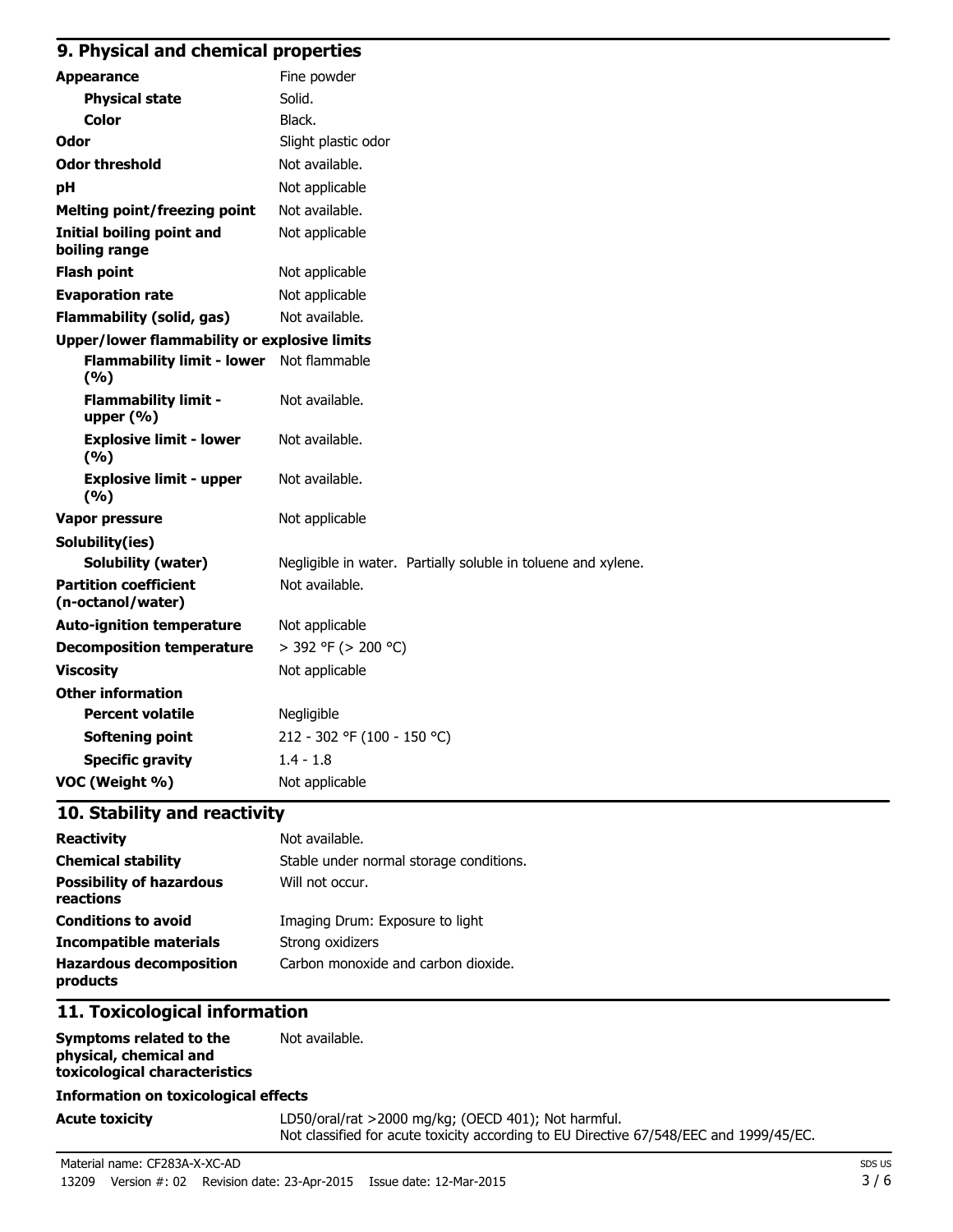| <b>Skin corrosion/irritation</b>                      | Not available.                                                                                                                                                  |
|-------------------------------------------------------|-----------------------------------------------------------------------------------------------------------------------------------------------------------------|
| Serious eye damage/eye<br>irritation                  | Not classified as irritant, according to OSHA Hazard Communication Standard (HCS) and EU<br>Directive 67/548/EEC and as amended.                                |
| <b>Respiratory or skin sensitization</b>              |                                                                                                                                                                 |
| <b>Respiratory sensitization</b>                      | Not available.                                                                                                                                                  |
| <b>Skin sensitization</b>                             | Not classified as irritant, according to OSHA Hazard Communication Standard (HCS) and EU<br>Directive 67/548/EEC and as amended.                                |
| <b>Germ cell mutagenicity</b>                         | Negative, does not indicate mutagenic potential (Ames Test: Salmonella typhimurium)                                                                             |
| Carcinogenicity                                       | None of the other ingredients in this preparation are classified as carcinogens according to ACGIH,<br>EU, IARC, MAK, NTP or OSHA.                              |
| <b>Reproductive toxicity</b>                          | Not classified as toxic according to EU Directive 67/548/EEC and as amended, California Prop. 65,<br>and DFG (Germany).                                         |
| Specific target organ toxicity<br>- single exposure   | Not available.                                                                                                                                                  |
| Specific target organ toxicity<br>- repeated exposure | Not available.                                                                                                                                                  |
| <b>Aspiration hazard</b>                              | Not available.                                                                                                                                                  |
| <b>Chronic effects</b>                                | No information available.                                                                                                                                       |
| <b>Further information</b>                            | Complete toxicity data are not available for this specific formulation<br>Refer to Section 2 for potential health effects and Section 4 for first aid measures. |

## **12. Ecological information**

| <b>Ecotoxicity</b>                   |                |                |                         |  |
|--------------------------------------|----------------|----------------|-------------------------|--|
| <b>Product</b>                       |                | <b>Species</b> | <b>Test Results</b>     |  |
| CF283A-X-XC-AD                       |                |                |                         |  |
| Aquatic                              |                |                |                         |  |
| <b>Fish</b>                          | LL50           | Fish           | $> 1000$ mg/l, 96 Hours |  |
| <b>Persistence and degradability</b> | Not available. |                |                         |  |
| <b>Bioaccumulative potential</b>     | Not available. |                |                         |  |
| <b>Mobility in soil</b>              | Not available. |                |                         |  |
| <b>Other adverse effects</b>         | Not available. |                |                         |  |

## **13. Disposal considerations**

**Disposal instructions** Do not shred toner cartridge, unless dust-explosion prevention measures are taken. Finely dispersed particles may form explosive mixtures in air. Dispose of in compliance with federal, state, and local regulations.

> HP's Planet Partners (trademark) supplies recycling program enables simple, convenient recycling of HP original inkjet and LaserJet supplies. For more information and to determine if this service is available in your location, please visit http://www.hp.com/recycle.

#### **14. Transport information**

#### **DOT**

Not regulated as dangerous goods.

#### **IATA**

| <b>UN number</b>               | UN2807                     |
|--------------------------------|----------------------------|
| <b>UN proper shipping name</b> | <b>Magnetized Material</b> |
| Transport hazard class(es)     |                            |
| Class                          | Not available.             |
| Subsidiary risk                |                            |
| <b>Packing group</b>           | Not applicable.            |
| <b>Environmental hazards</b>   | No.                        |
| <b>Special precautions for</b> | Not available.             |
| user                           |                            |
|                                |                            |

#### **IMDG**

Not regulated as dangerous goods.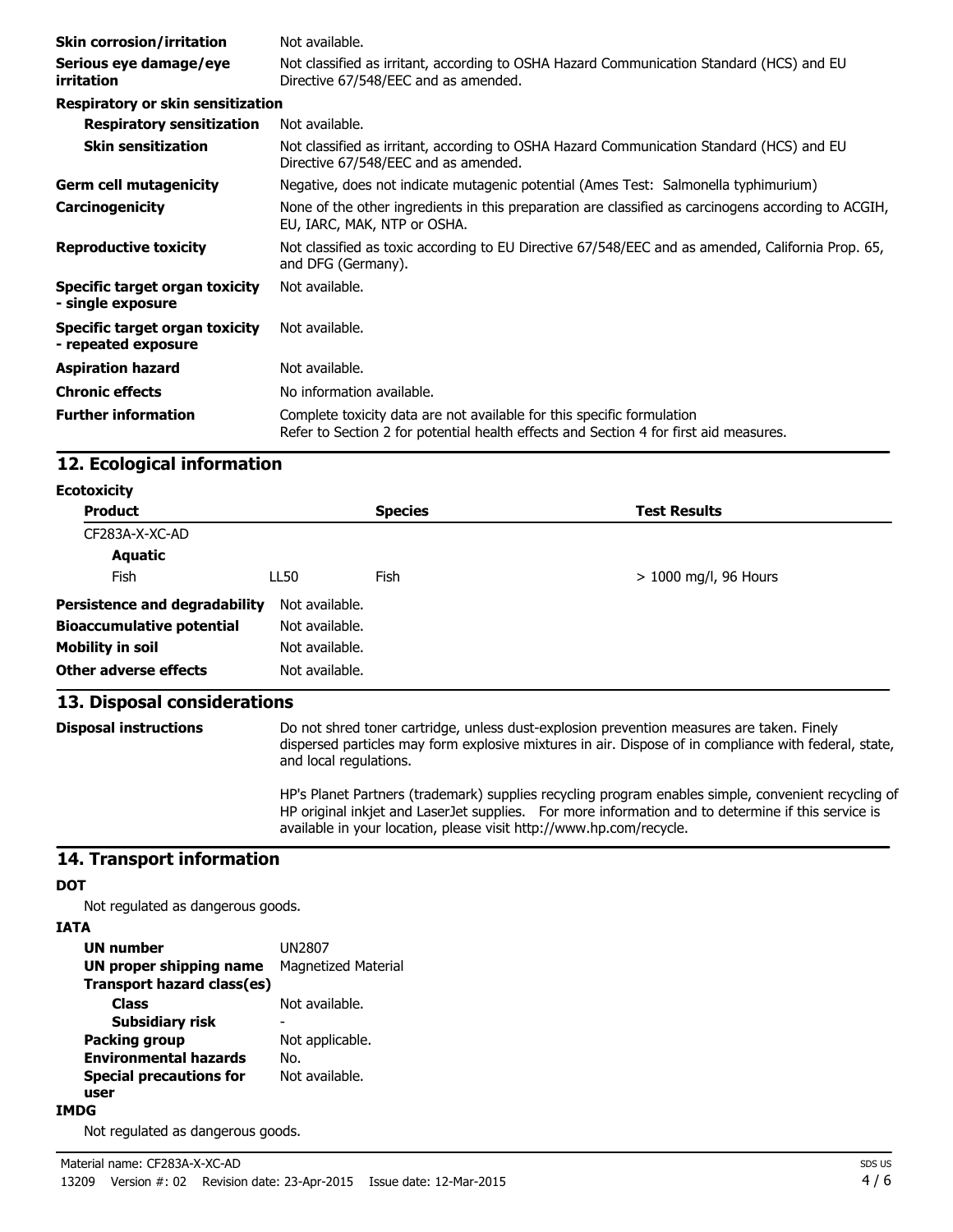Not regulated as dangerous goods.

**Further information** 105 or more of these cartridges shipped together in a single package (e.g., box, container), by air, are regulated as a magnetized material. These requirements do not apply to single or dual pack cartridges contained in an original HP package and shrink wrapped on a pallet for shipment by air.

#### **15. Regulatory information**

**US federal regulations** US EPA TSCA Inventory: All chemical substances in this product comply with all rules or orders under TSCA.

#### **TSCA Section 12(b) Export Notification (40 CFR 707, Subpt. D)** Not regulated. **CERCLA Hazardous Substance List (40 CFR 302.4)** Not listed. **SARA 304 Emergency release notification** Not regulated. **OSHA Specifically Regulated Substances (29 CFR 1910.1001-1050)** Not listed. **Superfund Amendments and Reauthorization Act of 1986 (SARA) Hazard categories** Immediate Hazard - No Delayed Hazard - No Fire Hazard - No Pressure Hazard - No Reactivity Hazard - No **SARA 302 Extremely hazardous substance** Not listed. **SARA 311/312 Hazardous chemical** No **Other federal regulations Safe Drinking Water Act (SDWA)** Not regulated. **US state regulations** Not applicable. **US. Massachusetts RTK - Substance List** Not regulated. **US. New Jersey Worker and Community Right-to-Know Act** Not listed. **US. Pennsylvania Worker and Community Right-to-Know Law** Not listed. **US. Rhode Island RTK** Not regulated. **US. California Proposition 65** Not Listed. **Requiatory information** All chemical substances in this HP product have been notified or are exempt from notification under chemical substances notification laws in the following countries: US (TSCA), EU (EINECS/ELINCS), Switzerland, Canada (DSL/NDSL), Australia, Japan, Philippines, South Korea, New Zealand, and China. **16. Other information, including date of preparation or last revision Issue date** 12-Mar-2015 **Revision date** 23-Apr-2015 **Version #** 02 **Disclaimer** This Safety Data Sheet document is provided without charge to customers of Hewlett-Packard Company. Data is the most current known to Hewlett-Packard Company at the time of preparation of this document and is believed to be accurate. It should not be construed as guaranteeing specific properties of the products as described or suitability for a particular application. This

document was prepared to the requirements of the jurisdiction specified in Section 1 above and may not meet regulatory requirements in other countries. Material name: CF283A-X-XC-AD